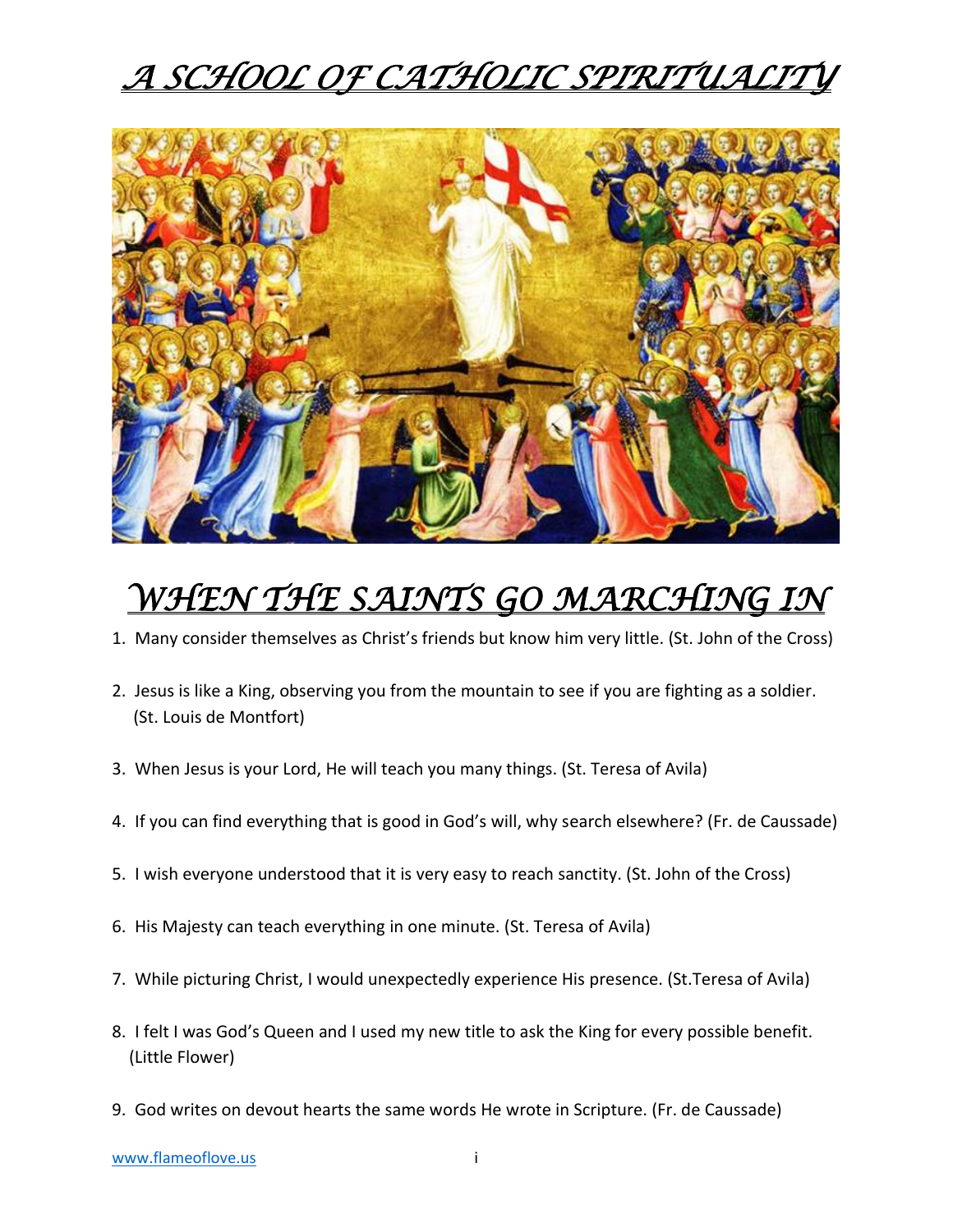## *WHEN THE SAINTS GO MARCHING IN*

#### **OVERALL PURPOSE**

| We are trying to respond to the plea of St. John Paul II for "Training in Holiness" and "Schools of<br>Prayer." |                                                                                                                  |  |  |  |      |
|-----------------------------------------------------------------------------------------------------------------|------------------------------------------------------------------------------------------------------------------|--|--|--|------|
| <b>Topic</b>                                                                                                    | <b>MEET THE SAINTS</b>                                                                                           |  |  |  | Page |
| 1.                                                                                                              | <b>MONKS AND MENDICANTS</b><br>ANTHONY, BASIL, BENEDICT, FRANCIS, DOMINIC<br><b>Contract Contract</b>            |  |  |  | 1    |
| 2.                                                                                                              | THE GREAT CARMELITE SAINTS<br>TERESA OF AVILA, JOHN OF THE CROSS                                                 |  |  |  | 4    |
| 3.                                                                                                              | BRINGING THE DEVOUT LIFE TO THE WORLD<br><b>IGNATIUS OF LOYOLA - FRANCIS de SALES</b><br>$\sim$ $\sim$           |  |  |  | 7    |
| 4.                                                                                                              | SAINTS WHO POPULARIZED DEVOTION<br><b>MARGARET MARY - LITTLE FLOWER</b><br>ST. JOHN EUDES - FR. JEAN DE CAUSSADE |  |  |  | 10   |
| <b>FOLLOW THEIR ROADMAP</b>                                                                                     |                                                                                                                  |  |  |  |      |
| 5.                                                                                                              | LEARNING THE BASICS OF THE DEVOUT LIFE.                                                                          |  |  |  | 13   |
| 6.                                                                                                              | GETTING STARTED ON THE ROAD (PURGATIVE STAGE).                                                                   |  |  |  | 17   |
| 7.                                                                                                              | MAKING PROGRESS IN PRAYER (ILLUMINATIVE STAGE).                                                                  |  |  |  | 21   |
| 8.                                                                                                              | PROGRESS IN VIRTUE (ILLUMINATIVE STAGE).                                                                         |  |  |  | 24   |
| <b>MARCHING WITH THE SAINTS</b>                                                                                 |                                                                                                                  |  |  |  |      |
| 9.                                                                                                              | BECOME A DISCIPLE BY MAKING JESUS YOUR KING .                                                                    |  |  |  | 31   |
| 10.                                                                                                             | YOUR THREE OBSTACLES - WORLD, FLESH AND DEVIL.                                                                   |  |  |  | 34   |
| 11.                                                                                                             | RECEIVE THE FIRE THROUGH MARY.                                                                                   |  |  |  | 38   |
| 12.                                                                                                             | JOIN A GROUP AND SERVE OTHERS .                                                                                  |  |  |  | 41   |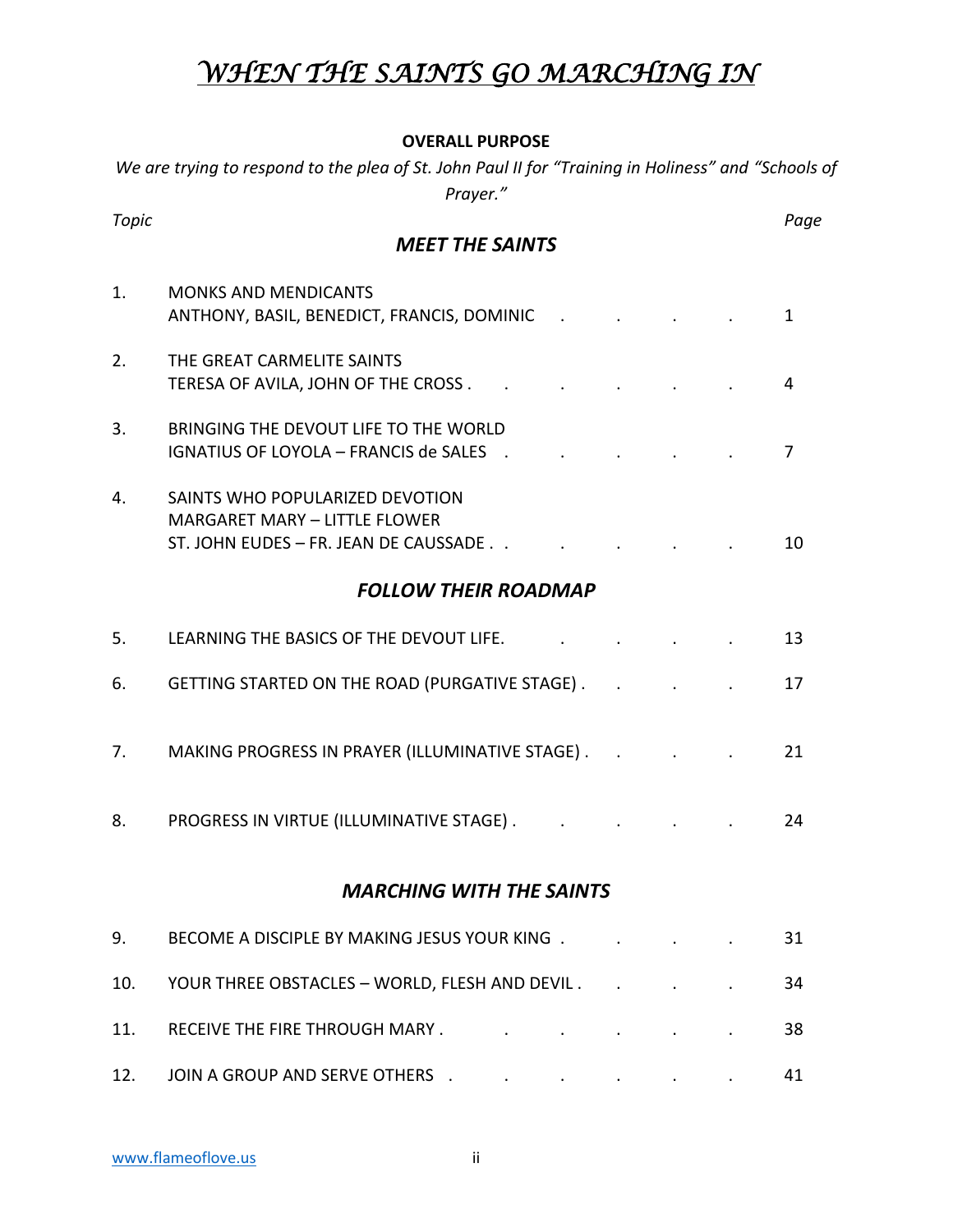### *MEET THE SAINTS*

#### **1. MONKS AND MENDICANTS**

#### **ANTHONY, BASIL, BENEDICT, FRANCIS, DOMINIC**

#### The Early Church

From the New Testament, we learn the fervor of the Early Church. The early Christians accepted a new way of life, experienced the power of the Holy Spirit and suffered persecution and death to preach the gospel to the whole world.

However, as the church was accepted, the fervor cooled off. The church became, as in our day, part of the culture, passed on from one generation to another.

To restore fervor, God raised up some special saints who formed the first monasteries. The greenhouses of the devout life which, even today, offer Catholics an invitation to prayerful solitude.

#### Impacting the Church

The Church has many canonized saints. Some were bishops, like John Neumann. Some founded religious orders, like Katherine Drexel and Elizabeth Ann Seton.

Some saints, however, impacted the whole church for centuries, especially in fostering a devout life. Let's meet the principal foundations of the Devout Life.

1. **St. Anthony of Egypt** (251 – 356, 105 years) is the forerunner of Eastern monasticism. At 20 years of age, he heard the gospel at Mass say "Go, sell all you have and follow me." Anthony was rich because his deceased parents left a large inheritance. He sold everything, gave to the poor and then worked for his living.

He asked an elderly hermit to guide him and then became a hermit himself. Because many became his disciples, he founded the first monastery, a collection of hermit cells. He was an active hermit, counseling many people and travelling to solve Church disputes. Because St. Athanasius wrote a biography of St. Anthony, he influenced the whole Christian world.

2. **St. Basil** (330 – 379) was born into a cultured, aristocratic and deeply Christian family in Pontus, Asia Minor. His grandmother, parents, one sister and two brothers are all venerated as saints. They were part of a devout, ascetical group. He was ordained a priest at 35 and a bishop at 40.

He deliberately formed little spiritual communities, adopting St. Anthony's rules and introducing psalm-singing (a central part of monasteries today). Basil made sure to join the monasteries with the bishops to guarantee a unity of holiness and authority within the Church.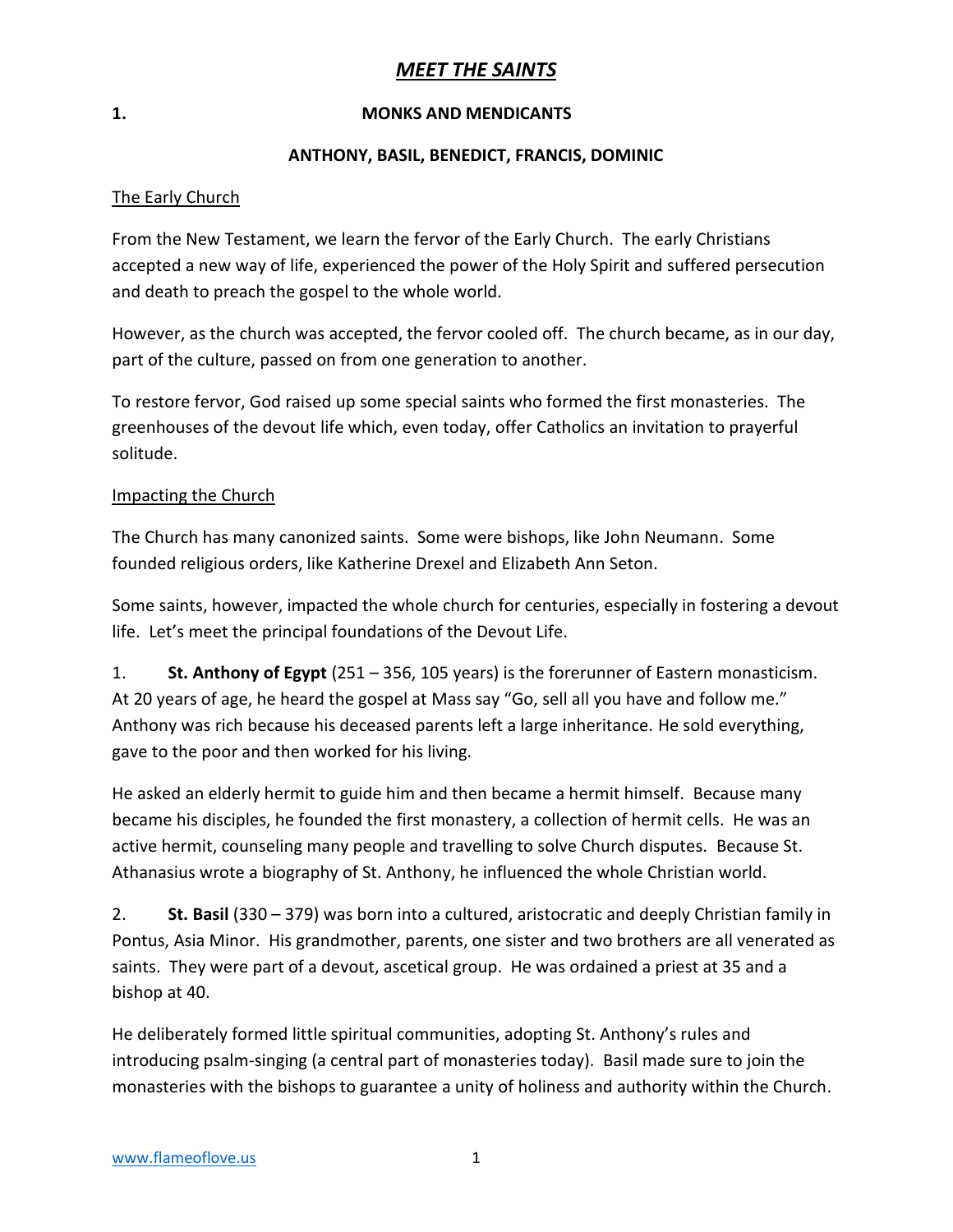Basil is the founder of Eastern monasticism and the inspiration for St. Benedict, the founder of Western monasticism. Over a five year period, Basil wrote rules for monks that Eastern monasticism follows to this day. He emphasized community life, liturgical prayer and manual work.

3. **St. Benedict** (480 – 543) He was born in central Italy and went to Rome to study. Deeply influenced by Eastern monasticism, he became a hermit. However, hundreds of disciples came, so he formed them into 12 deaneries of 10 each at Subiaco. After 25 years, he founded the famous Monte Cassino monastery and completed his Rule, borrowing much from St. Basil and St. Augustine.

Because his rule was flexible, various kinds of monasteries with diverse apostolates began. His work perdures today, 1600 years later in all the Benedictine groups that follow his teachings (and in so many monasteries that use his wisdom). He is the founder of Western Monasticism.

### **The Mendicant Orders**

In the 12<sup>th</sup> century, new forms of devout life began. The members did not live in monasteries but lived in communities while preaching to the world.

### 4. **St. Francis of Assisi (1181-1226) and St. Dominic (1170-1221).**

Although contemporaries, they probably never met. Yet both founded what we call "Friars". The Franciscans stressed poverty. The Dominicans stressed study and preaching (OP – Order of Preachers).

Like many saints, Francis was born into a rich family. Francis loved wealth and life. At 20, however, he became a prisoner of war which led to a serious illness. Still, at 23, he was preparing for war again when he had a series of religious experiences – a vision, a meeting with a leper, and Jesus' voice telling him to "rebuild my church."

At 27, he saw the road to follow, basing his life upon Jesus' instructions to the 12 apostles to preach and take nothing because the worker is worthy of his keep. Mt 10:5-14 became his guiding light. Soon, many disciples joined him. He wrote his rule which Pope Innocent III approved when Francis was 29. His friars preached everywhere, causing a strong penitential movement.

By 35, Francis saw his Franciscans spreading everywhere, including missionary activity. On September 14, 1224, Francis received the 5 wounds of Jesus (Stigmata) on Mt. Alvernia. Jesus also promised him that his order would last to the end of the world. (So if you want job stability, become a Franciscan).

Devotion had flowed out of the monastery and into groups which were close to people and daily life.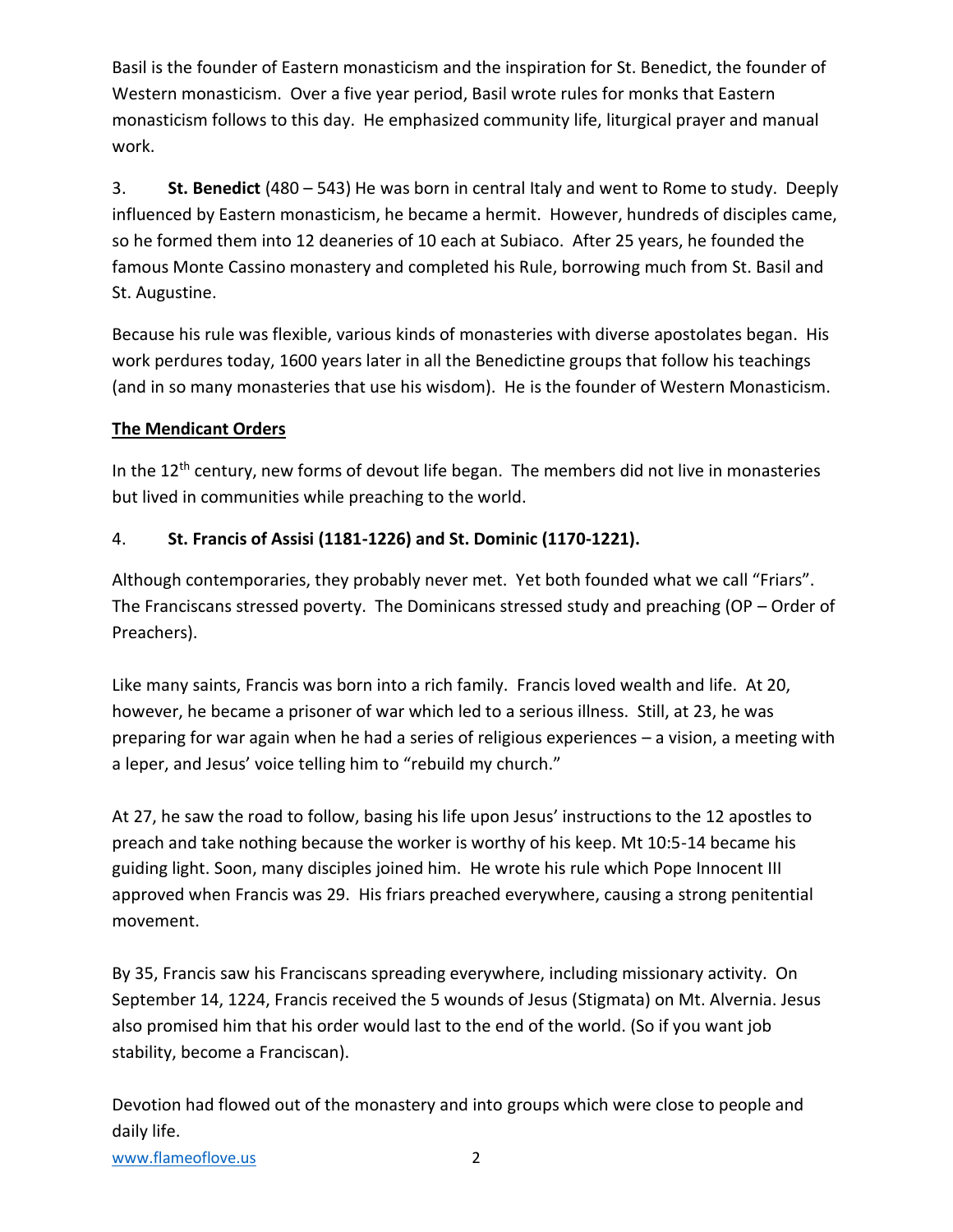### 5. **St. Dominic** (1170-1221)

Born in Spain, Dominic hoped to be a contemplative in a monastery, but two journeys into Northern Europe showed him the great threat to the Church from the Albingensian heresy.

Many fought this heresy by force, but Dominic saw the great need for good teaching. He gathered a few companions as itinerant preachers, going to each town. In 1214 (age 44), Dominic realized that he should form his companions into a religious community.

At Toulouse (France) the bishop asked him to preach in the whole diocese. The pope confirmed the group (1217) and for the next 4 years, Dominic expanded the group to other dioceses, including Rome. His priests became professors at Paris and Beligra. He also styled his group according to the Franciscan model.

He made his priests study, write and preach (e.g. St. Thomas Aquinas, a Dominican). He, personally, undertook extensive preaching which led to his early death (51).

Dominic loved truth, spent long hours in prayer, was firm in decisions but filled with sympathy and enthusiasm. His love for God included tremendous love for others.

His genius created this new model linking a prayerful life with God to an active ministry seeking the salvation of all. He often wept while preaching or celebrating Mass. He tried "to speak only of God or with God." He always began his homilies with a Hail Mary and had that prayer said frequently during the homily.

### Conclusion

We rejoice in a Catholic Church which holds on to rich traditions. Even in our modern world, if a person wishes to be devout, they can enter a monastery or join a religious order. The gifts of Anthony, Basil, Benedict, Francis and Dominic remain in our midst.

### *Discussion Questions:*

- *1. Do you see the great value of the Catholic Church which conserves the spiritual riches of past centuries?*
- *2. What "modern movements" have helped you spiritually?*
- *3. Have you taken advantage of the "old" and "new" riches?*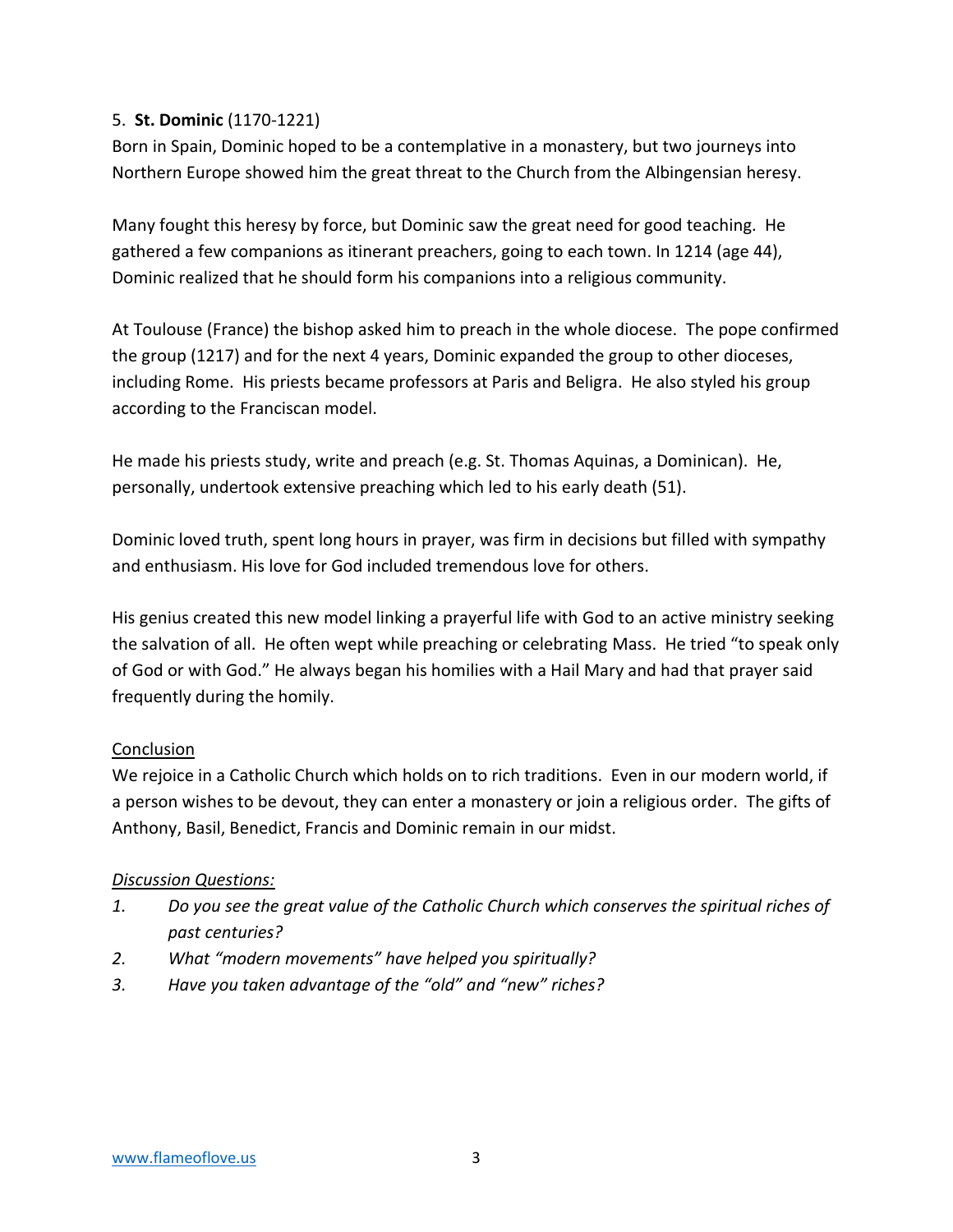### *MEET THE SAINTS*

#### **2. THE GREAT CARMELITE SAINTS**

#### **TERESA OF AVILA, JOHN OF THE CROSS**

### The Carmelites

In the 12<sup>th</sup> century, the Carmelites (Brothers of the Blessed Virgin Mary of Mount Carmel), began at Mount Carmel (which the prophet Elijah made famous). In a little over 100 years, the Carmelite order was extinguished because the Latin Kingdom was defeated. (Carmelites returned to the Holy Land in the  $17<sup>th</sup>$  century).

Fortunately, some Carmelites had migrated to England and then spread to Continental Europe. In Europe, they changed from living in a monastery to becoming mendicant friars (like the Franciscans and Dominicans).

In the 16<sup>th</sup> century, their religious observance had declined. So, God raised up Teresa of Avila and John of the Cross to reform groups of women and men contemplatives.

John's reform led to a separate Carmelite Order called "discalced" (no shoes). John was much younger and greatly influenced and encouraged to reform the men as Teresa had done for the women.

#### **Teresa of Avila** (1515 – 1582)

Teresa was born near Avila of a large aristocratic family with Jewish ancestry. Her grandfather came to Avila so his children would marry into noble families. Her father married and had two children but his wife died. Then, he married Beatriz, who gave birth to Teresa.

Fifteen years later, her mother died, leaving 10 children with Teresa as "the most beloved of all". She had a beauty that lasted until her final years.

She was introverted, affectionate and able to adapt to all personalities. Besides having many skills (like needlework), she had great courage. (At 7, she and her brother set out for Moorish territory to be beheaded for Christ. An uncle caught up to them).

At 12, caught up in natural attractions, her fervor dwindled and she thought of marrying. When her mother died, Teresa asked Our Lady to be her mother. Her father sent her to a convent school (16 years old) where she regained her devotion. At 20, she decided to enter the convent. Since her father opposed this, she went by night to the Carmelite convent at Avila. However, she grew ill and went to an uncle's house to heal. There she read a book on mental prayer that delighted her. At 24, she fell into a coma and was thought to be dead, but got healed (although with paralyzed legs for 3 years).

For the next 18 years, she lived in mediocrity, but with some mystical experiences.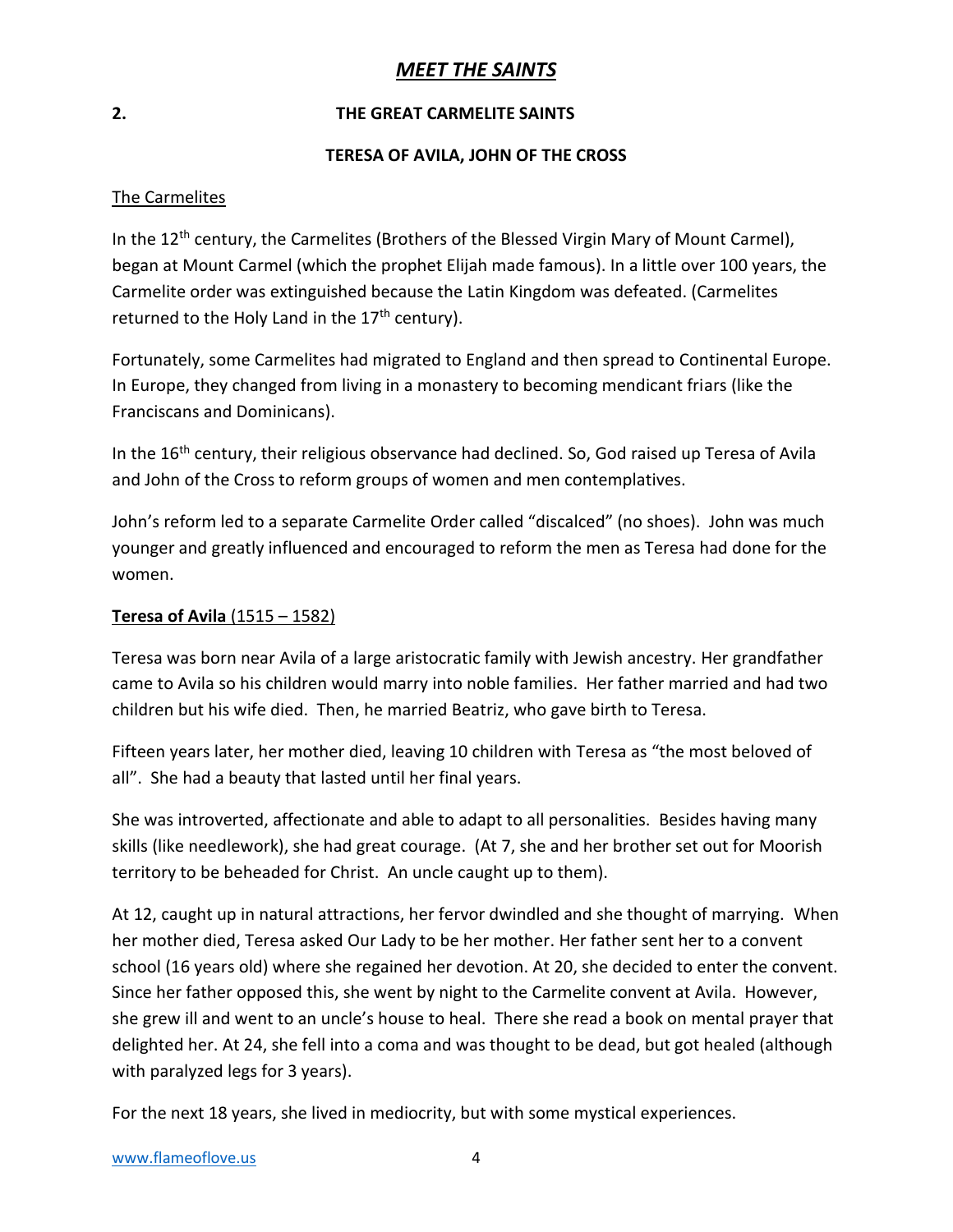At 39, (in 1554) she had her profound conversion experience "While looking at Christ hanging poor and naked on the cross." With her sins, she saw herself as a Mary Magdalene. Suddenly, without any worthiness, her mystical experiences increased. Some people didn't believe they were valid because her life had been far from holy. However, Saint Peter Alcantara encouraged and directed her (even after his death). For the next five years, she was the object of gossip and ridicule.

In 1560, (45) she decided to found her own convent, secretly obtaining a house in Avila for herself and 13 others. The town was in an uproar and the bishop, who originally backed her, changed his mind. The new convent had strict enclosure and total dedication to contemplative prayer. The sisters lived in faith, believing if they were true to God, He would provide their needs. Soon, 16 more convents sprung up. She did great penances and, at the same time, enjoyed great mystical gifts while being an excellent administrator.

In 1567, she met a newly ordained Carmelite priest, John of the Cross, whom she convinced to collaborate with her in reforming the men's order. As with the women, the men resisted this new movement. (The full story of his difficulties is detailed later).

After her death, her body remained incorrupt (General Franco kept her arm by his bed until his death in 1975).

### Her Writings

Her style is witty, fresh, with lots of clever quotes. She wrote 3 important books. Enjoy especially her Autobiography which is an easy read.

Her masterpiece is The Interior Castle (a disguised autobiography of her own mystical experiences). She pictures the devout life as a journey into your own soul, with God at your very center. The soul must pass through seven rooms (mansions) to attain divine union.

She wrote Way of Perfection for her sisters, but the advice is practical for everyone trying to be perfect.

### **St. John of the Cross** (1542 – 1591)

St. John founded the Discalced Carmelite friars. He was born near Avila to very poor parents, contrasted with Teresa who came from an aristocratic family. (Saints come from all cultures). John's father had married a humble silk weaver and was disowned by his rich parents. Unable to adjust to the great poverty, his father died shortly after John's birth.

Working as a nurse's assistant, he served the poor and sick with total joy. Besides working at the hospital, he studied at the Jesuit high school. At 21, he entered the Carmelites and proved to have an excellent mind for theological studies. In 1568, with two others, he adopted the primitive Carmelite rule, which was austere and contemplative but included preaching and hearing confessions. Wearing sandals, these new Carmelites were called "Discalced" (no shoes).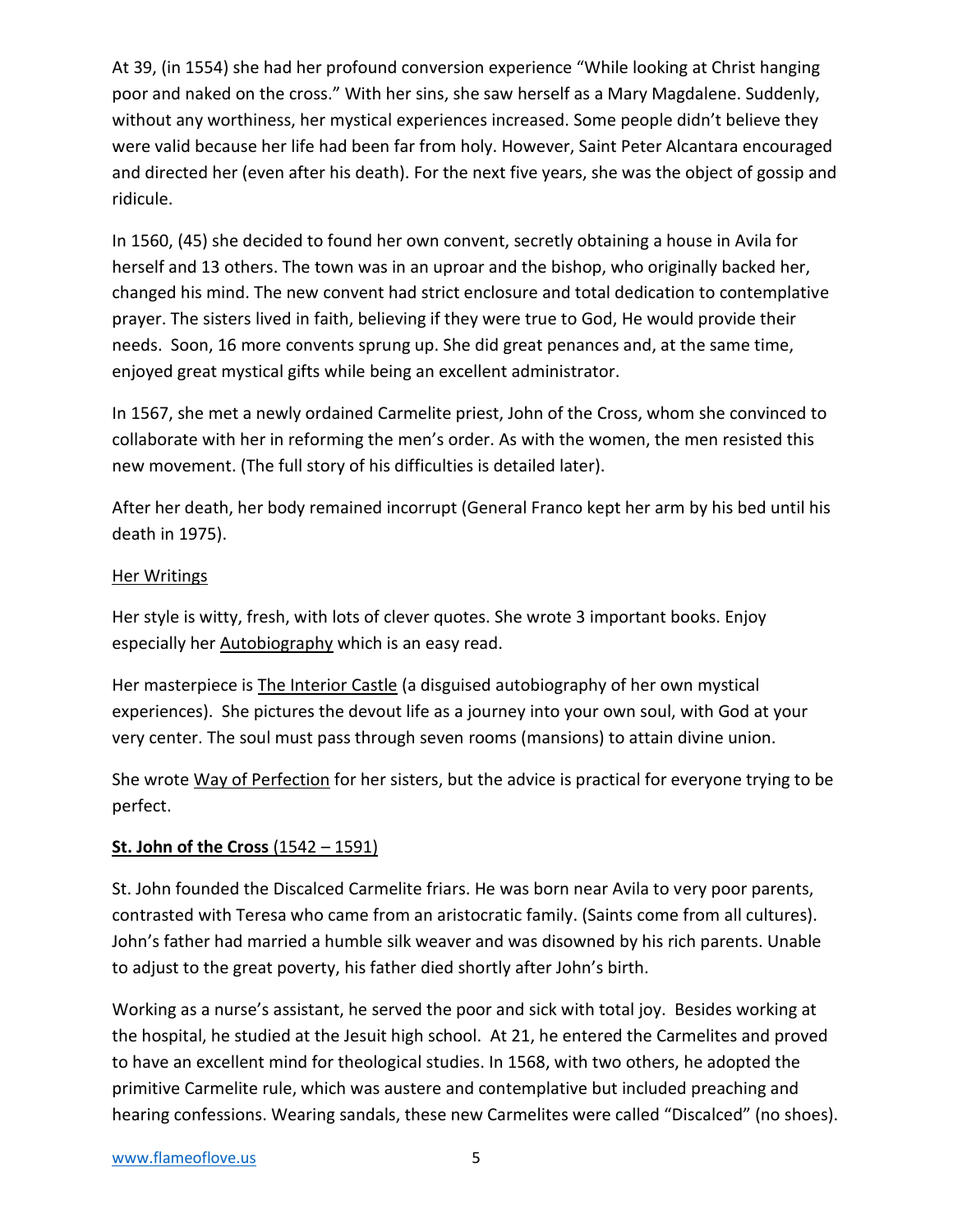At 25, returning home for his first Mass, he met Teresa of Avila, who was embroiled (the best word) in trying to reform the Carmelite nuns. She enlisted this newly ordained priest to reform the friars.

The reformed order of men grew quickly but original approval was removed. There was to be "no expansion". At this point, other Carmelite priests who disagreed with John, had him kidnapped and put in jail in a Carmelite priory in Toledo as "disobedient". (He claimed that he was obedient to the papal nuncio).

He lived 9 months in almost total physical darkness (besides the spiritual trials). The jail was cold in winter, stifling in summer. John was both starved and beaten (to get him to leave the Order). He managed to escape to Teresa's convent. During these months, he wrote his great spiritual poems.

He then began to found new friaries, became rector of the Carmelite College (Balza) and was elected to the governing board of the new Order. In this 3 year period (1579 – 1582) he composed his 4 great books, taking the soul from the beginning stages of the devout life to the greatest heights of mystical union. Each book is really a commentary on his earlier poems. (Poetry is often the best way to describe experiences).

- 1. The Ascent of Mount Carmel (Purgative to Active Unitive stage)
- 2. The Dark Night of the Soul (the beginning mystical purgation)
- 3. The Spiritual Canticle (describes the love of the soul for Christ and of Christ for the soul).
- 4. The Living Flame of Love (describes a soul at the highest attainable level)

In 1582, Teresa (his great protectoress) died, and John suffered persecution from every side until his death, 9 years later. (Just 49)

### Conclusion

Teresa and John lived in a very important epoch. The Church had suffered many losses from Luther's Protestant Reformation and had responded with the decrees of the Council of Trent. These new reformed Carmelites were powerful instruments in Church renewal. Their writings have had an equal impact. They provide the intellectual foundation for the Devout Life.

### *Discussion Questions*

- *1. God raised up two people (Theresa and John) during a Church crisis. Whom is He lifting up today?*
- *2. They were effective because people believed in them and followed. Are you ready to follow great spiritual leaders?*
- 3. They formed a "Carmelite stream of spirituality." Do you understand the various Catholic *streams?*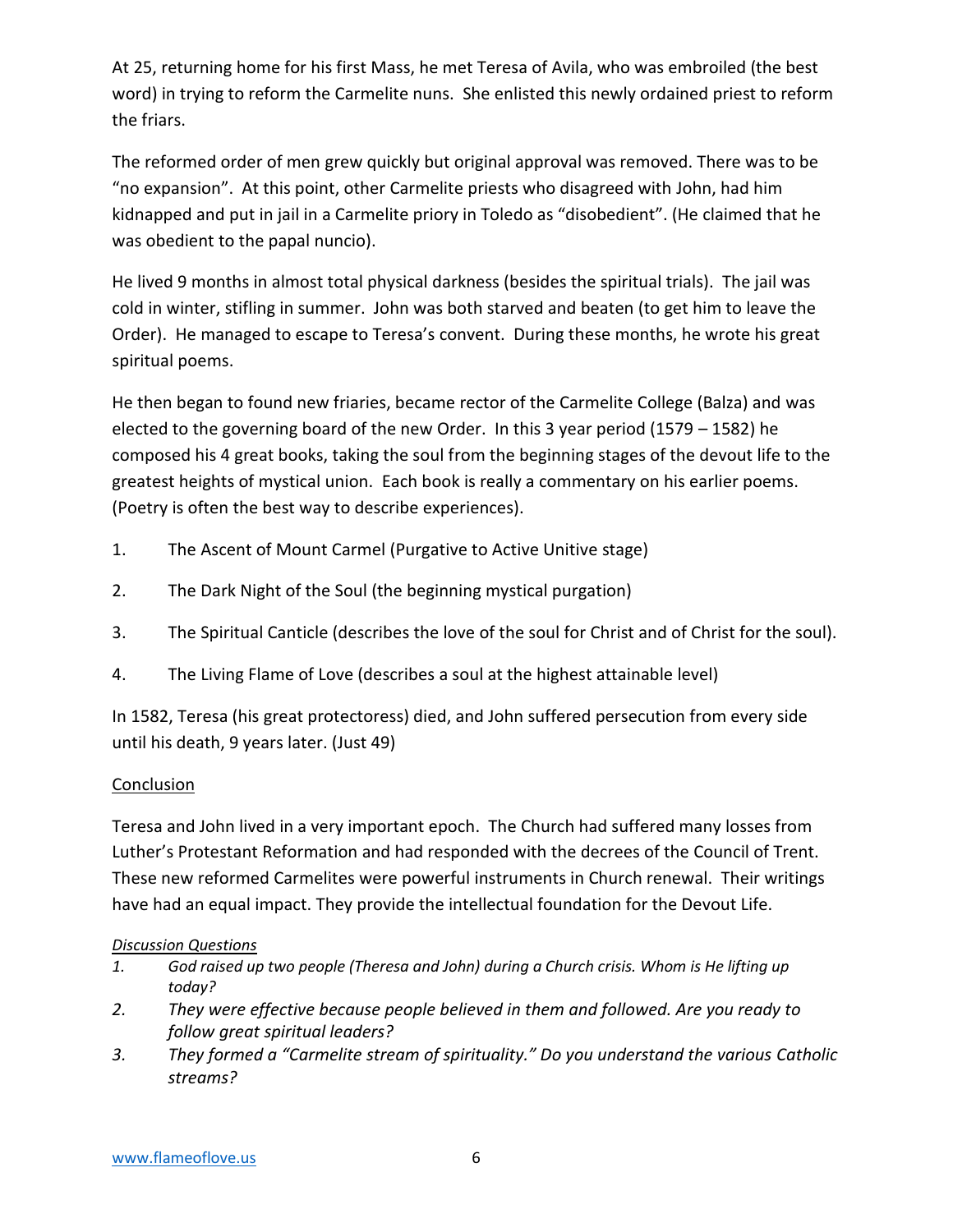### *MEET THE SAINTS*

### **3. BRINGING THE DEVOUT LIFE INTO THE WORLD**

### **IGNATIUS OF LOYOLA – FRANCIS de SALES**

Monks live totally in God's face. Although the Friars of Dominic and Francis lived and worked in the world, they still were religious. "The devout life" was for these religious, but not for laity. Teresa and John of the Cross reformed monastic life.

Two saints had new ideas. St. Ignatius saw his priests as soldiers, free to go where needed. Francis de Sales championed the lay person. Every person should live a devout life.

St. Francis de Sales (1567 – 1622) championed that idea with his classic "Introduction to the Devout Life" (1608) originally letters written to a devout woman that became an instant bestseller. Finally, the great gift of the Devout Life became accessible to all.

Let's begin with St. Ignatius.

### **St. Ignatius of Loyola** (1491-1556)

At 17, he left home to serve a nobleman. He gambled, womanized and fought battles. At 25, the nobleman lost his position, so Ignatius joined the army. At 30 years of age, he was wounded by a cannonball which broke one leg and injured another. Because he fell dangerously ill, he went to confession and promised to be a Knight of St. Peter.

During his long period of getting better, he read the life of Christ and of the saints. One night, he had a vision of Our Lady (several hours) which filled him with joy, but also shame about his past sins. At this point, he vowed perpetual chastity and dedication to a spiritual life.

He stayed at a Spanish monastery at Manrese for 11 months, helping the sick. He was deeply influenced by a book "Manual of the Spiritual Life", and the Imitation of Christ (Thomas a Kempis). Although he suffered through inner darkness and physical sicknesses (caused by his austerities), he eventually gained a peace that lasted his whole life (because he tried to do only God's will).

His goal was to preach in the Holy Land, but when he arrived, the Turkish violence caused him to return to Europe and 11 years of study, culminating at the University of Paris. There, he influenced Francis Xavier and 5 others to live in poverty and chastity. They planned to go to the Holy Land and, if that were impossible, to put themselves at the service of the pope. War broke out, and Ignatius had a vision saying, "I will be favorable to you in Rome." So, he placed his group in the hands of Pope Paul III (1538). Then, he formed the Society of Jesus (Jesuits) in 1539 (48 years old). He remained at Rome. The others set out in missions to Europe and elsewhere. He founded the Roman and the German college in Rome. His genius saw the Jesuits as active but based deeply upon daily mental prayer.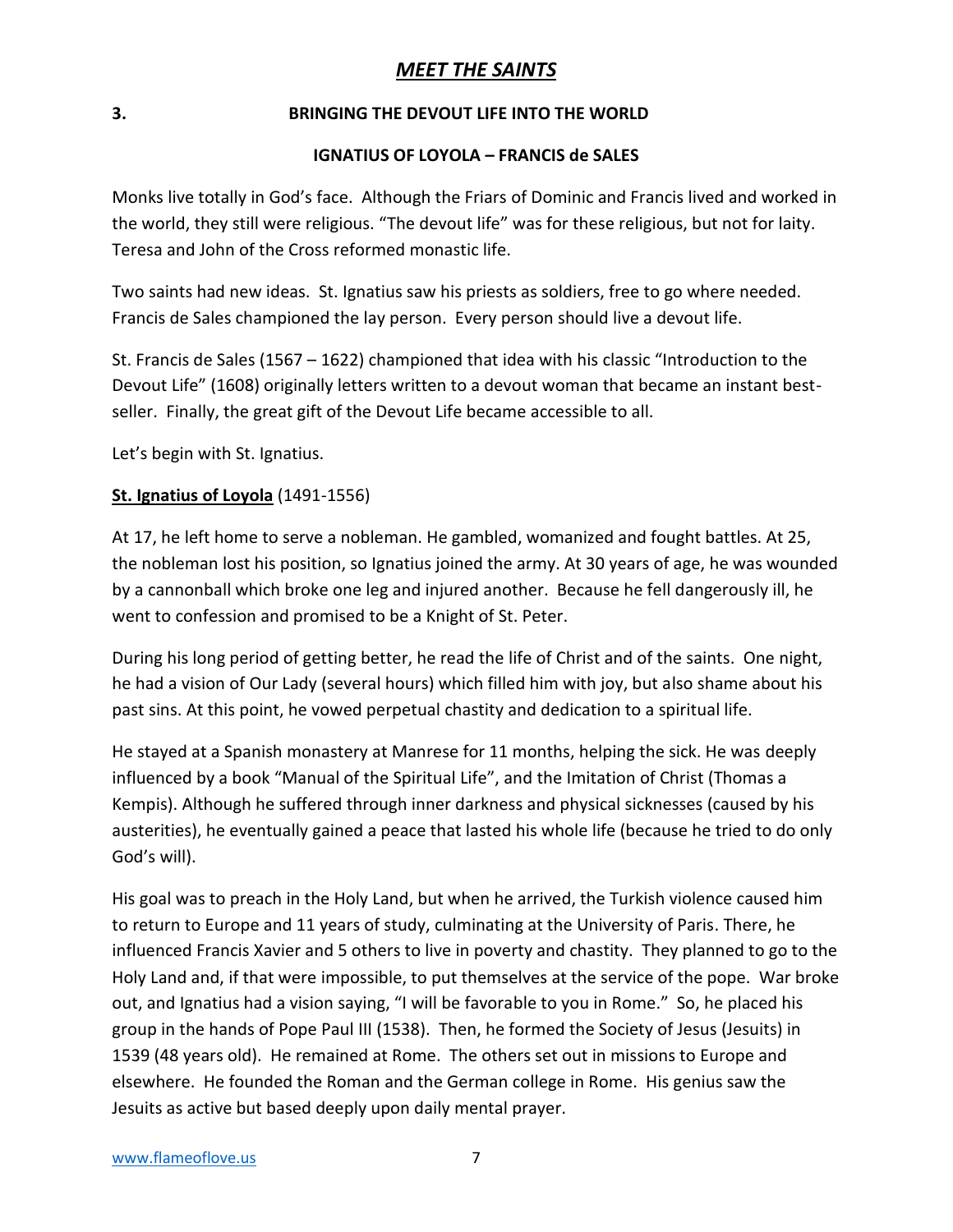### Writings

Ignatius made two important contributions to the Devout Life.

1. The Ignatian Method of Mental Prayer -

He studied the monastic tradition of prayer and put all of the needed elements into a method that his priests could use every morning. Although other forms of meditation exist, this method dominates most spiritualities.

2. The Spiritual Exercises – To introduce his novices into the spiritual life, Ignatius wrote this 30 day retreat, based upon his own experiences at Manresa. Ignatius is a great psychologist who was able to experience God and to tell others how to gain the same gift.

### The Ignatian Method

His Jesuits were not monks. They did not have all day to read the gospels, meditate on them during manual labor and then come with hearts ready to pray. Ignatius squeezed all these functions into a meditation process with five parts.

- 1. The imagination focuses on a gospel scene.
- 2. The intellect thinks about this action (wood for the fire).
- 3. As the imagination and intellect are filled, the heart pours out its feelings (affections) in personal mental prayer.
- 4. These prayers lead to good resolutions.
- 5. A single thought should be used to recall the meditation during the day.

Ignatius was a great spiritual psychologist, studying first what God had done in him and then writing it down so God can do his work in us. The daily meditations provided by Flame of Love use the Ignatian method.

### **St. Francis de Sales (1567-1622)**

Francis is the eldest of 13 children born to noble parents. At 10, he received Communion and bound himself to monthly Communion (an unusual practice) because he wanted to be a priest.

Between 15 and 21, he studied intensely and centered his life on the Eucharist and on Mary. He also made a promise of perpetual virginity.

At 22, he studied law but also obtained a spiritual director. When he graduated (24), his father wanted him to marry. Francis, however, was ordained for a parish in Geneva, Switzerland where Calvinism had caused so many to leave the Church.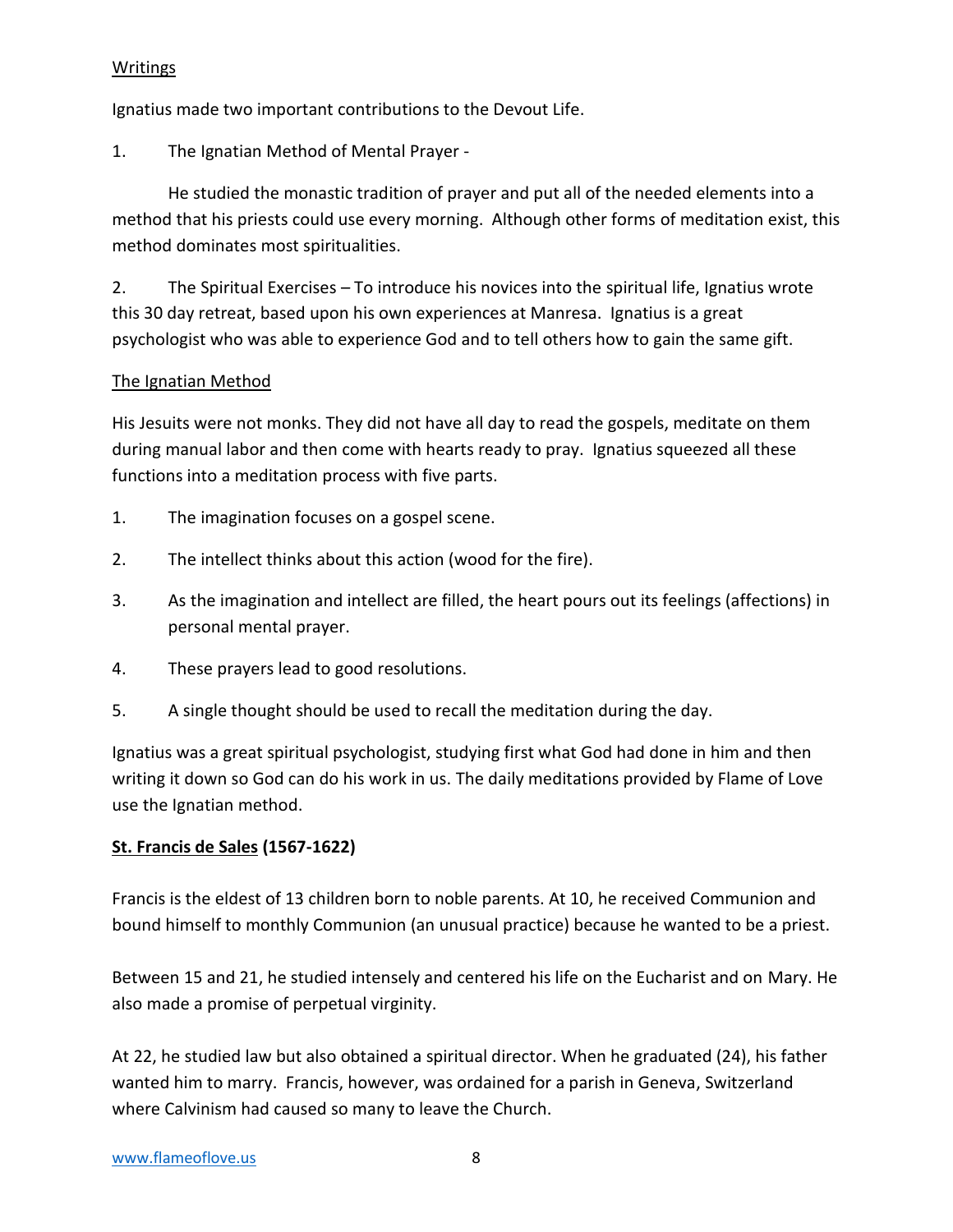He undertook the difficult task of evangelizing an area where the church had been suppressed. After 4 months of failure, Francis began to write short pamphlets, defending Catholic truths and pointing out the Protestant errors. (These pamphlets are now printed in a book Controversies). He also debated Calvinist ministers.

After 4 years of success, the temporal ruler decided to help the Catholic religion and many Churches were reopened. He established a group of priests to combat the Protestant reformers. As a result, the majority of people again became Catholic.

At 35, he became the bishop of Geneva. His primary concern was to form his priests and to form parish groups to teach the young. For 20 years, he worked tirelessly, opening new Churches and visiting all his parishes.

### Writings

**Introduction to the Devout Life** is his most important masterpiece. It actually was letters he wrote to laypeople to help them to be devout. They were so popular that he gathered the material into this book.

The book enjoyed immediate success because it contrasted with all the other books (which told people that they had to withdraw from the world to be holy). His style is warm, clear and filled with charm. It even helped to develop modern French.

His second book, **Treatise on the Love of God**, was deliberately written as a sequel, meant for those who had made progress.

### The Visitation Sisters

Unfortunately, St. Francis was too far ahead of his time. With St. Jane Chantel (whom he directed), he founded the Sisters of the Visitation, modelled upon Our Lady's visit of charity to Elizabeth. These women would have religious vows but also would engage in works of mercy. It was too early. The church could not envision what we now call "active religious". So Francis had to discontinue these active works and the Visitation sisters became totally contemplative.

St. Vincent de Paul saw what happened and 25 years later, called his religious women the Daughters of Charity, thus beginning the religious communities with active apostolates.

#### *Discussion Questions:*

- *1. Can you see how God moved the "Spiritual life" out of the monastery and into the world?*
- *2. Still, we all need some external structures. What helps you to grow spiritually?*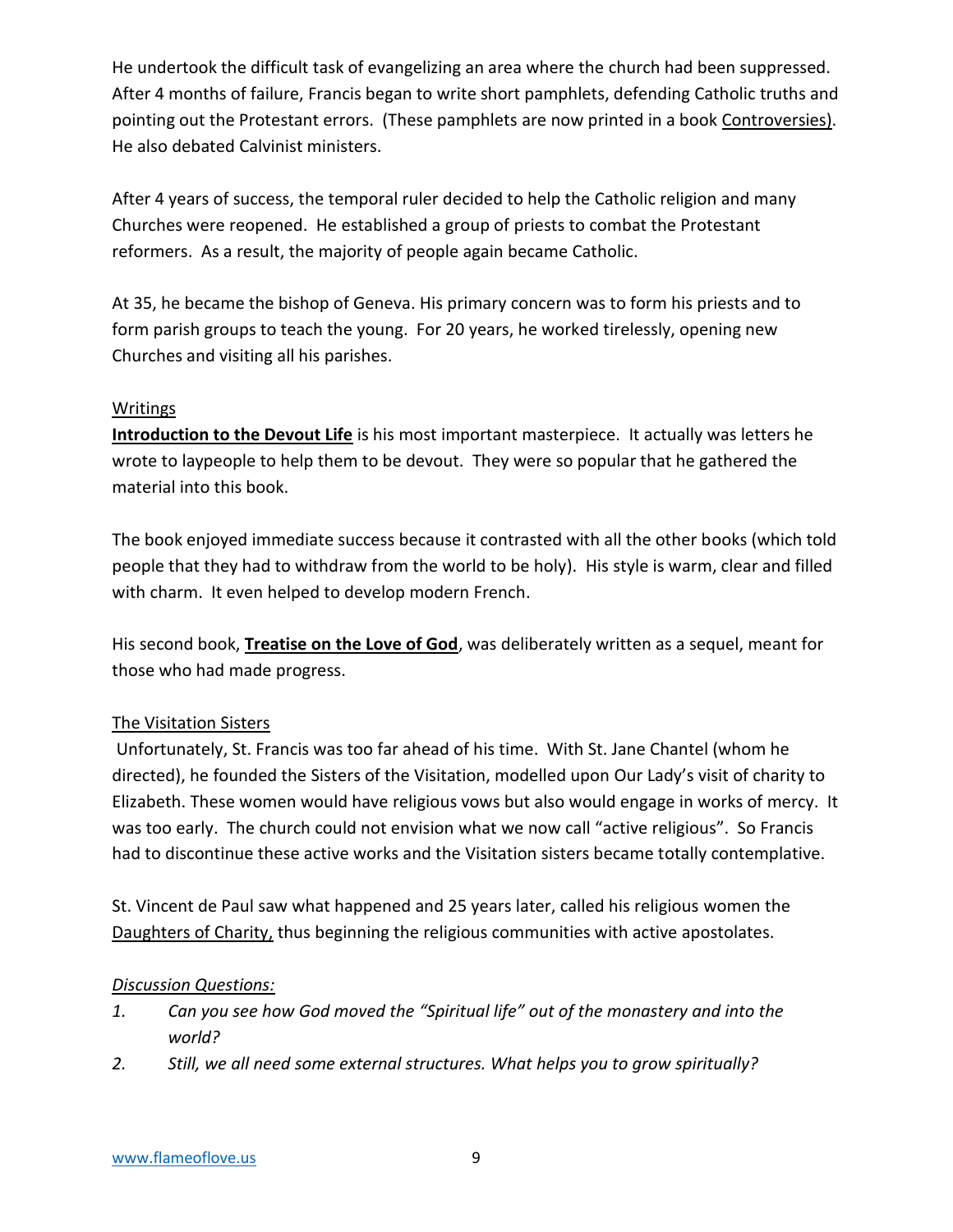### *MEET THE SAINTS* **4. SAINTS WHO POPULARIZED DEVOTION St. Margaret Mary Alacoque – St. John Eudes – St. Theresa Liseux – Fr. Jean de Caussade**

#### **St. Margaret Mary Alacoque (1647 – 1690)**

The first, and possibly greatest fruit of St. Francis de Sales Visitation Order was Sister Margaret Mary. She was the 5<sup>th</sup> (of 7) child of a family esteemed by the nobility. However, her father died when she was 7. After 2 years at a boarding school, she returned home. Her mother and she spent 15 painful years dominated by relatives who claimed control over their house.

When Margaret grew to maturity, her mother wanted her to marry so the mother could be cared for. This conflicted with the vow of chastity that she had taken at an early age. Fortunately, at 24, she entered the Visitation Sisters. Prior to that, she was already enjoying great mystical experiences without knowing what they were. She wrote that she wished someone would teach her mental prayer (when she was really in its highest stages). She is one of the Church's greatest mystics and saints.

St. Francis de Sales, himself, had a great devotion to the Sacred Heart and wanted all the sisters to practice that devotion. However, the revelations to St. Margaret took that devotion to its highest level and greatest popularity. Margaret experienced much suffering because so many did not believe her. Toward the end, she was well accepted and given positions that trained other sisters.

### **St. John Eudes** (1601-1680) – Preparing for the Revelations

He was a diocesan priest, a contemporary of St. Margaret (but they probably never met). He prepared for these revelations by founding the Sacred Heart Fathers and, especially, by his book, The Sacred Heart.

#### **Heresy of Jansenism**

Jesus revealed the love of the Sacred Heart because the Church was fighting the Jansenist heresy which over-emphasized the holiness of God and concluded that people should refrain from frequent Communion because they were unworthy. They also fashioned a cross with Jesus' arms lifted to heaven (rather than outstretched embracing everyone), which taught that Jesus' love was narrow, not meant for all.

This heresy was pernicious. Despite many decades of Church efforts, it kept taking different forms to escape condemnation. Then, Jesus Himself opened His Sacred Heart to this saint and welcomed all into His mercy.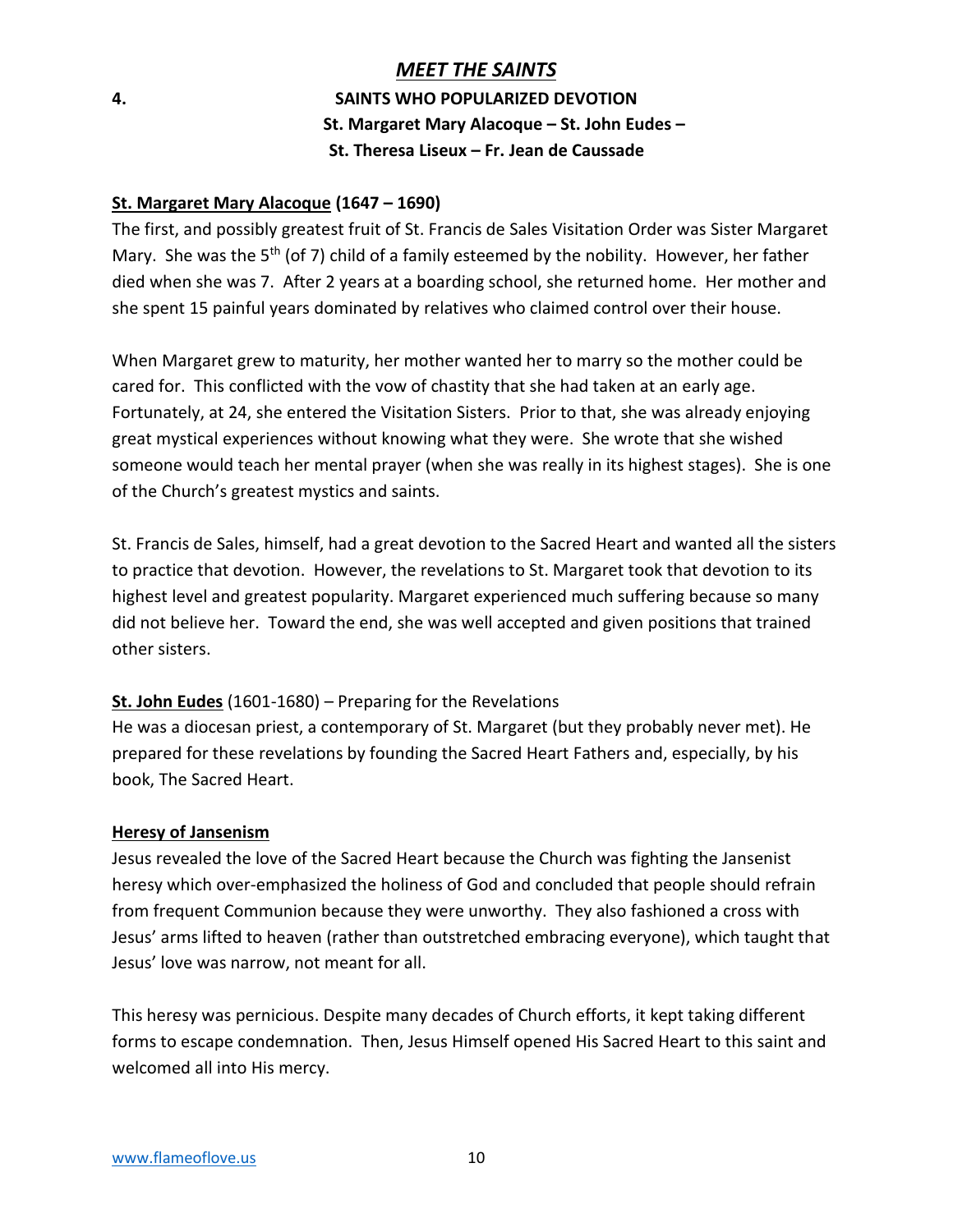Jansenistic piety was rigorous, believing that human nature was corrupt. Sacramental absolution was invalid unless the person had a perfect love for God and a person could receive Holy Communion only if they reached a certain level of perfection. They saw Jesus as a severe Redeemer and saw themselves as a religious elite.

This heresy was widespread and unable to be controlled by Church teachings. So, Jesus revealed this Sacred Heart devotion to St. Margaret Mary.

### **The Revelations**

Margaret Mary entered The Visitation Order in 1671. From 1673 to 1675, Our Lord appeared and revealed His Sacred Heart, providing a great antidote against Jansenism. He asked Catholics to receive Holy Communion on the First Friday and made the 9 promises, including the great promise of making 9 consecutive First Fridays. Because few believed her, Jesus promised to send "my perfect friend", St. Claude de La Columbriere S.J. He accepted everything, and through him, the Jesuits undertook the Sacred Heart Apostolate.

### **St. Therese of Liseux** (Little Flower) 1873-1897

No saint has so influenced modern spirituality as the Little Flower because a whole host of saints have developed the new and Divine Holiness.

She was the 9<sup>th</sup> child of parents who themselves are now canonized. Five girls survived. Two brothers and two sisters died before Therese was born. Her mother had cancer for 4 years before the birth and died 4 years later (a tremendous shock to Therese).

Because her mother had difficulty nursing, Theresa spent her first year with a wet nurse (whom she naturally thought was her mother). When she was 4, her mother died. Therese was plunged into 8 years of sadness and deep sensitivity. Therese called this her "winter of trial". Finally, from 13 to 15, she had her conversion period that led to her entering Carmel. At 10, she contracted a strange illness and spent 3 months of convulsions, hallucinations and comas. Our Lady miraculously healed her instantly. As the family gathered around her bed, the statue of Our Lady of Victories smiled at her.

She writes about her conversion experience at 13 after returning from Christmas midnight Mass. Her father made a remark about how the festivities centered about Therese. Usually, she would be deeply hurt and pouting. Instead, she accepted the great grace. Her sister, Celine wrote, "I was witness to that sudden change." Therese had always been religious. She said that from 3 years of age she never refused God anything but her Christmas experience at 13 marked a new stage.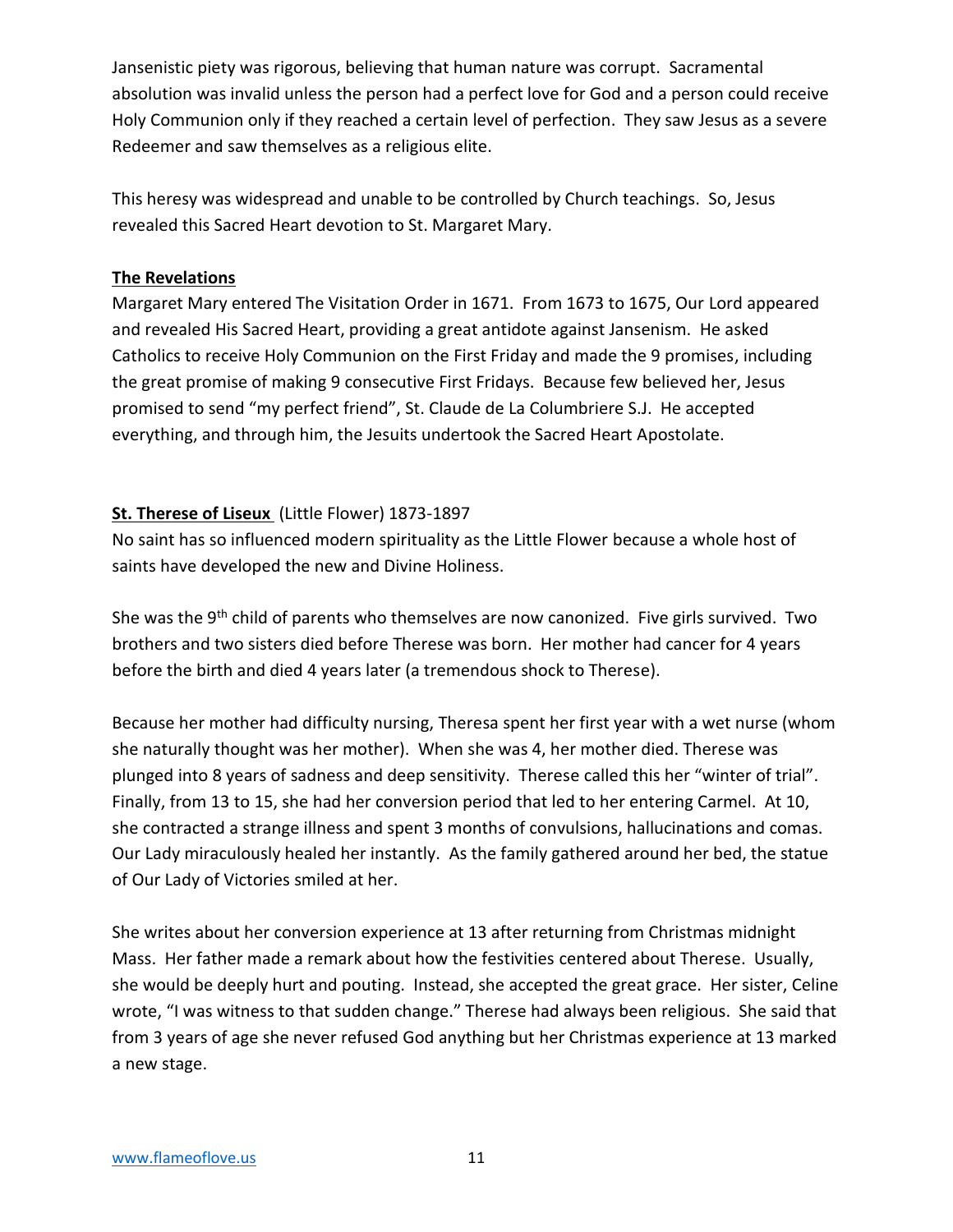At 15, she wanted to enter Carmel. The sisters wanted to accept her but the priest superior wanted her to wait until 21. So, the family went to Pope Leo XIII and, Therese, even though told to be silent by the guards, asked the Pope. He told her it would happen if God's will.

She did enter at 15 and spent 9  $\frac{1}{2}$  years, which were made very difficult because of a tempermental superior. Theresa stayed hidden, totally devoted to her devout life. Many of the nuns had no idea of her holiness until her book Story of a Soul, was published.

### Final Sickness

Eighteen months before her death, she contracted tuberculosis. On Holy Thursday, she first experienced blood in her mouth and rejoiced that her death was inevitable. In these months, she was racked with pain and many temptations against faith. She wrote "Never allow any poison to be near a sick person", and "I did not think it possible to suffer so much." Her final words, "My God, I love You." These final months are recorded in a book "Final Conversations."

### Her Little Way

Her spiritual genius brought forth a spirituality of "Little Way", which placed Catholic spirituality in a new setting of a child who accepts all the daily tasks in a personal friendship with God. Her "Little Way" has brought forth an army of new saints, attracted by and formed by her teachings.

### **Fr. Jean de Caussade** (1675 – 1751)

Fr. de Caussade is not a canonized saint and he didn't even write a book, but his "Abandonment to Divine Providence" is a great classic and helps everyone. Father Caussade was the spiritual director to cloistered Visitation Nuns to whom he wrote many letters, all on the theme that God's Will contains His providence and we should see every circumstance (no matter how terrible) as God's provident care.

Fortunately, the sisters saved all his letters, put them in some order (as chapters of a book) and published the book after his death. Please read the book (or simplified version). Fr. Caussade is a real genius who gives everyone his gift – to see every moment and trial as God's will and never worry.

#### *Discussion Questions:*

- *1. How familiar are you with the "Sacred Heart" devotion. Have you enthroned that image in your home?*
- *2. Do you know (and/or practice) St. Therese's "Little way"?*
- *3. Do you read spiritual books? (see: [www.devoutlifelibrary.org\)](http://www.devoutlifelibrary.org/)*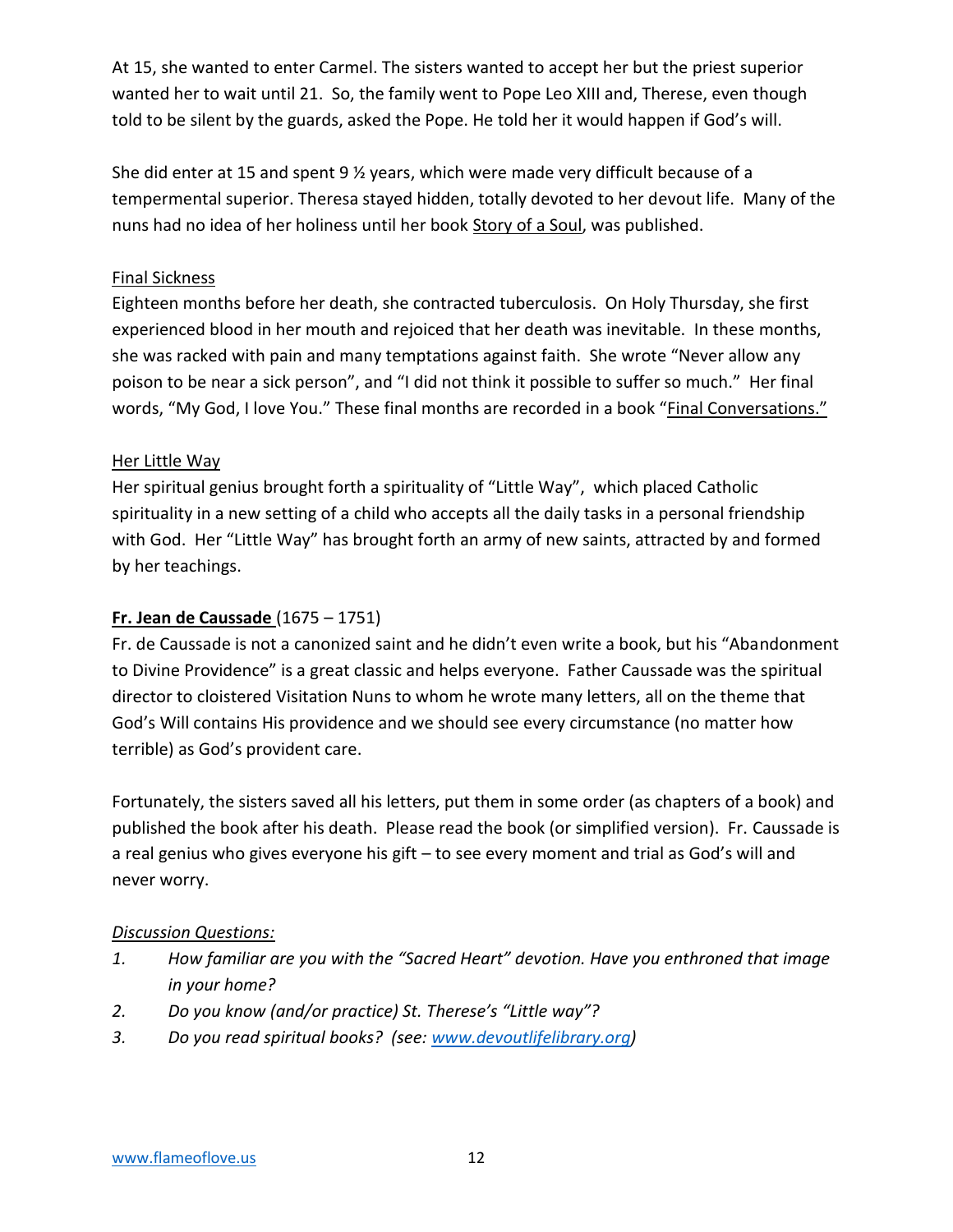### *FOLLOW THEIR ROADMAP*

### **5. LEARNING THE BASICS UNDERSTANDING THE DEVOUT LIFE**

The Road to perfection has three stages – Purgative, Illuminative and Unitive. Each has two parts – prayer and goodness. These four short talks cannot cover the Unitive stage. The book, The Devout Life (see website) teaches about all the stages.

When a young man or woman enters a seminary or religious congregation, they receive a large set of teachings concerning "The Devout Life", (a phrase popularized by St. Francis de Sales). These are not secret teachings. However, they are not usually given in the parish setting. These four talks provide the basic teachings given to seminarians and religious.

Devotion means attachment to God. Devotions are acts of prayer or spiritual reading. "Devotions" are used for various vocal prayers and novenas. Devout Life is much more. It is a complete surrender to God and has many parts, (because the human person is complicated). The Devout Life is based upon the saints' teachings and is called Catholic Spirituality. As you will see, a Devout Life goes far beyond being a practicing Catholic.

#### Mental Prayer

A Devout Life demands mental prayer. Vocal prayer is not enough. Mental prayer engages all the person's powers – imagination, intellect, feelings and will, absorbing the person in God. Having a devout life demands that you practice daily mental prayer.

#### Our Culture

Our culture is an enemy of Mental prayer, which flourishes best in silence, and its greatest enemy is our culture which steals silence from us by the endless electronic experiences that saturate our lives.

When someone enters the seminary or convent, they gain the needed hours of silence. By a devout life, you will prize the needed hours of silence.

#### A Conversion Experience

Beginning a devout life demands that you embark on a spiritual searching for God. Then, there comes a special moment called "a conversion experience". The bible says, "Draw close to God and He will come close to you." As the person tries to come close to God, suddenly God comes close to them, giving the person a new experience of His presence. After this moment, the person must be faithful.

#### Gathering With Others

[www.flameoflove.us](http://www.flameoflove.us/) 13 This conversion experience can happen alone or with others. Some people experience this personal conversion and they must look for others as companions on the journey. Others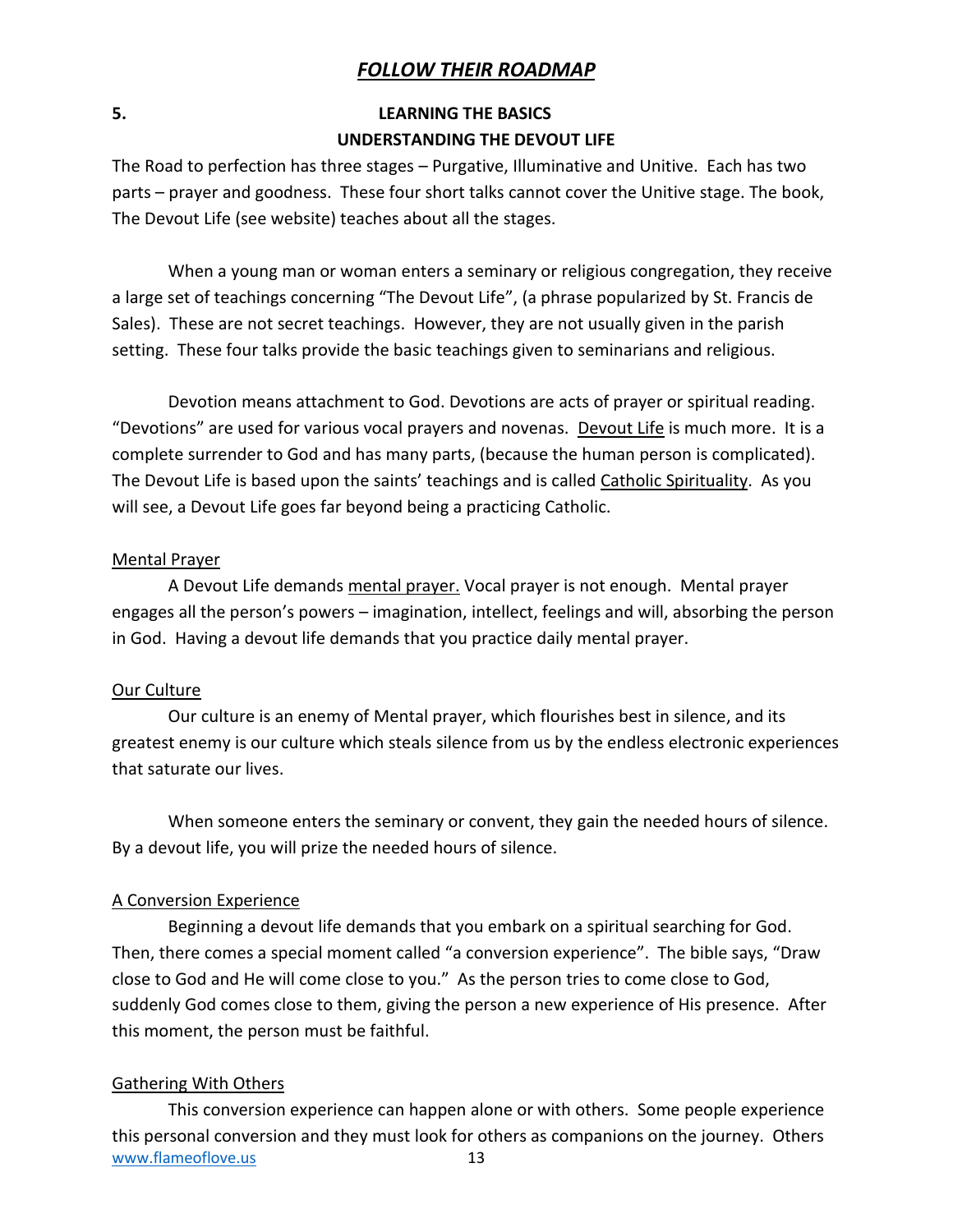join a group (like Flame of Love), and then have a personal conversion. The Devout Life requires both, a personal experience of God and a joining with others.

#### Not Knowing

Ignorance is a big hindrance. Some do not know to seek a personal experience of God. Others have experienced this moment, but did not grasp its importance. Others are not supported in their experience or do not know what to do next. These teachings try to fill that gap.

#### The Saints of the Devout Life

We have already studied the important saints who fostered the devout life, St. Anthony (251– 356), St. Basil (329-379) and St. Benedict (480 -543) who formed monasteries where people lived devoutly. Later, St. Francis (1181–1226) and St. Dominic (1170-1221) formed active congregations. St. Ignatius of Loyola (1491–1556), the founder of the Jesuits, required a daily hour of mental prayer. The great champion of devotion among the laity was St. Francis de Sales (1567–1622) who wrote "Introduction to the Devout Life". He knew that God gave lay people the gift of mental prayer and that everyone, in every state of life, could be devout.

#### Importance of Religious Feelings

Feelings are important (remember your romantic love!) Something filled with feelings seems very real (whether important or unimportant). In devotion, God uses your feelings as a bridge inviting you away from living only in the world of senses to living in God's world of the Kingdom. These religious emotions are stirred by mental prayer and convince you that God wants you to "come and see".

#### Two Kinds

Religious feelings can be like a thunderstorm or a gentle rain (probably you will have both). In some moments you are overwhelmed by God. At other times, you feel his gentle presence. Both are important.

These religious feelings are sensual (like tears), emotional (like joy, peace, sorrow for sin) and intellectual (a clearer idea of God). As you make progress, these experiences will change, grow deeper and last longer.

#### God's Plan

God gives you these religious experiences to draw you away from worldly and sinful experiences. When you begin a devout life, you are immersed in the world. At the end, you are surrounded by God's Kingdom. That is the purpose of a Devout Life.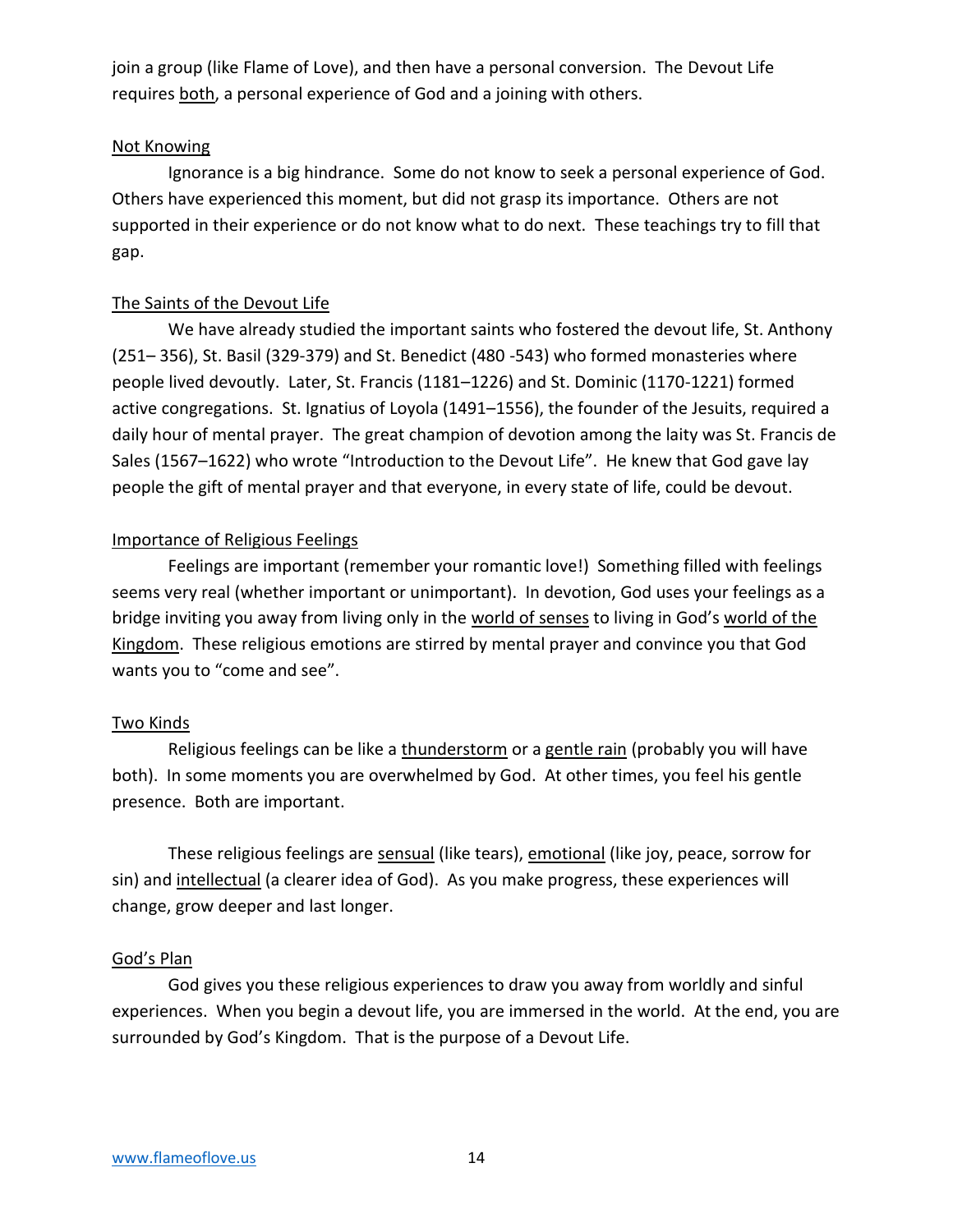#### Keeping Your Fervor Alive

Beginning religious experiences are called fervor. God lights a fire inside. You are a heated room and you must keep the windows closed. Fervor is God's match which lights your heart (the candle). Keeping the candle lit requires your total commitment to a devout life.

### Feelings and Fidelity

Religious feelings are God's gifts. Fidelity is your response to the gift. Feelings and fidelity go together. Faithful souls experience religious feelings and the feelings help them to be faithful.

### A Taste for Spiritual Things

These feelings provide a joy in religious practices. The sacraments come alive. Visiting the Blessed Sacrament gives peace. We gain a desire for spiritual reading. These gifts are called "a taste for spiritual things."

#### Not Selfish

Many could see this personal devout life as selfish and self-centered. However, how can you serve others when you are not close to God? Look at those who served the world – the Little Flower, Padre Pio, Pope John Paul II, St. Faustina, Mother Theresa. Who would call them selfish? Their active life depended on their prayer life.

#### Interior Life

Another name for devout life is the Interior Life. God lives in the center of the baptized and wants the soul to experience His inner presence.

#### Needing a Guide

Tobit gave this advice, "My son, find yourself a trustworthy man who will make the journey with you." (Tobit 5:3). The Devout Life is a road of perfection and you need a guide. At least, find a regular confessor to whom you bring your questions. The saints had many experiences (some good and some bad) with their guides but they always obeyed them and were rewarded.

#### Good Friends

You cannot walk this road alone. You must seek out good friends who share your desires to live devoutly. Also, be a good friend and help others to be devout. This will be the most important task of your life. The Flame of Love Movement is a great help.

#### Rule of Life

Religious live by the bell. When it rings, it is "God's voice", telling them at each hour what they should do. In the world, you cannot live by a bell, but you should have a Rule of Life,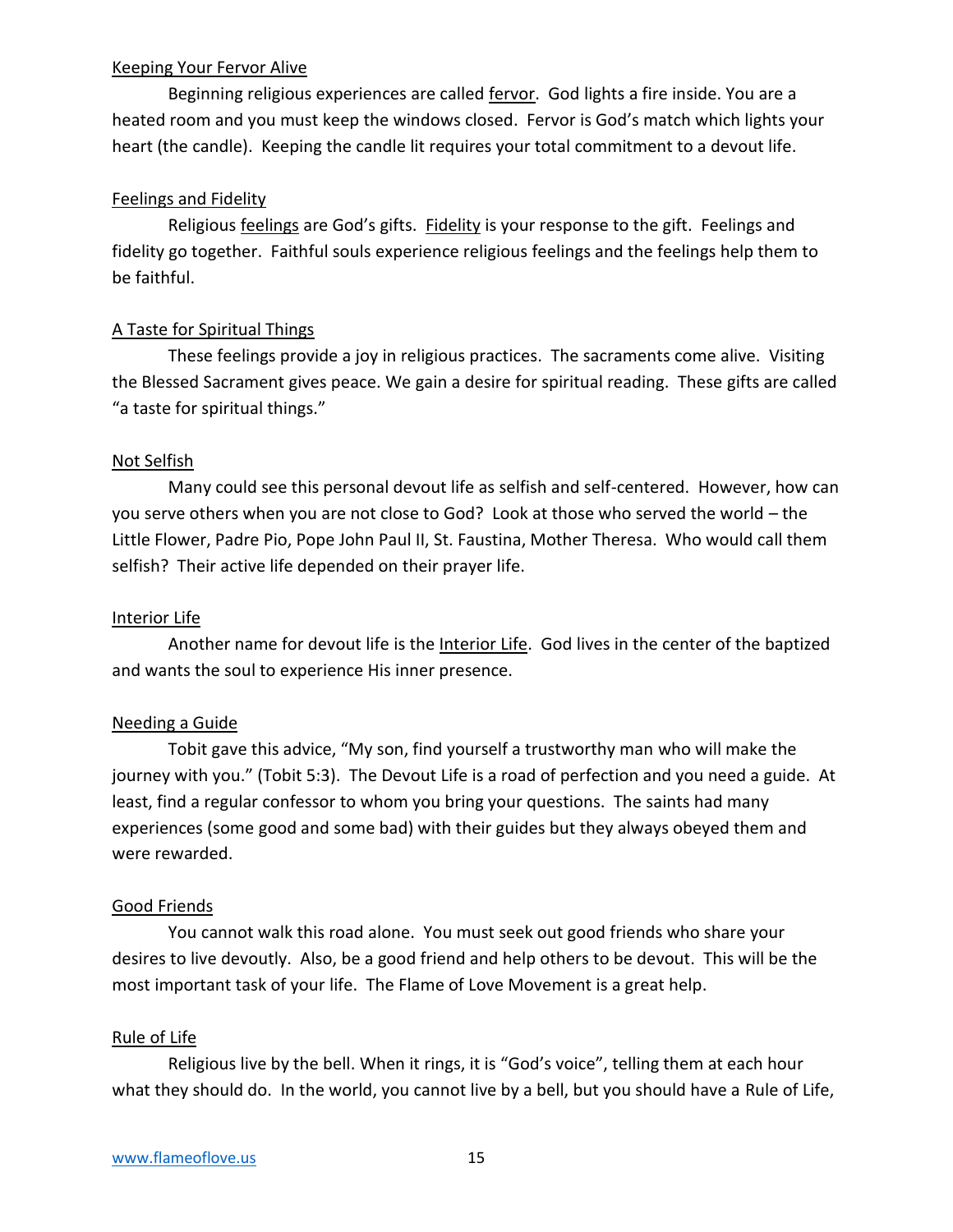a schedule which you work out (with your spiritual guide) to make sure you fulfill your duties of prayer and work.

### Holy Persons

A special bonus would be to have a close friendship with a holy person (probably a little older than you). If God sends someone like this, benefit from the friendship.

### The Four Last Things

The great motivations to be devout are the Four Last Things – (Death, Judgment, Heaven and Hell). Years ago, parishes held week-long missions and the missionary would stress these four topics, leading people to renew their Catholic life (and get to confession).

These Four Realities have one theme. They teach that we only get one chance and we live only one life. Ending up in heaven or hell is totally our choice. So, let's take the path to God.

### The Decision

Jesus said, "Be perfect as your heavenly Father is perfect." (Mt 5:48). The Devout Life is the road to this perfection and to get on this road you must make a decision. Even a Catholic filled with sins, if they make the decision to be perfect, is on the road. Without making such a decision, you will go nowhere. Years from now, you will probably be further away from Jesus.

### Time Marches On

You cannot stop. Time marches on. During these talks, you will get a lot of teaching but with few results unless you firmly decide, "I will follow Jesus". If you desire a Devout Life, then stop right now and ask for it. Say this prayer:

*"Dear Jesus, you are speaking to me. Your hand and your voice invite me to come and follow you. At this moment, I say 'yes'. I will follow you, Jesus, all the days of my life."*

That is enough. You are on the road. If you liked the prayer, write it down and say it every day. Your decision leads to a road with three stages, purgative, illuminative and unitive. Each stage has two parts (prayer and goodness). The next three talks outline our journey.

### *Discussion Questions:*

- *1. Have you experienced a "Religious Conversion", a special moment that changed your life?*
- *2. Do you have a "taste" and a "relish" for spiritual realitities?*
- *3. Are you "on the road"? Do you have good friends or a spiritual guide to walk with you?*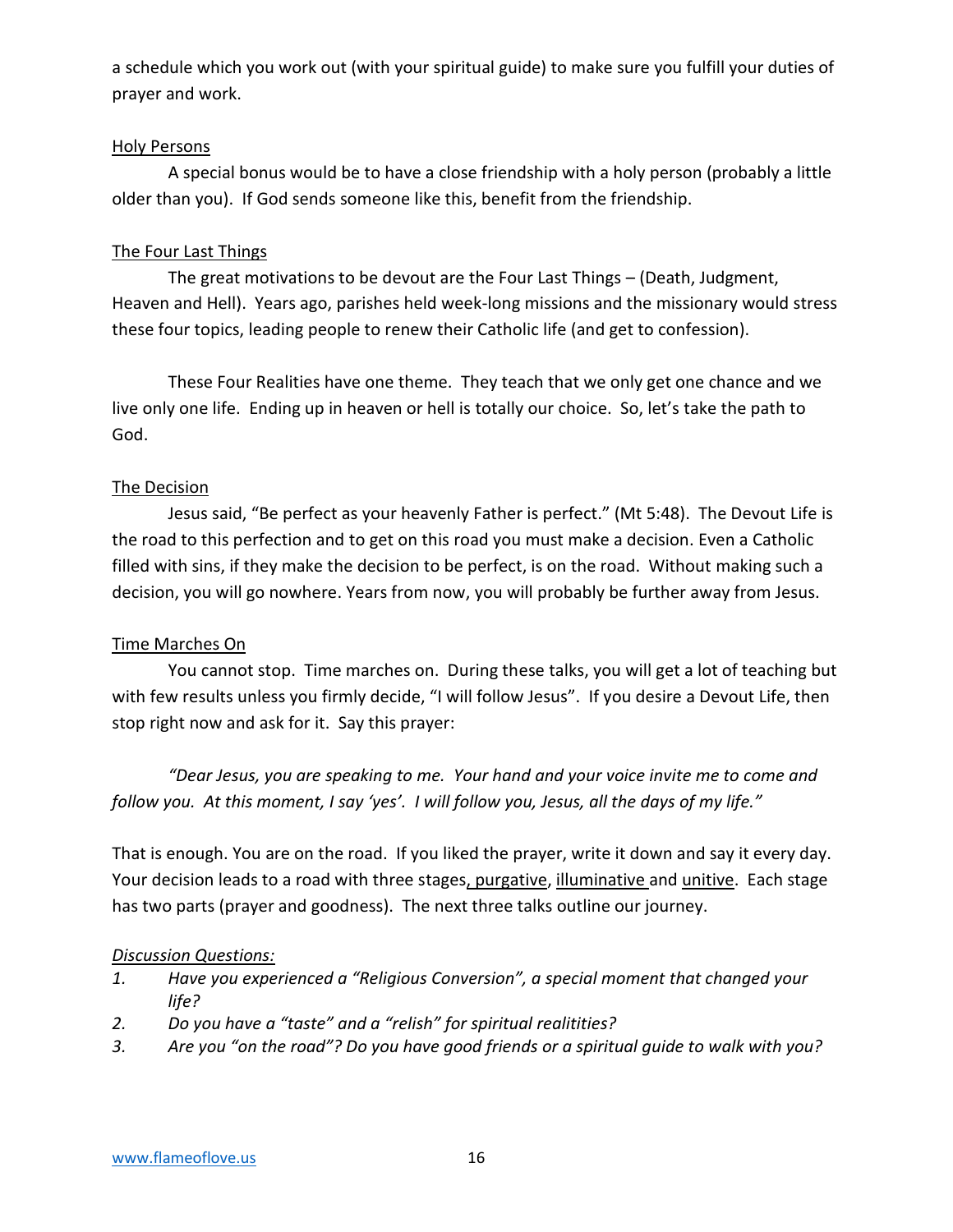### *FOLLOW THEIR ROADMAP*

### **6. GETTING STARTED ON THE ROAD (PURGATIVE STAGE)**

The road of perfection has three stages, purgative, illuminative and unitive. To walk, you must use two legs, mental prayer and goodness of life. Each of the three stages has a definite quality of prayer and a quality of goodness.

Purgative is the stage of beginners, who use Meditative prayer and strive to obey the commandments.

Illuminative is the stage of someone who has made progress. They use affective prayer and they imitate Jesus, the Light of the world.

The Unitive stage is marked by oneness. Souls use the prayer of simplicity and experience the Spirit's sanctifying powers.

As you make progress, everything gets easier. In the beginning, you will work hard to pray and to live in grace. Later, you will find prayer easy and goodness attractive. At the end, God does the work and you just allow the Spirit to act. This talk explains the beginning Purgative Stage.

#### Purgative Stage

#### Meditation

In mental prayer, you use all your powers of imagination, memory, intellect and will. But, how to get started? St. Ignatius, the great genius, developed a method called meditation which invites you to imagine a gospel scene, to think about it with your intellect, and to reach out to God by personal prayers called affections.

Beginners need a book of written meditations to get them started. (Fortunately, we have such a book).

#### Being Absorbed

Absorbed means that your thoughts and feelings are taken up with the gospel scene. Distracted means your mind is wandering. When absorbed, leave aside the written meditation. When distracted, read it to get re-absorbed.

#### Making Your Meditation

You must be faithful each day "to make your meditation". Soon, you will feel you are "catching on" and accomplishing something.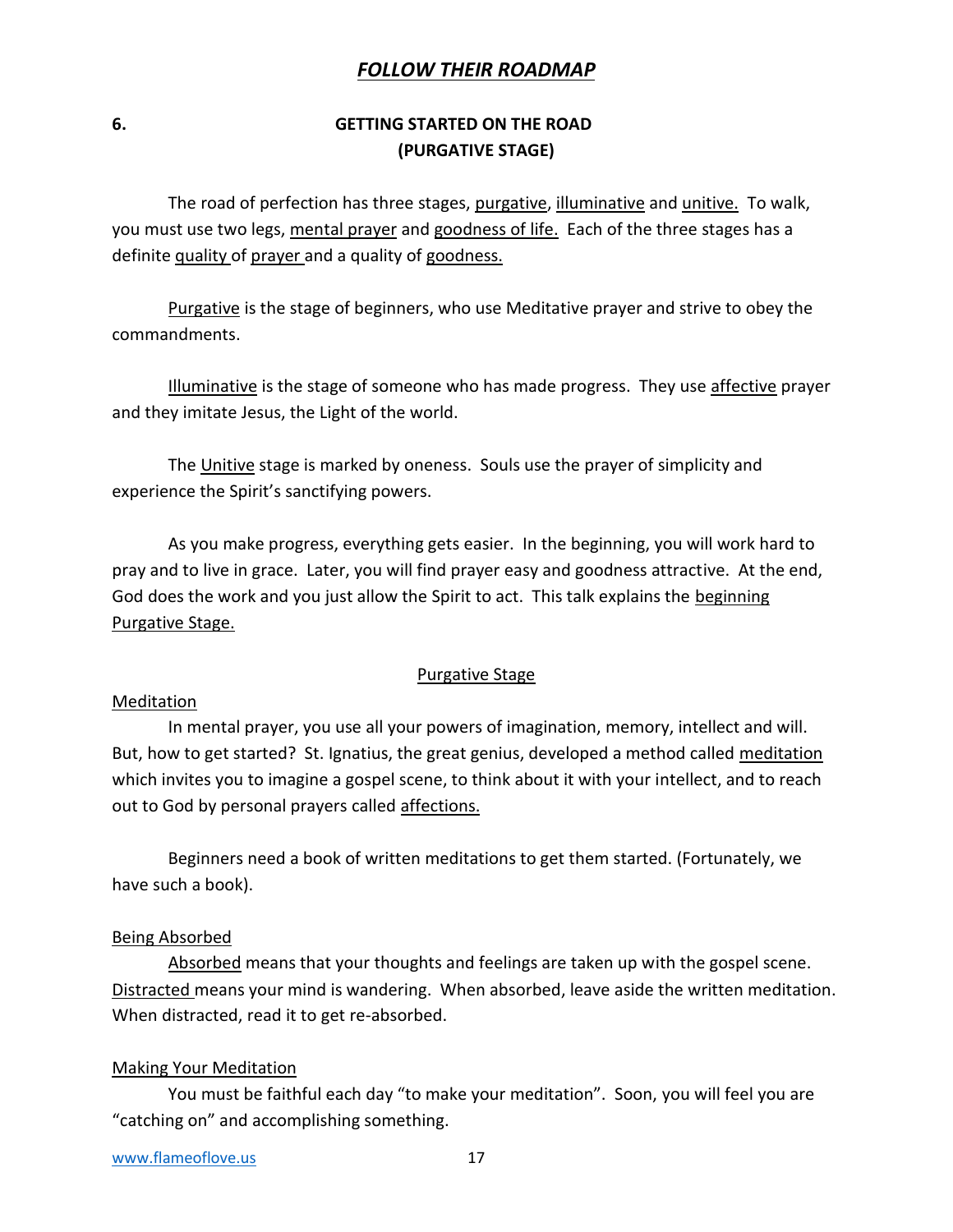### Same Place – Same Time

Make your meditation as soon as possible in the day. If you can meditate in the same place and same time every day, you will speed the process (arriving early for daily mass is excellent).

### Two Purposes

Meditating will gain two goals. You will gain the ability to spend a definite time  $(10 - 15)$ minutes) engrossed in a gospel story. Second (and more important), you will begin to realize that Jesus is everywhere.

### Formal and Informal Prayer

You pray formally when you are praying and doing nothing else. You pray informally when you speak to Jesus during the day while doing your daily tasks. Formal prayer takes place in Church. Informal prayer takes place in the world. You absolutely need both forms.

#### Recollection

Recollection means that all day long you try to keep a guard over your thoughts, turning them often to God. Absolutely important.

Now, you know these five terms:

- 1. Mental prayer a personal speaking with God
- 2. Meditation the first stage of mental prayer
- 3. Formal prayer Talking to God while doing nothing else
- 4. Informal prayer praying all during the day
- 5. Recollection not letting the mind wander but "collecting your thoughts" for God.

This hard, spiritual work will give you great blessings:

- 1. You experience God's world (the Kingdom) for an extended period (10-15 minutes)
- 2. You become aware that God is everywhere. "In Him, you live and move and have your being." (Acts 17:28)
- 3. You enter the door of religious experiences.
- 4. Most important, you become aware that Jesus dwells in your soul by grace.

#### Method of St. Ignatius

Because he wanted his Jesuits to be active soldiers, St. Ignatius of Loyola developed a meditation method for them to use each morning before performing their active ministry. (He asked an hour each day for meditation). This requires four acts:

- 1. The imagination pictures a story from the gospels.
- 2. The intellect ponders the spiritual truths associated with that story.
- 3. The will makes acts of devotion.
- 4. The emotions flow towards Jesus.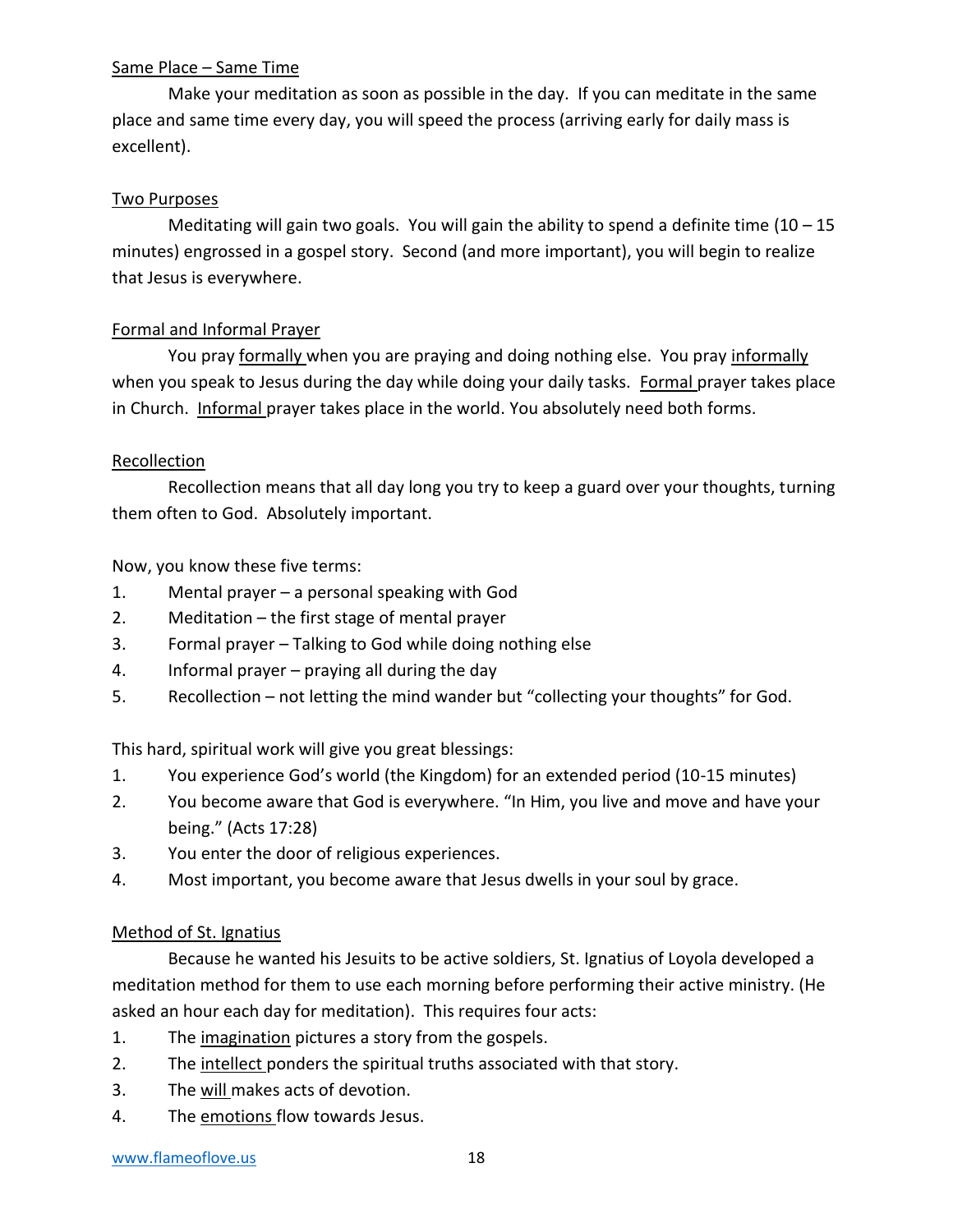How to Use the Meditation Book

- 1. Set aside 10-15 minutes
- 2. Be in a prayerful setting (Church if possible)
- 3. Read the gospel slowly
- 4. Ponder the few thoughts (intellect)
- 5. Read the prayers (affections) and experience their power.
- 6. Talk to God (the goal)
- 7. When you have nothing more to say, start over again with Thoughts

If faithful each day, you will find (to your delight) that the time passes quickly. You are catching on! Keep going.

### Spiritual Reading

Spiritual reading feeds our minds. Then, our hearts can pray easily. Always be reading some spiritual book. Start with the lives of the saints. Let reading be a joy. If a book is too dry or hard, put it away. One book will lead to another. Having a habit of spiritual reading is a great grace.

#### Devotions

The four basic, daily devotions are Mass, Rosary, mental prayer and spiritual reading. Spread them out over the day. Somedays, you won't get them all in.

#### Goodness of Life

#### Detachment

Jesus wants you to experience Him. However, if your mind is caught up in worldly news or your heart is captured by other interests, then God's prayer gifts are limited. Try to be detached from television, video games, newspapers, gossip, etc. (not easy but worth the daily effort).

#### Addictions

Addictions are gigantic, powerful attractions. They put a hole in your devout bucket and no matter how much spiritual water you pour in, nothing will be left. If you have any addictions, work first in removing them.

#### Simplify Your Lifestyle

Jesus always preached, "Change your lives."

#### Money

Look at what you don't really need. Help the poor. Make sure you tithe. Find a new spirit of generosity. Your money is important to God. You cannot take it with you but you can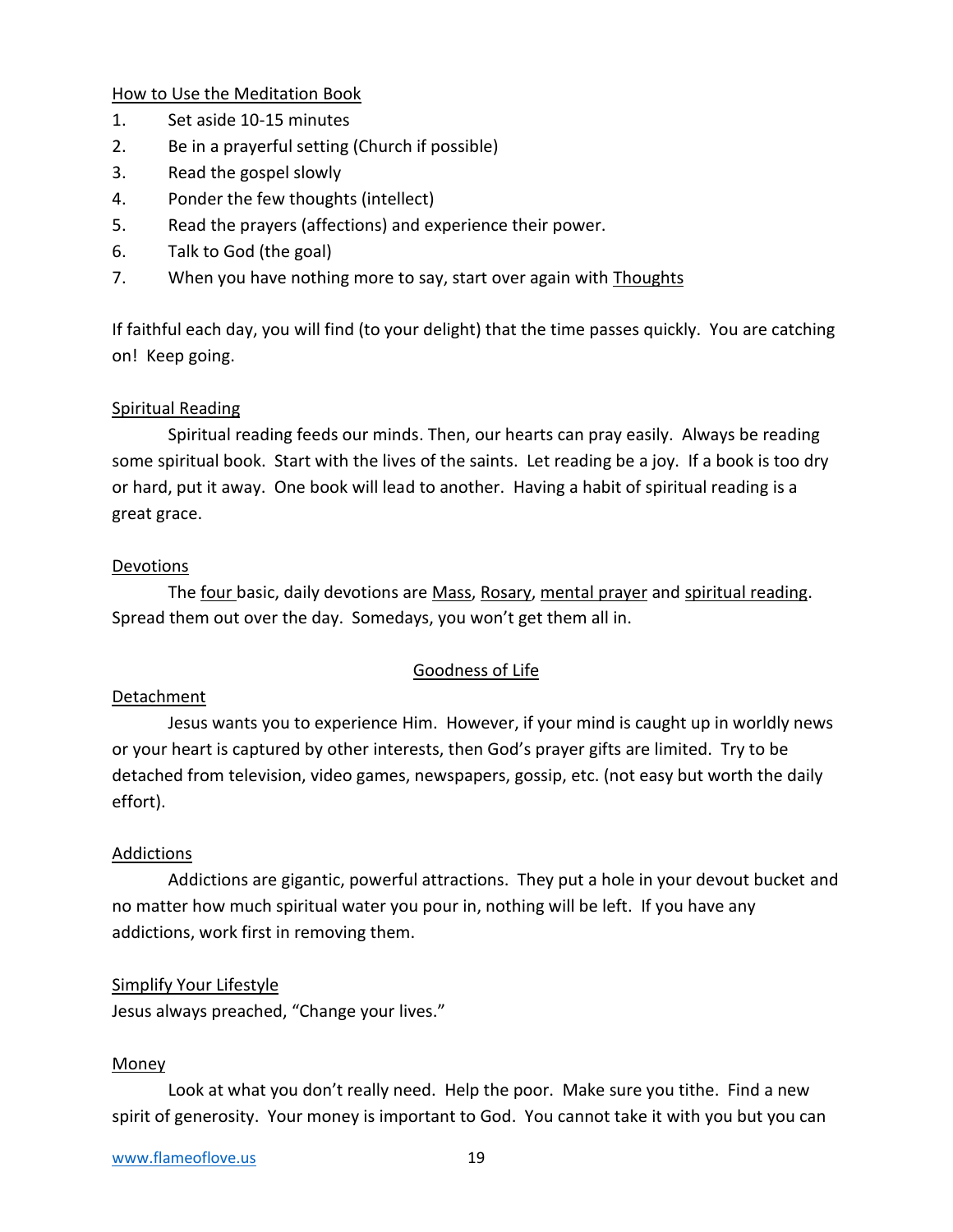send it on ahead (by helping others). The poor don't need us, we need them. They are the door to heaven. The rich man could have gone to heaven if he had helped Lazarus, the beggar.

### **Time**

You cannot store up time. You get 24 hours and every day you have to spend them. Use every hour well. You will never, never get time back. You must use it now.

### Bodily Mortifications

The heavy mortifications that you read in the saints are not for you, but little mortifications should be – Can you do a bread/water fast on Monday until 6:00 PM? Can you take Decaf instead of Caffeine (well – at least sometimes).

### **Peace**

Don't get scared. By trying to be devout, you will view your past actions differently. (How did I do all those things?) Please – don't let your past be a burden. Use a general confession – once!

### Demonic World

Talk 10 will give more extensive teachings. Here are some basic pointers.

- 1. If a person makes no spiritual efforts, Satan has many doors.
- 2. When beginning to live a devout life, you will experience Satan trying to discourage you.
- 3. He will emphasize what you are leaving behind and exaggerate the sacrifices you will have to make.
- 4. He will bring up your past sins to discourage you.
- 5. Especially, he will use your times for prayer to flood your imagination with his thoughts.
- 6. At all costs, he wants you to turn back and to forsake your road to perfection.
- 7. Use Confession to defeat him. God will give the priest the right words. Just obey him.
- 8. At some point, make a general confession. After this, close the door and never, never go back.
- 9. Just live from confession to confession.
- 10. St. Francis de Sales said, "It is evil to commit sin but it is very holy to confess them."

#### *Discussion Questions:*

- *1. Do you know what "meditation" means? Do you "meditate" every day.*
- *2. Are you aware that God is everywhere? Are you "awakened" to His presence?*
- *3. Do your religious experiences move you to live more devoutly?*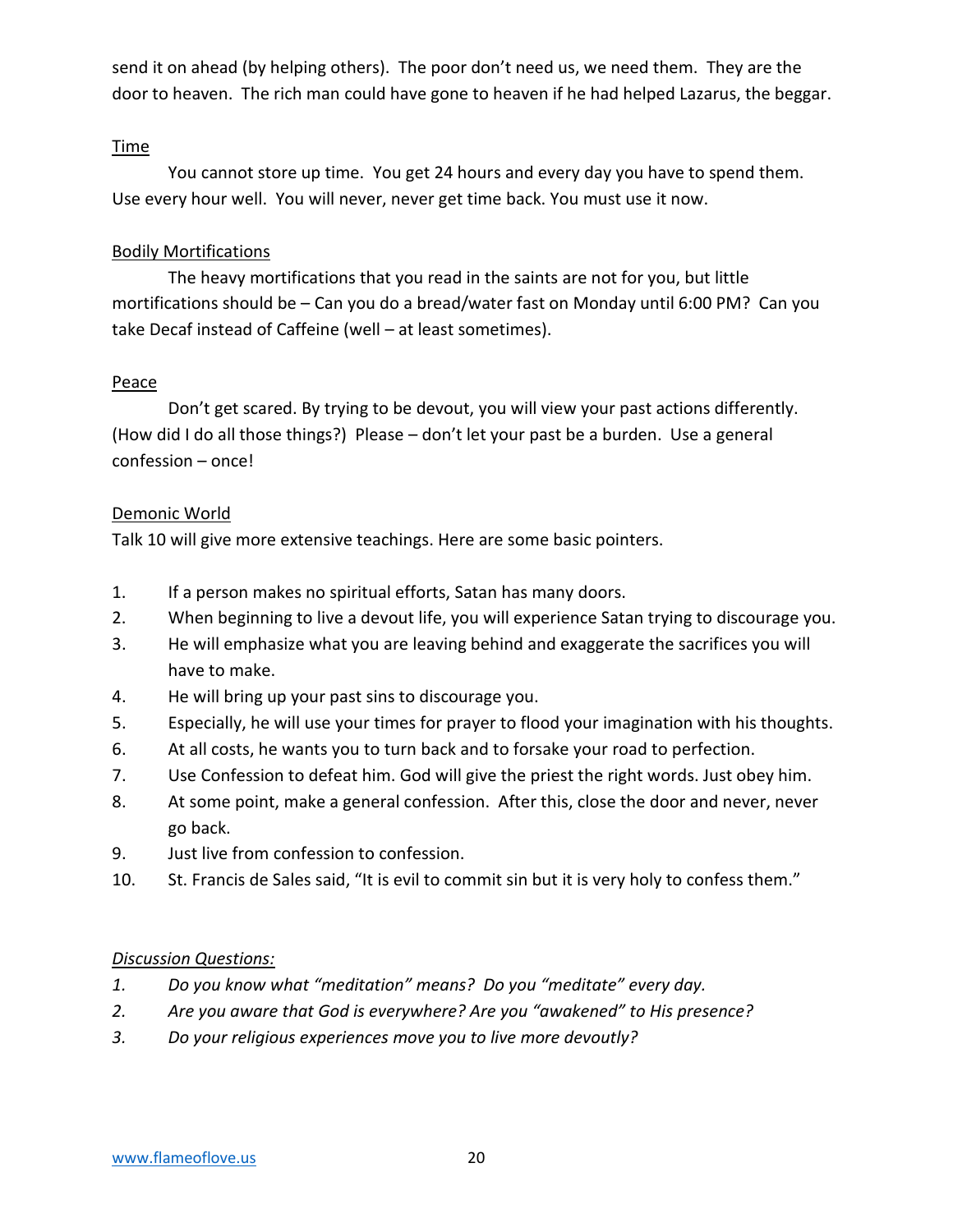## *FOLLOW THEIR ROADMAP* **7. MAKING PROGRESS IN PRAYER (ILLUMINATIVE STAGE)**

#### Beginning Thoughts

#### Prayer and Goodness

In this stage, the mental prayer becomes easier and less complicated. Your personal goodness means you imitate Christ's virtues.

#### Progress in Mental Prayer

In the beginning, God's spiritual world seemed far away and spiritual realities unreal. The sensual, experiential world claimed all your attention.

By using a meditation book, doing spiritual reading and giving time daily to prayer, Jesus' Kingdom becomes familiar.

Progress comes as meditation becomes affective prayer. You pray less with the intellect, and more in the feelings, and the will. (Also, easier and more enjoyable).

After a while, you might not need words. Let your imagination just rest in a gospel scene, or in a quiet experience of God's presence. This is the prayer of simplicity, also called, God's loving presence.

#### Value

This simplified prayer has many advantages. The person enjoys the prayer, can easily prolong it, and prays much better during the day. They "take Jesus with them" into their daily life.

God's action in prayer becomes more evident. He fills the imagination with some picture, touches the intellect with an understanding or delights the will with light.

#### A Storehouse of Spiritual Images

The person's mind builds up a storehouse of images which move the soul right into prayer. Blessed Lawrence wrote, "I keep myself with God at the center of my soul." And "Jesus taught me to pray. He kept me absorbed and I felt no distractions."

#### Jesus Your Light

Soon you will die, and Jesus will be your Judge. The best advice I can give you is, "Become a good friend of the Judge", (the goal of this Illuminative Stage).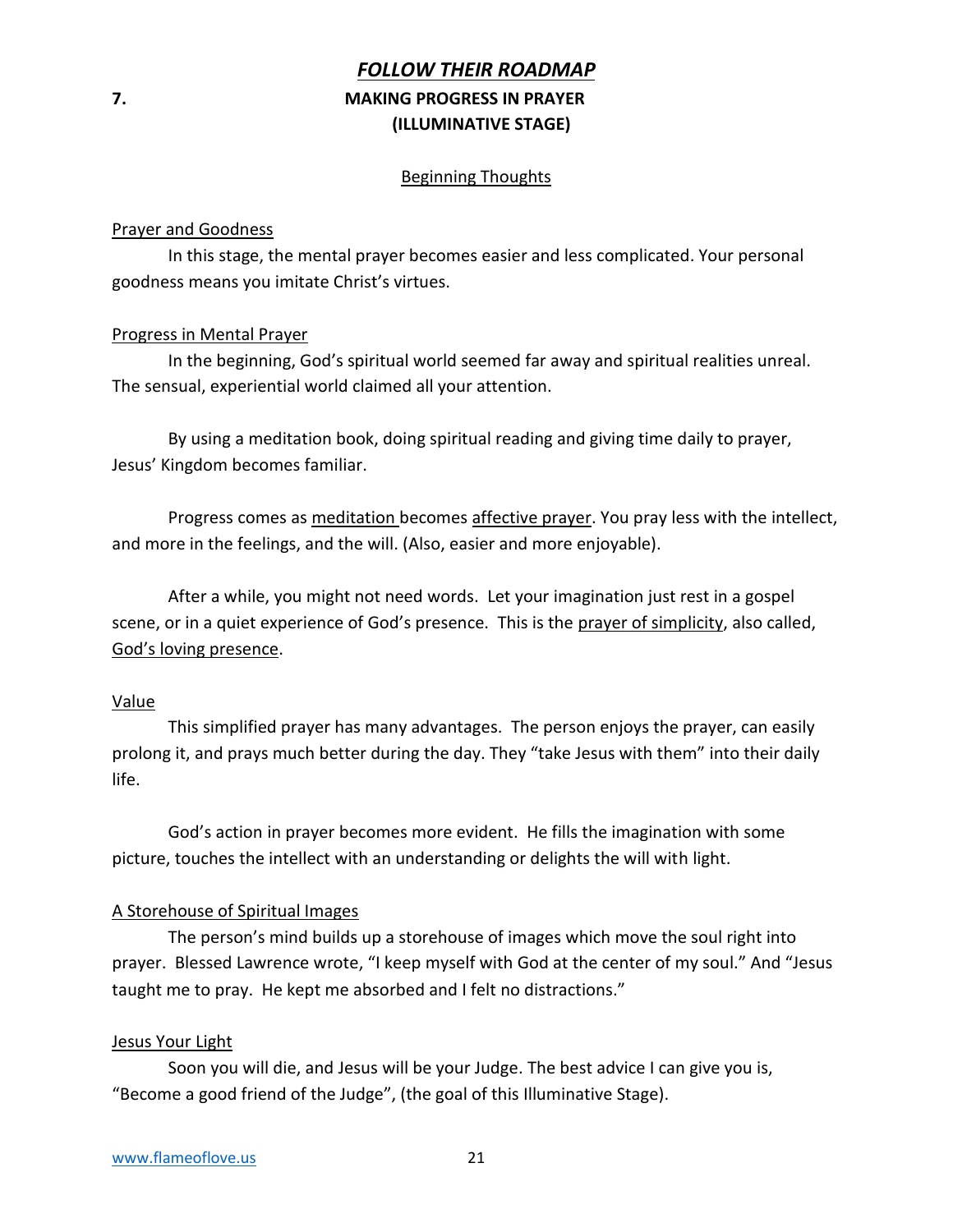#### Discover Your Identity

When God created you, (the moment of your conception), He knew the person He wanted you to become. Call it "God's blueprint".

Everyone seeks their earthly identity (their career and spouse). You also must discover your heavenly identity, the person God intends you to be.

At first, this is very complex. However as you make progress, the plan simplifies. Jesus is the light of the world, who enlightens everyone coming into the world. If you reject Jesus, you condemn yourself to darkness (no matter how successful you are).

#### Summary of Teachings

Jesus becomes your light only by daily mental prayer. (Sorry – no other road exists). You can foster your mental prayer by spiritual reading, shutting out the world and finding time for prayer. Be generous. After a little generosity, you might find many feelings in prayer. You have become like boy scouts who can produce a fire by rubbing sticks together. Once the fire starts in your heart, keep it safe. Shut the other doors.

#### Some Hints

Steady Fervor leads to a special gift. You realize that Jesus is all around you. Even more, you realize that Jesus lives inside you by grace. You begin to pray always. Whether you are in Church or not in Church, you live in Jesus all day long.

You pray in two ways – formally (in Church) and informally (in the world). The two blend together and feed each other.

#### God's Presence

At last, you have arrived at the supreme gift of mental prayer. You live every moment in God's presence. You think of God all day.

One part of Meditation is called "Affections". These personal prayers are often accompanied by feelings and images, which are the real kernel of mental prayer. Mental prayer becomes very sanctifying when affections take up most of the time. Later, words, feelings and images will simplify into a higher form of prayer (Unitive Stage). Right now, God is placing a fire in your heart.

#### The Humanity of Jesus

Through the gospel stories, Jesus' humanity takes center stage (the rosary mysteries). Keep Jesus in the center. He is the Way to the Father.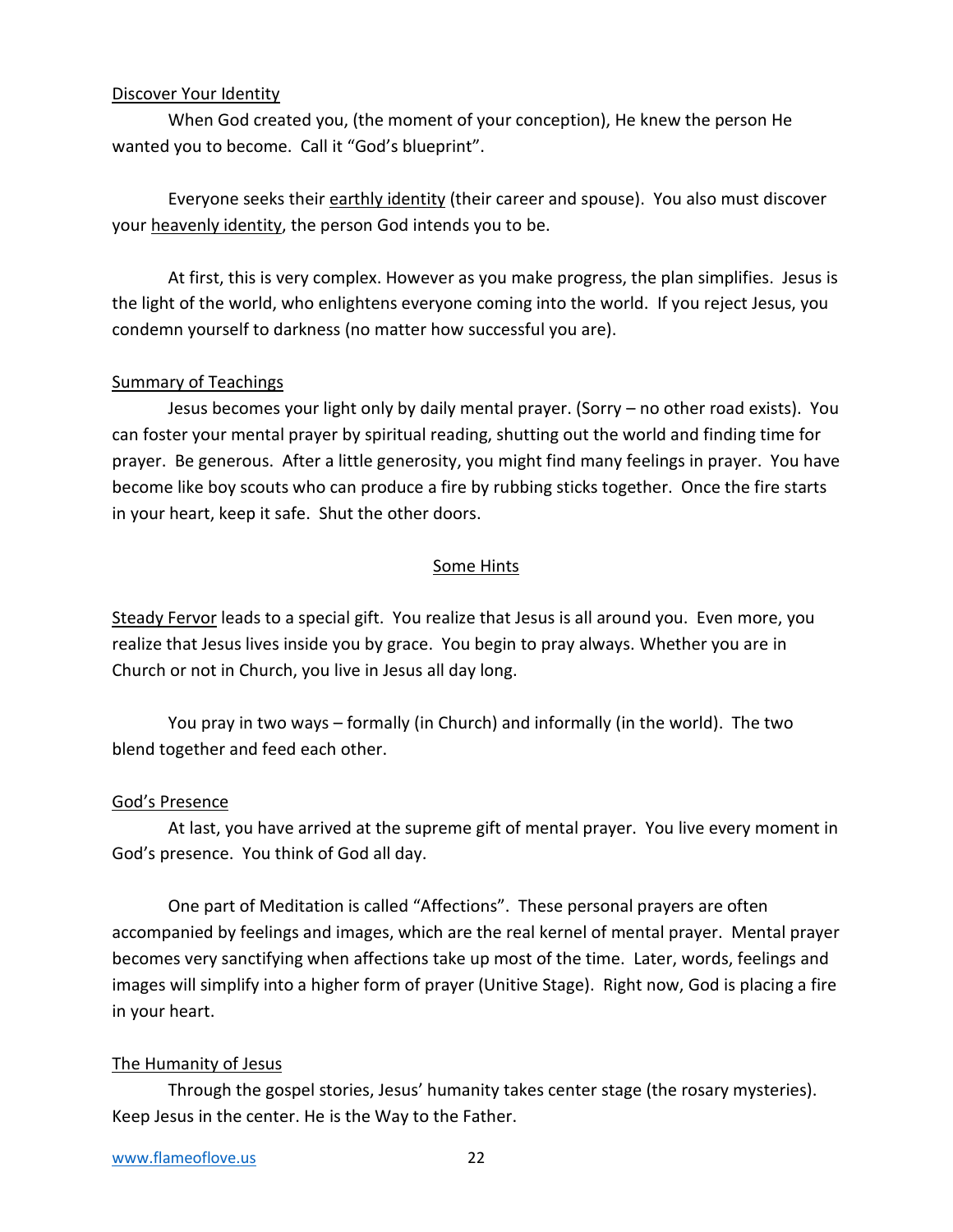### The Prayer of Jesus

You will begin to "pray as Jesus did" because Jesus wants to pray again, but this time, using your faculties. When you read the gospels, and Jesus is praying, let him say the same words in you.

### Regaining Your Fervor in Prayer

Time wears everyone down, even the most resolute person. A time will inevitably come when you will no longer have your original spark. You renounced the world but it creeps back in.

You have lost your "first fervor". How do you get it back? God will help you by inner desires and external opportunities. These are even more vital than your original grace of conversion. When God calls you back to fervor, say "yes" immediately.

#### The Culmination – Devotion to the Sacred Heart

By now, your head is probably swirling with so many aspects to devotion. Jesus simplified the whole process when He appeared to St. Margaret Mary and to St. Faustina. Brother Lawrence wrote, "If love is the goal of the spiritual life, why focus on anything else?" A great question. So, on December 27, 1673 (the feast of The Beloved Disciple) Jesus invited Margaret Mary to sit next to Him. For 18 months, He amplified that first revelation, showing her His heart of flesh. When her superiors had trouble believing these revelations, Jesus said to her, "Do not worry, I will send you my perfect friend." (What an honor, to be called Jesus' perfect friend). Soon, a new confessor, St. Claude de la Columbriere, S.J., arrived. He protected the revelations which slowly came forth.

All the great saints teach that the humanity of Jesus is the only way to the Father and Jesus' heart, pierced on the cross, completes that teaching. Don't look anywhere else except Jesus' heart. The greatest entrance to His heart is Mary's Immaculate Heart.

### **Conclusion**

Vocal prayer is like a person who does not know how to swim. They can only stand on the floor of the pool. They say words but their minds cannot soar to Jesus' heart. By using mental prayer, the person soars, leaves the ground. Jesus can fill their inner faculties with many different blessings, calling the soul into a prayer of His wordless presence.

#### *Discussion Questions:*

- *1. The goal of mental prayer is to join you with the humanity of Jesus. Do you experience His presence?*
- *2. Do you daily pray the mysteries of the rosary?*
- *3. While praying, what do you experience/feel? Peace – joy – warmth- Jesus' nearness?*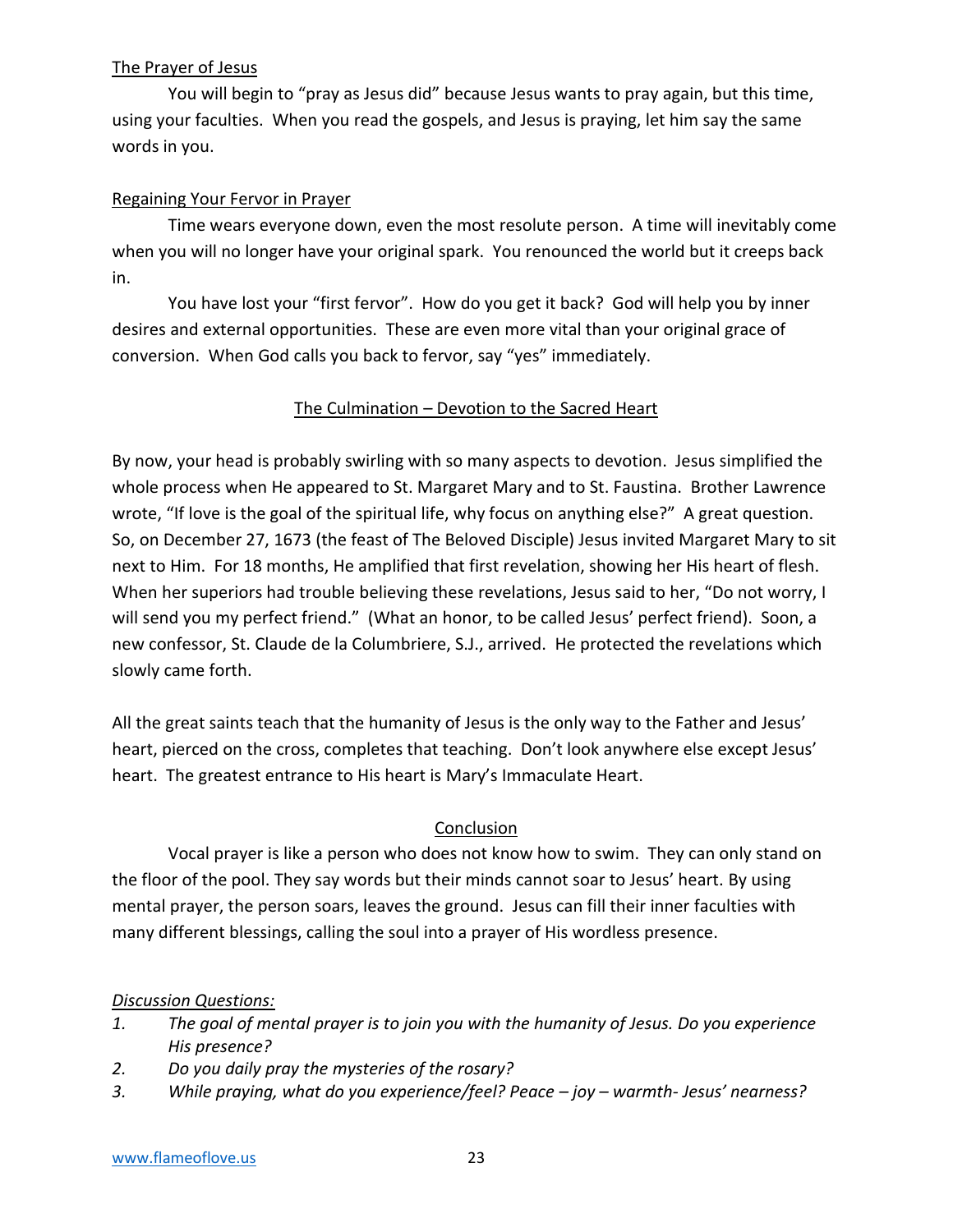## *FOLLOW THEIR ROADMAP* **8. PROGRESS IN VIRTUE (ILLUMINATIVE STAGE)**

#### Interests of Jesus

We all have "self interests" (what we want out of life). Devotion shifts the focus. We no longer ask what Jesus can do for us but what we can do for Jesus. All the saints heard Jesus speak. To Francis Xavier, "Go to India". To John Brebeuf, "Go to Canada". To Mother Cabrini, "Go to America". What a blessed day when you hear Jesus say "Go. Do this". When you want only the interests of Jesus, you will hear him speak within. Just "Do whatever He tells you." said Mary to the waiters at Cana. Just do it. You don't know what road is beginning.

#### Imitating Jesus – the Light of the World

In the Purgative stage, the soul had to free itself from sins and addictions. Where to go now? Now, it is ready to imitate the virtues of Jesus.

#### Religious Experiences

Practicing virtues are your response to God's favors given through spiritual feelings. Jesus said, "I work during the day. When night comes, no one can work." (Jn 9:4) Don't wait. Work on practicing virtues now. You do not know how much daylight you have left.

What are virtues? They are the habits of goodness, gained by constant effort. A skilled artist easily creates a masterpiece but only after years of hard work that formed his habits. Practicing virtues is your hard work in becoming a skilled artist.

#### Two Sets of Virtues

Virtues come in two forms, the moral and the theological. The moral virtues (prudence, justice, fortitude and temperance) shape your life. They allow the theological virtues (faith, hope and charity) to unite you to God. Each of these 4 moral virtues subdivide into a whole array of many virtues with other names. Let's study these 4 virtues.

#### **Moral Virtues**

#### PRUDENCE

St. Francis Xavier considered himself very prudent. He was a brilliant student in Paris with a promising teaching career. He changed when an older man, St. Ignatius of Loyola, came to the university. Francis gave up his teaching career because he discovered God's call to India. Many of his friends called him "foolish", but Francis had found a greater wisdom, the providence of God's Kingdom.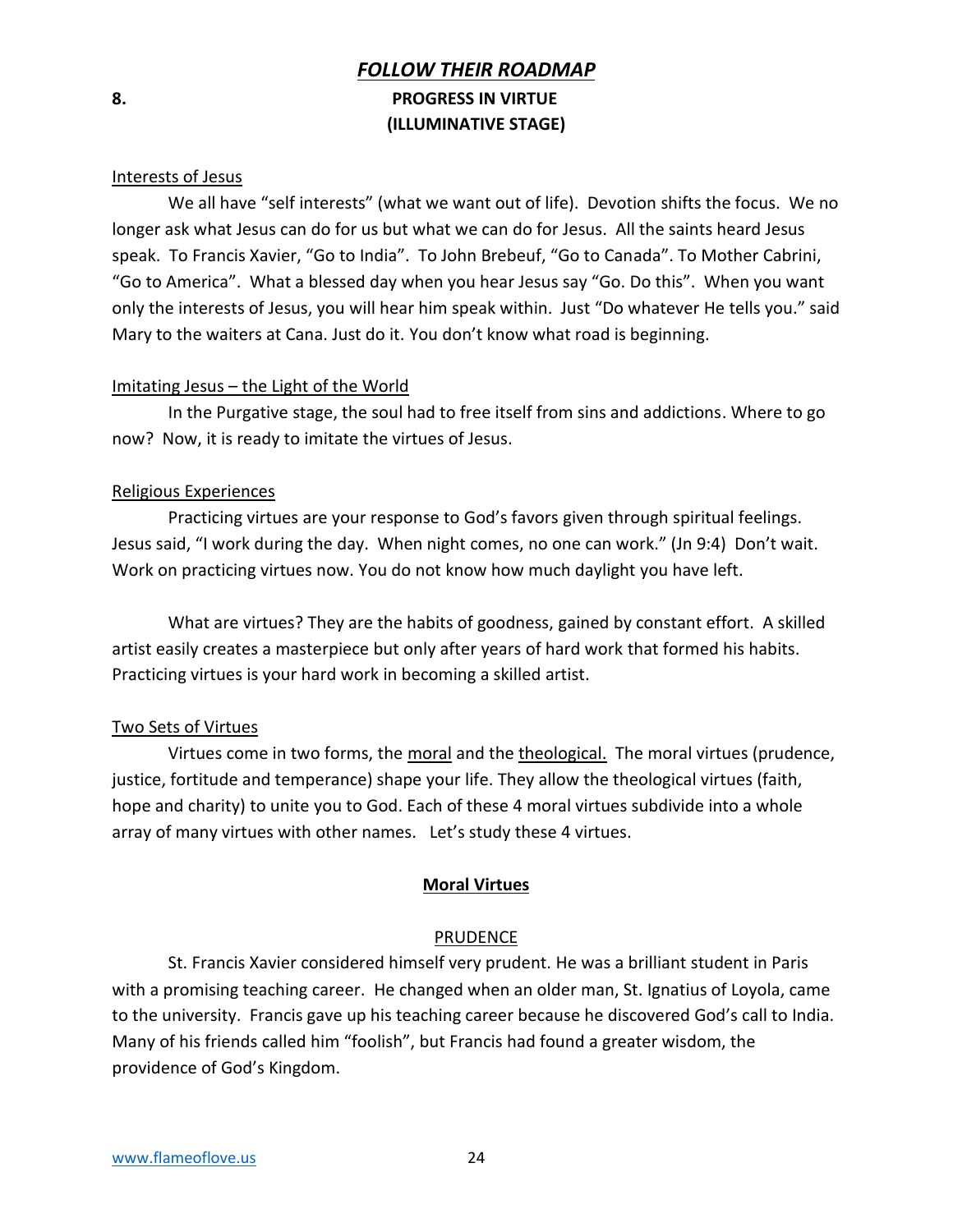Jesus contrasts the two prudences of earth and heaven. "What does it profit a man to gain the whole world and lose his soul?" (Lk 9:25) He explicitly says, "Seek first the Kingdom of God" – Don't worry. "All these things will be given you besides." (Mt 6:33)

#### A Different Drummer

By Jesus' prudence you listen to a different voice. The saints always asked "How will this decision affect eternity? How will I see this question when I come before Jesus?" Only Jesus has a correct view of human life. The rest of us are "upside down". King Henry martyred St. Thomas More, who said, "I am the King's good servant, but God's first." Thomas, not Henry, had true prudence.

#### **JUSTICE**

Everyone highlights love and charity, but they forget that the foundation of love is justice. Justice is based upon the truth that everyone has rights which must be respected. When we see everyone as a person, created by God and meant for heaven, a deep respect for the human person grows in our hearts which forces us to see what is just and right.

By justice, we render to God what is God's and to everyone what belongs to them. Justice and fairness must order all relationships. If they do, then you can practice charity. Don't forget. You only arrive at Charity by first practicing justice.

St. James speaks harshly of a believer who does not practice justice. "What good is it to say "Go in peace" and not provide the necessities of the body." (Jas 2:16) Justice changes all relationships – employer to employee, parents to children, spouse to spouse.

#### FORTITUDE

A baseball team scores no runs for men left on base and a football team gets no points for a ball on the one yard line. We have to get to the finish line. Each devout life faces "the test of time," persevering until death. Jesus promises heaven to those who "persevere to the end." That is fortitude.

#### Martyrdom

St. Ignatius of Antioch (d 107) was martyred in Rome, but he feared that he would back down. St. John Brebeuf S.J. knew that the Indians would torture him, so he took a vow to shed his blood.

#### Daily Fortitude –

Can be greater than martyrdom. Look at the lonely moments of Pope John Paul II when his plans for Poland were seemingly crushed by Russian troops invading Poland.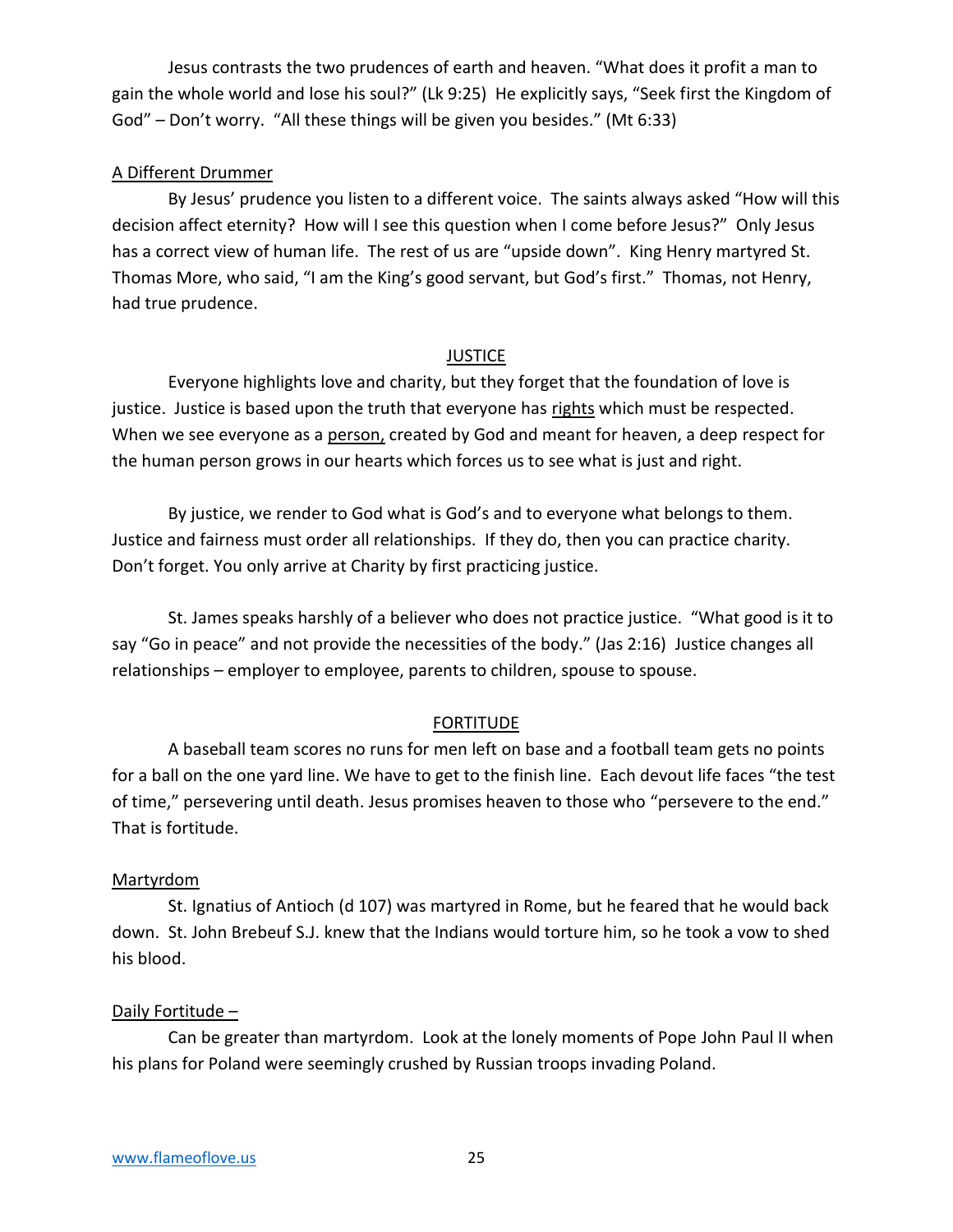Fortitude keeps us on the road to perfection in spite of obstacles. By fortitude, you don't turn away from your devotion or your daily tasks. Fortitude completes the task. Don't quit. You have only one lifetime and one finish line. Get there.

A final note. Jesus told Elizabeth Kindelmann that his final 20 minutes on the cross were the worst of all. What fortitude Jesus practiced!

### TEMPERANCE

God created pleasures so we get nourishment and procreate. He gave us passions so we seek those pleasures. Sometimes, however, these mighty rivers overflow and destroy everything. By temperance, the soul moderates these passions so they serve God's purpose.

#### Drinking

Alcoholism causes gigantic problems. In Ireland, Matt Talbot spent his free time and money in bars until, one day, he ran out of money and was thrown out of the Irish pub. He went to the priest and took the pledge. How did he stay sober? He rose early. Went to mass every day. Prayed for many hours and made many physical sacrifices. The familiar steps to perfection. Temperance led Matt to sainthood, a great example for so many.

#### Food

Moderation in food is not as dramatic but applies to everyone (not just alcoholics). Science agrees that limiting calories is the only sure way to live longer. (Notice how many monks live so many years).

Our Lady (both at Medjugorge and to Elizabeth Kindelmann), asked for fasting on bread and water. Medjugorge on Wednesdays and Friday. To Elizabeth on Mondays until 6:00 PM (No need to combine these requests).

#### How to Fast

- 1. Don't get overwhelmed.
- 2. Ask for the gift (and accept it fully)
- 3. Start slowly Try to fast on Monday. Do this every Monday.
- 4. On other days, make some small sacrifices like not snacking in between meals.
- 5. From time to time, give up what you really like as caffeine or some delicacy.

Our Lady sees your heart and your constant efforts. In all honesty, trying to fast is more a mental problem than a stomach desire.

#### Some Suggestions:

- 1. Make healthy choices and put aside foods that are not good for your body.
- 2. Restrict yourself to eating at meals.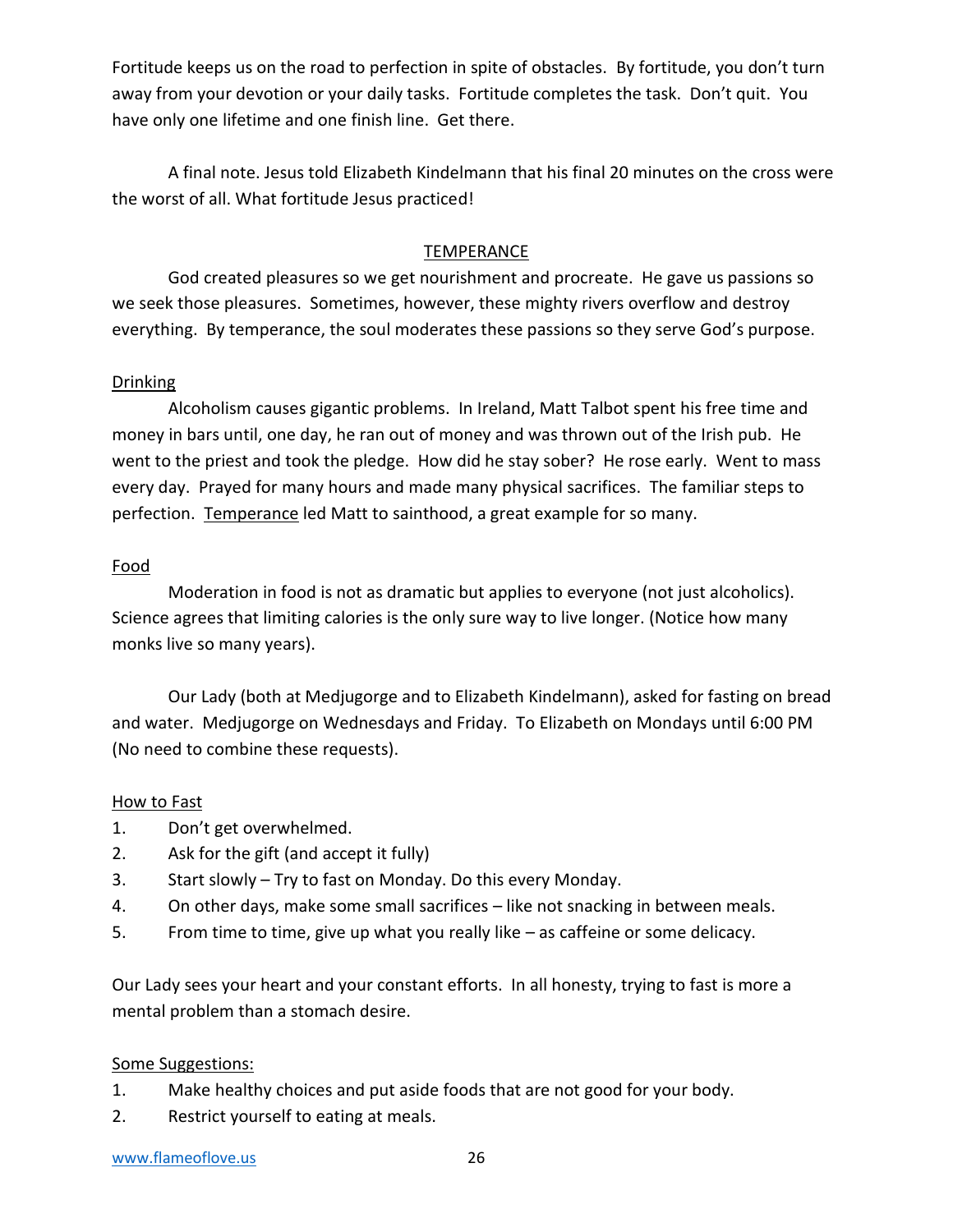- 3. At each meal, make some little sacrifice. (It is easier to do this at the beginning of the meal).
- 4. Be strict with yourself concerning wine, beer and even caffeine.
- 5. Making little sacrifices of food (that can happen so often in the day) is very important.
- 6. Fasting at special times (like Lent) causes some physical weakness. However, this translates into increased patience and spiritual humility.
- 7. Do all your fasting under obedience to your spiritual guide.
- 8. Fasting does not need to be heroic. Its purpose is to remind you that you belong to God.

### **CHASTITY**

Temperance's other restraint deals with sexual desires, but the world doesn't believe in any chastity.

### Church's Teaching

### Married Couples

- 1. Sexual activity and sexual pleasure are for married couples.
- 2. This sexual activity has 2 purposes. First, the procreation of new life and second, the strengthening of the marriage relationship.
- 3. Married couples cannot use artificial means to limit pregnancies, but they certainly can use what God created, i.e. the woman's body is only fertile on certain days.

### Single People

- 1. Although extremely difficult, single Catholics should not ask another person to engage in sexual activity.
- 2. Every Catholic should practice personal purity in thoughts, words and deeds.
- 3. A chaste Catholic will avoid pornography.
- 4. Many young Catholics, especially men, have great temptations to personal sexual pleasure by themselves. Obviously, this is quite different than involving another person.
- 5. Important final note Priests are very understanding of sexual sins of all kinds. Go to confession frequently.

### **Theological Virtues**

The moral virtues form our lives but only faith, hope and charity unite us to God.

### FAITH

By supernatural faith, we live in 2 worlds – the one we see and the one we cannot see. By faith, we allow this unseen world, Jesus' Kingdom to have power over us.

Even more, we trust God. Jesus put these two parts together. "Seek first the Kingdom of God and all these things will be given you besides." When we live by faith, God promises to provide.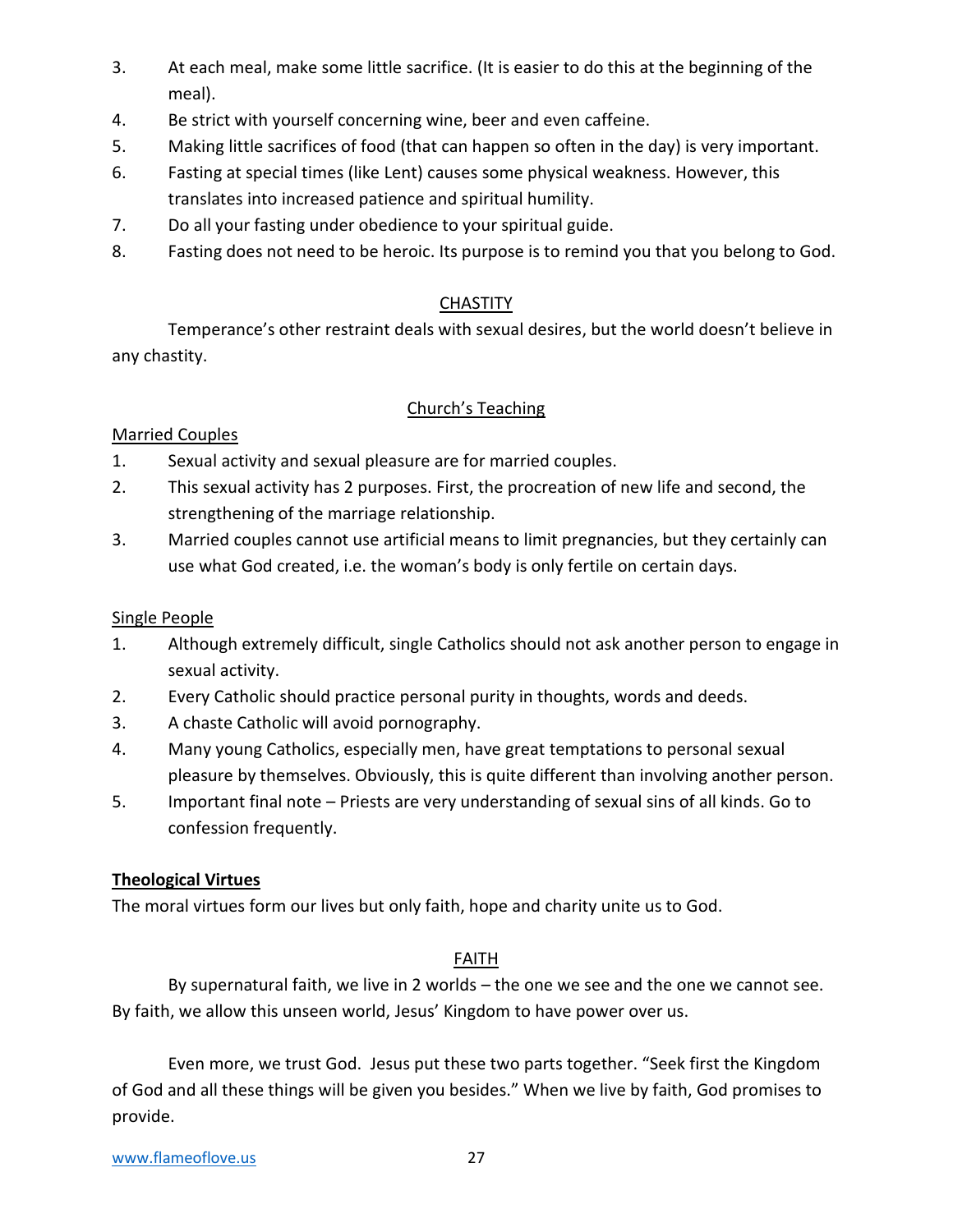### Some Examples

Fr. Dan Lord was a famous Jesuit author. In college, he read books that robbed him of his faith. He woke up one day and did not believe in God. By good reading and counsel from a priest, he regained faith. One day, he realized that he believed again. He went from light into darkness and back into light.

Our Lady showed the three children of Fatima the suffering of hell. Lucy writes that fortunately Our Lady had already promised them that she would take them to heaven. These visions filled the children with faith. Heaven and hell became very real to them.

By Faith, the soul knows that heaven is real, that Hell is real, and that God is real. Faith teaches that God is a loving Father who is always helping them to get to heaven.

### Losing Faith

Today, many people lose their faith. There are three main causes.

- 1. Immorality By serious sin, the person loses their desires for God.
- 2. Worldly attractions God's world seems insignificant compared to these daily amusements.
- 3. Trials and Sufferings These burdens can confuse even good people, especially if prolonged and severe. Many use their sufferings to grow in faith.

#### HOPE

Faith sees earthly life in God's Light. Hope looks to heaven itself. Hope brings five blessings.

- 1. Hope answers your deepest questions. You know why you were born. You are immortal and you will live forever.
- 2. You see earth quite differently. You are not anxious about "having everything". Earth is not your permanent home.
- 3. You do not fear death, or getting old. The saints welcomed death. It was the finish line.
- 4. You are not consumed by daily anxieties. "Your heavenly father knows what you need."
- 5. You are not lost in the universe. You are not some unknown person among 6,000,000,000 others. You are unique, created and loved by God.

### Two Sins Against Hope

(Despair and Presumption)

#### Despair

Despairing is a complete loss of any hope of getting to heaven. Despair causes a person to believe that their sins are greater than God's power to forgive. The remedy is easy. Read St. Faustina's diary regularly (we all need to do this!) It is filled with Jesus' promises like: "He who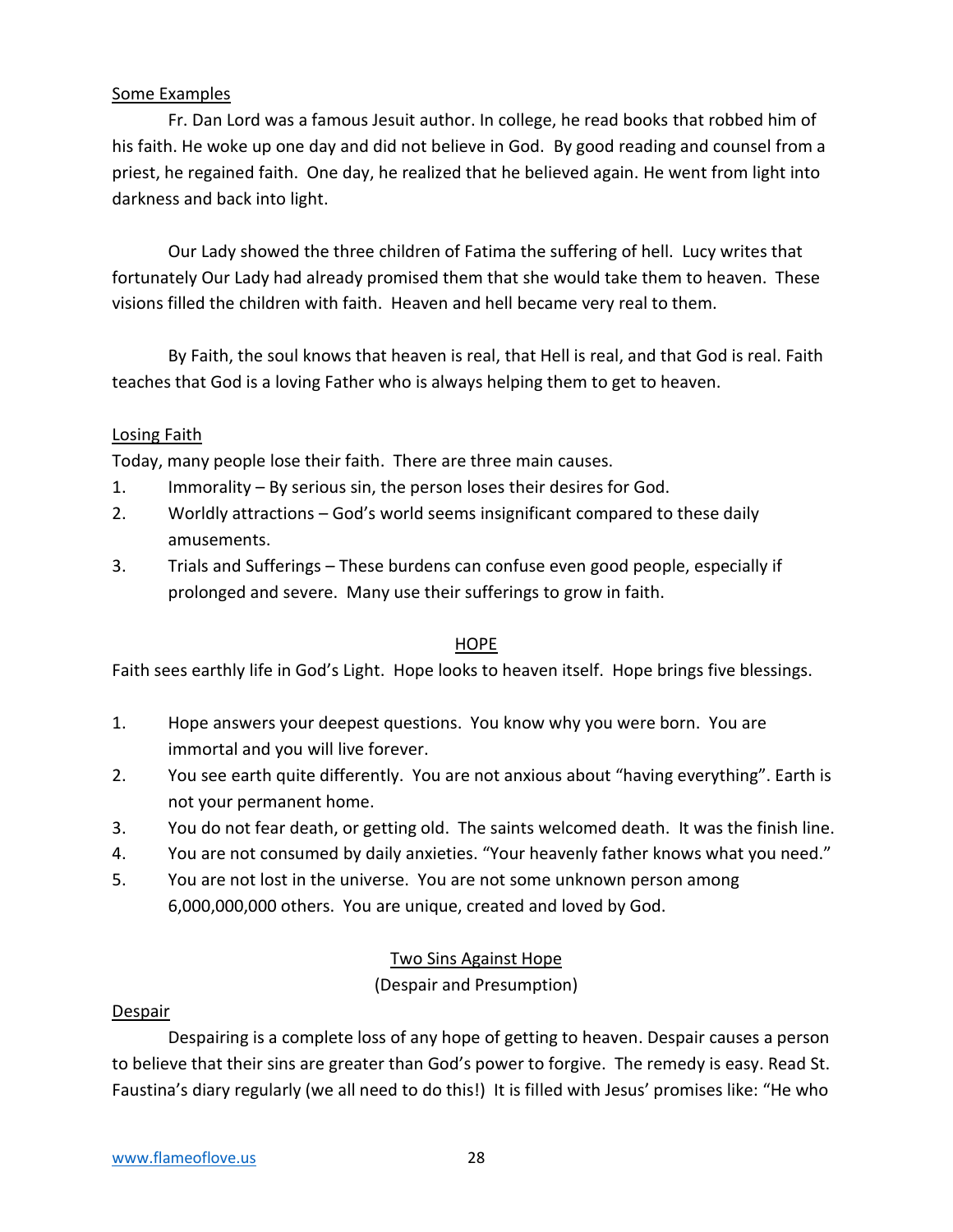trusts in my mercy will not perish." "When you approach the confessional, I am waiting for you there." And "I am more generous to sinners than to the just."

#### Presumption

Presumption is just the opposite of despair. The person believes they will go to heaven no matter what sins they are committing. If you asked people "Do you think you are going to heaven?", many would say "I am a good person, of course I am going to heaven." This is cultural presumption. Even without any religious practice or any attempt to keep the commandments, people have no fear of hell. The saints lived in holy fear but now everybody on earth has no fear. Losing your soul and going to hell have been erased from our memories.

A culture of fervor is quite different. Devout people know they are sinners but trust that God will show them mercy if they just make some efforts.

### Expectations of Jesus

The saints suffered the most when they let Jesus down. St. Theresa of Avila described the moments when she failed Jesus. "I looked into his eyes and saw Jesus' disappointment." He was not an "everything is alright" Jesus. Jesus expects us to be sorry for our sins and to make efforts to love Him.

Hope always keeps searching. Hope leads the person to multiple moments of finding what Jesus expects.

### **CHARITY**

### Fire in Your Belly

In the business world, people must have a "fire in their belly." They don't just "show up for work". They accomplish great things. You, also, must have the fire of charity in your belly. She is the Queen and she comes to take charge of your life.

### Peter – Do You Love Me

In the gospels, Peter had a somewhat checkered career, culminating in his greatest sin – denying Jesus 3 times. After the Resurrection, Jesus asked Peter one question, "Do you love me?" That was the only question. At this point, Jesus has one question for you, "Do you love me?"

### The River Within

Within every person, God has placed a stream of consciousness, which is filled with your dreams and feelings. We are mysteries even to ourselves. Charity must take control of this inner stream or self-love will ruin our life.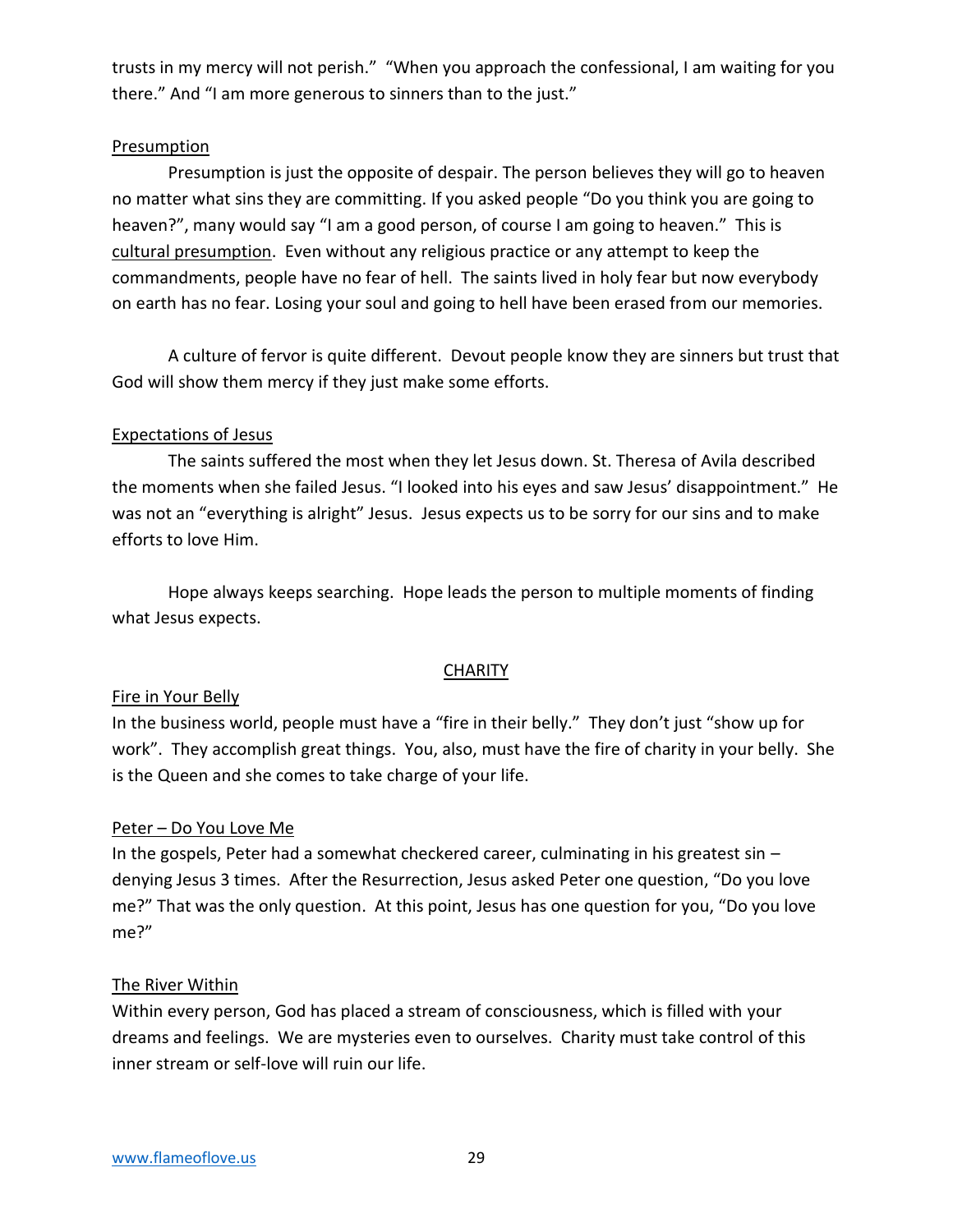### The Saints and Romantic Love

The saints loved the Song of Songs, (a collection of love poems) because only romantic love can describe our life with God. Augustine wrote, "O Beauty, ever ancient ever new, late have I loved you." When God intrudes, a divine romance begins that outstrips all the romantic novels.

### Little Flower

The Little Flower was always searching for her call. One day she read, "There remains faith, hope and love. The greatest of these is love." (Cor 13:13). She had found her call – to love. She wrote, "The heart is the most important organ. When it stops, there is no more life." She made herself a victim soul – not to God's justice – but to His love.

### Kindness – Love's Greatest Power

Kindness is a tiny virtue but we get a chance to practice it so often. Kindness comes in 3 forms – thought, words and deeds.

First, think kindly of everyone you meet every day. Second, never hold back a kind word. A kind word from a Christian Brother, "You have a great ability to write", planted a great seed in this author's heart. Do you remember hearing kind words spoken to you?

St. Theresa wrote "Kind deeds are a greater proof of holiness than working miracles." Mother Theresa wrote also, "Just be kind to one another."

Also, don't forget to be kind to yourself.

### *Discussion Questions:*

- *1. Which virtue attracted you?*
- *2. Which do you find difficult?*
- *3. Can you see the difference between the moral virtues that put your life in order, and the theological virtues which unite you to God?*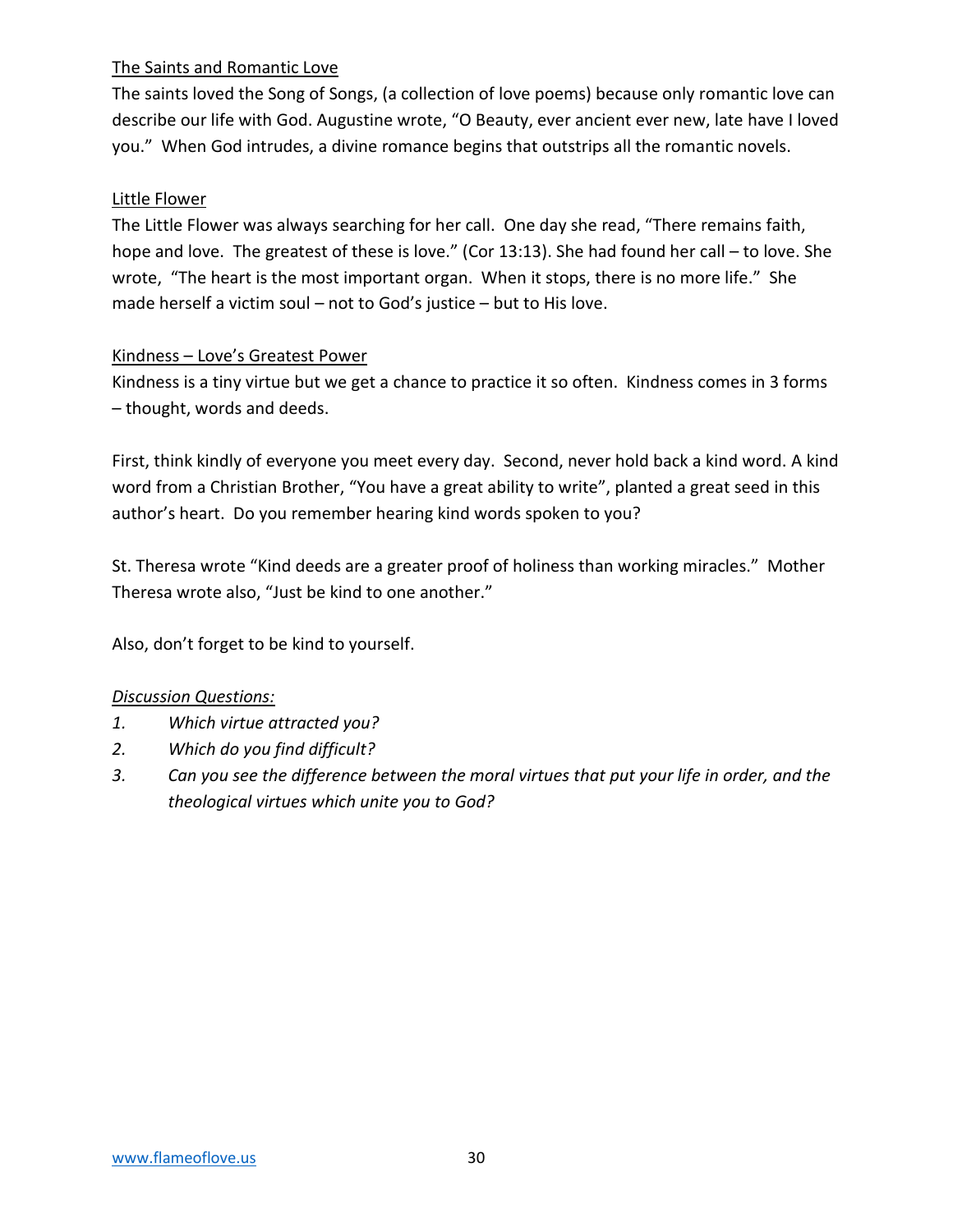### *MARCHING WITH THE SAINTS*

### **9. BECOMING A DISCIPLE BY MAKING JESUS YOUR KING**

1. You have learned about the saints who formed the devout life and their theory. These talks focus on the practical, helping you to get up and running (or at least walking) the road of perfection.

2. In the gospels, many were part of the crowds but few became disciples.

3. Being a disciple was not a closed group open only to the chosen.

4. All were invited to be disciples but only some made the decision. Some people said, "Lord, did we not eat and drink with you? Did you not preach in our city?" Yes – but they made no decision to "sell all and follow" and be a disciple.

5. The crowds liked the miracles. They rejoiced that the food multiplied and loved to hear Jesus preach, but they were "window-shoppers". They wanted their freedom to come and go.

6. For example, the rich young man never became a disciple because he wanted to hold on to his possessions.

7. The disciples were different. They saw their friendship with Jesus as the pearl of a great price and the treasure hidden in the field. With joy, they sold all they had to be Jesus' friend. (Mt 13:44-53).

8. The decision had great effects. Many times, Jesus taught the crowds but then would go into a house and taught the disciples in a deeper way.

9. After a while, Jesus taught only the disciples. Once Jesus traveled in a hidden way through Galilee because he wanted to instruct only the disciples. (Mk 9:30-31)

### Your Decision – Where is Jesus in Your Life?

10. Picture a circle with 3 crosses. One outside the circle. One inside the circle. One at the circle's center.

11. The circle is your heart. The cross is where you have placed Jesus in your life.

12. The world has 6 billion people. All have Jesus at one of these three places. For some, Jesus is outside their heart. They have no love for or interest in Jesus.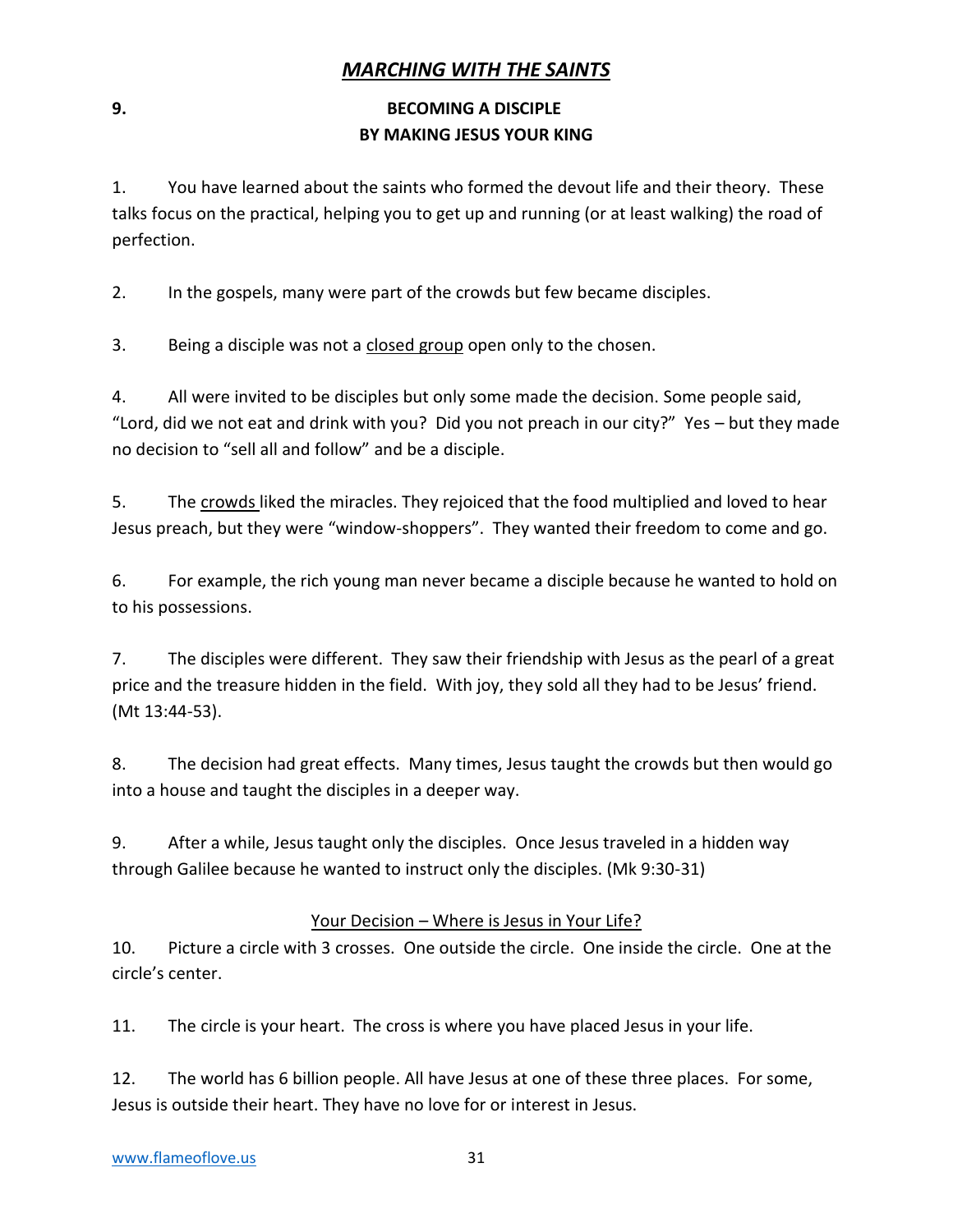13. For others, Jesus is inside but not at the center.

14. For some, Jesus means everything. He is at the heart of their whole day.

15. Perfection is getting Jesus to the center. It begins with a decision to make Jesus your King and then you spend your whole life placing Jesus on the throne of your heart.

### False gods

16. We all love Jesus and nothing is so attractive as having Jesus as your King. Just one problem. False gods keep claiming your heart. The strong passions of young adulthood become the ambitions, the avarice, the selfishness of later years. (As we age, they even grow stronger and harder to dislodge).

17. These other kings are false claimants who want to own you.

### The Conversion Experience

18. Jesus begins to be your King by a conversion experience.

19. All the saints speak of this conversion experience, a special moment when Jesus became their King. For example, St. Augustine listened to St. Ambrose preach at Milan but he kept putting off his conversion saying, "Tomorrow and tomorrow and tomorrow" until one day a child's voice (Jesus) said, "Take and read. Take and read." He opened the bible to Romans 13:11-14. He wept and no longer said "tomorrow."

20. St. Charles Foucald led a wild life in the French Foreign legion. Returning to France, he accompanied his devout cousin to Church where a priest was hearing confessions. After much prodding, he reluctantly confessed all his sins. On emerging from the confessional he said, "If God has forgiven all these sins, then I should love Him with all my heart." He made Jesus his King, studied to be a priest, returned to Africa as a missionary and was martyred.

### Understanding the Experience

21. Conversion is totally God's gift but it helps to know the process. It begins when the person experiences some new desires and hopes that turn them to God. They feel empty (because they know something is missing) but they experience a fullness (the new desire is in their heart).

22. So, they search. They look. A door opens (possibly a retreat). An opportunity knocks (perhaps daily mass). By accepting the invitation, they quicken their search.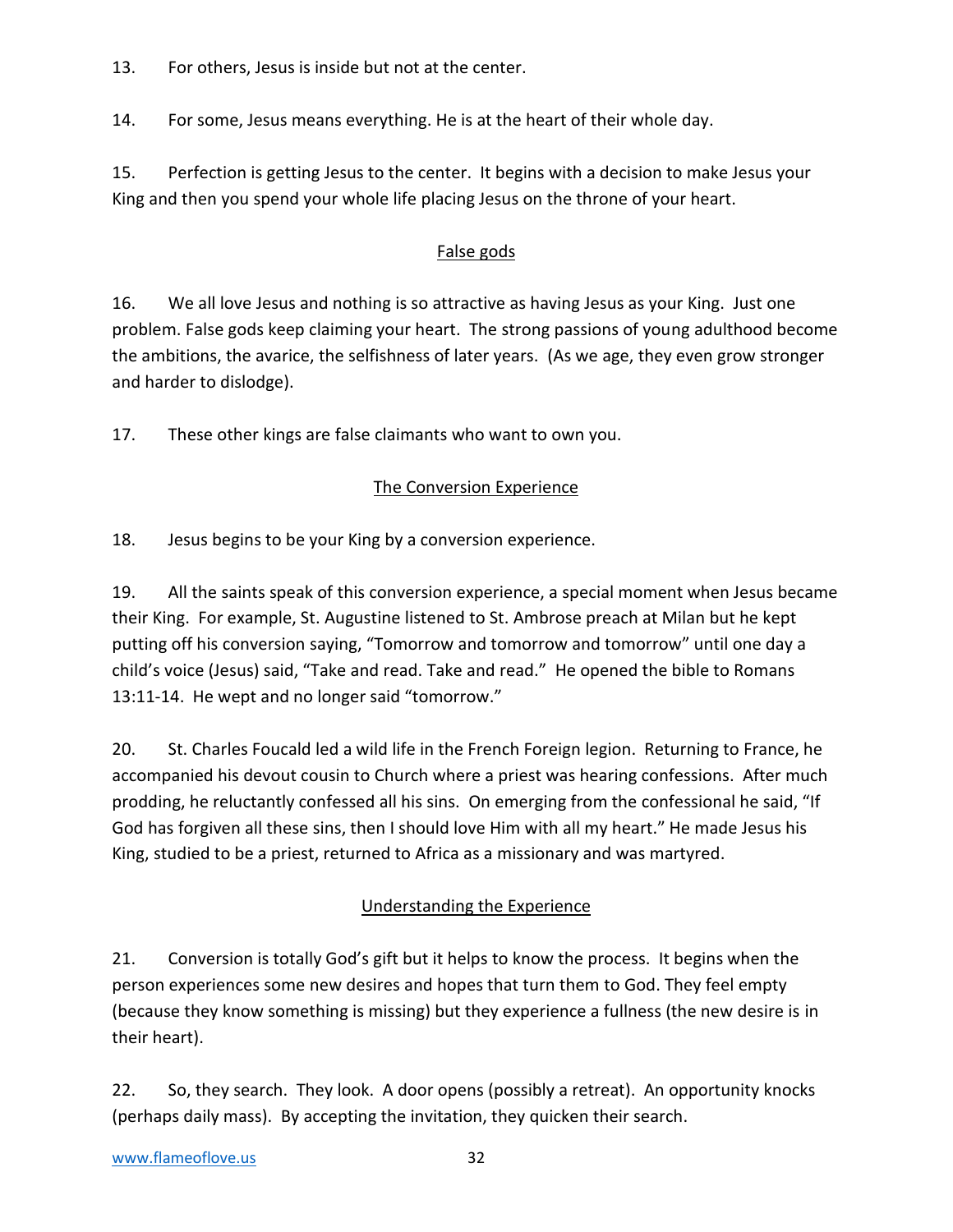23. Fairly quickly, God responds. In a special moment, Jesus comes to them. They have received a gift, (which they were looking for but couldn't even describe). The name for this is a religious experience. God comes close. They know heaven has entered their heart.

### What Happens to the Gift?

24. Sometimes this experience dies and fades. Lucy of Fatima saw the Angel of Portugal (1915). She notes that even this experience was fading away. Fortunately, the Angel returned (1916) to Lucy and her 2 cousins. His three visits brought about a permanent conversion that prepared them for Our Lady's appearance.

### The Experience and the Risen Jesus

25. America has many strange religions which bring about questionable religious experiences because they set aside the humanity of Jesus. True spiritual experiences center on Jesus as Lord. At the Transfiguration, the Father told Peter, James and John, "This is my Beloved Son. Listen to him." (Mk 9:2)

26. Now, the Risen Jesus "fills the whole universe." God made absolute fullness reside in Him. (Col 1:19) He is everywhere and He wants you to experience His presence.

27. When Philip asked Jesus to show the Father to the apostles, Jesus said, "He who sees me, sees the Father." (Jn 14:9) Perfection comes by knowing Jesus Christ and the power of His Resurrection.

### *Discussion Questions*

- *1. Do you feel you are a member of the crowd or a disciple? Where is Jesus in the circle of your life?*
- *2. Have you had a conversion experience?*
- *3. Do you realize and experience that Jesus is everywhere?*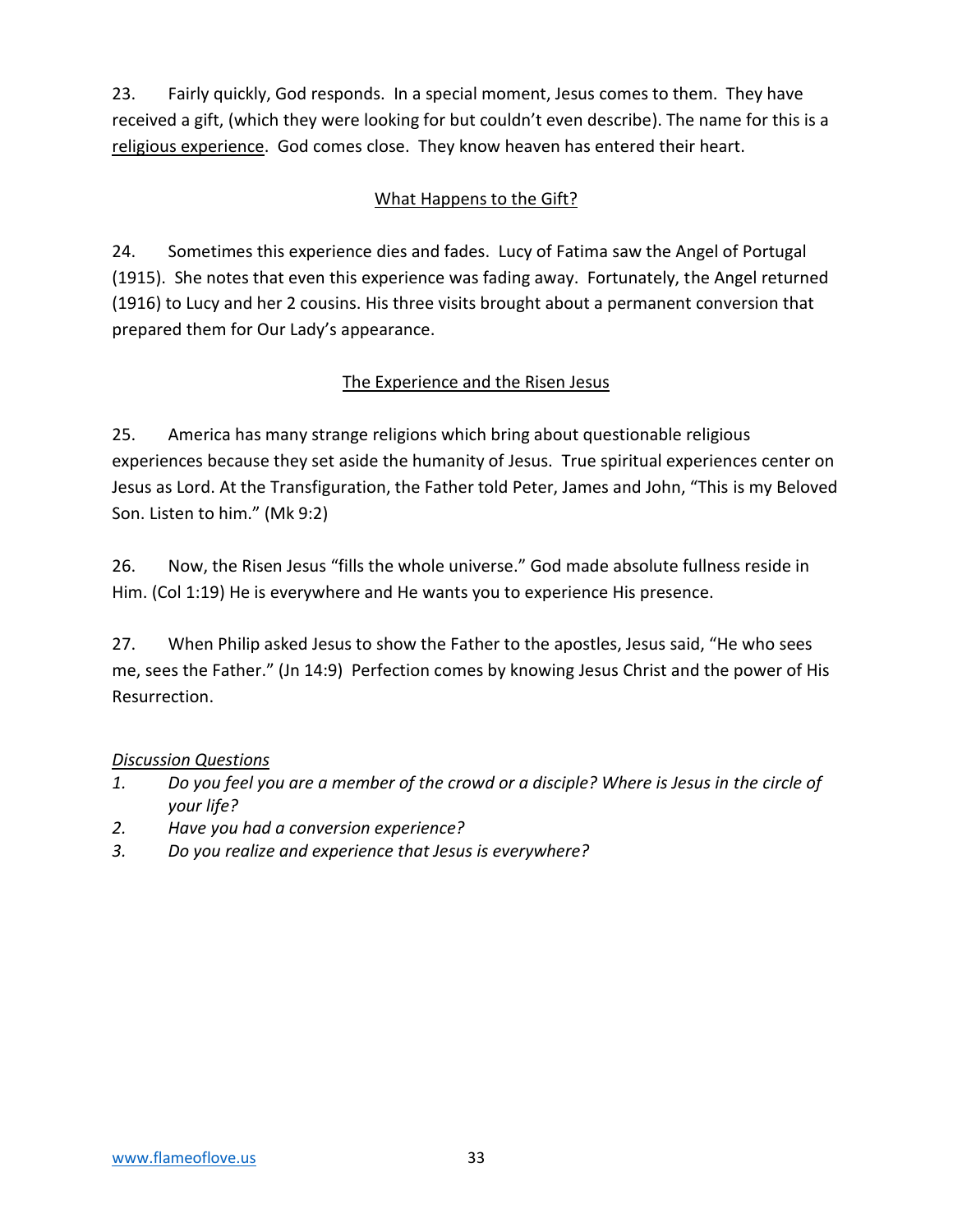### *MARCHING WITH THE SAINTS*

### **10. YOUR THREE OBSTACLES – WORLD, FLESH AND DEVIL**

1. When a football player receives the opening kickoff, he faces 2 difficulties. First, he has to run 100 yards. Secondly, 11 enemies are charging toward him. The second is much more daunting.

2. Placing Jesus at the center of your heart, being his disciple, and enjoying a conversion experience are very powerful attractions. But, you have 2 difficulties.

3. You have to run 100 yards, (meaning all the years of your life). Secondly you have three great enemies– the world, flesh and devil.

### The World

4. For every devout soul, the world is both a gigantic distraction and, at times, a persecuting enemy.

5. At the end of time, only Jesus' kingdom will exist. For now, we have the two worlds, the world of man and the Kingdom of Jesus.

6. Jesus described the dilemma of his disciples. "They do not belong to the world. I do not ask you to take them out of the world but to protect them." (Jn 17:14-15)

7. The Church exalts the monastic life that helps devout souls to withdraw entirely from the world. Even active religious know they must withdraw every day for prayer and community life.

8. You, however, must find solitude while remaining in the world. The world desperately wants your heart. To get your attention, advertisers spend billions of dollars. This intrusive world now attracts you 24 hours, every day. Television never stops broadcasting. MTV claims to "own our 14 year olds."

9. This is a problem because the good seeds of devotion grow only in the deep soil of inner silence.

10. Your only option is to withdraw as much as possible. Fervor is a fire and if you open your windows, the world will cool off your love.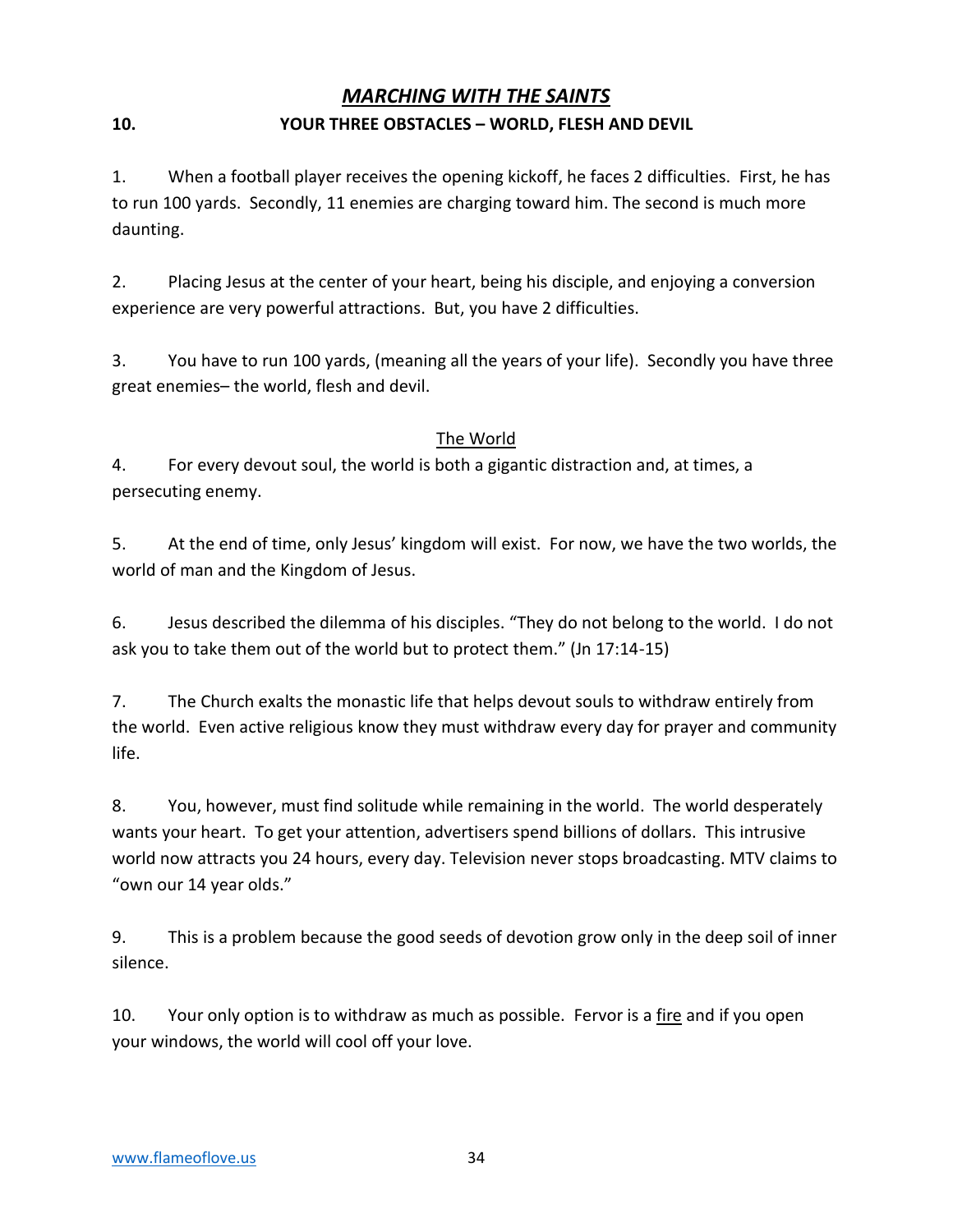### The Flesh

11. The "flesh" does not mean your body (which is good). "Flesh" means a mysterious power of selfishness present in every human person (except Mary).

12. Within us is a mysterious "No". That safeguards our selfishness. Even the little baby soon learns the power of that word "No" and adults back off.

13. When we feed this selfishness, it grows into disorders and addictions. St. Paul lists what proceeds from the flesh – like impurities, rage, hostilities, jealousy, envy, drunkenness etc. (Gal 5:19)

14. Paul describes his struggle against this mysterious inner power. "The good I wanted to do, I couldn't. The evil I didn't want to do, I did."

15. Even knowing God's law just made matters worse. "Who can free me from this power of death?" (Rom 7:24)

16. His answer – "Jesus Christ, Our Lord" Who sent His Holy Spirit into my body.

17. The Holy Spirit and the flesh are at war, and we must decide whether we will live "according to the flesh or according to the Spirit." (Rom 8:5)

18. The fundamental truth is that "When the flesh grows strong the Spirit grows weak and when the Holy Spirit grows strong, the flesh grows weak". When one grows, the other weakens, every day and every hour of our life.

19. This mysterious power of the flesh never dies. However, it can be weakened by a growth in the Spirit.

20. The greatest victory of all is over ourselves. Alexander the Great conquered the world but not his alcoholism.

### The Devil

21. God created both angels and human beings as persons having intellects and free will. We have a body. The angels do not.

22. We and the angels are similar. We can enter heaven only by a free choice  $-$  a yes to God.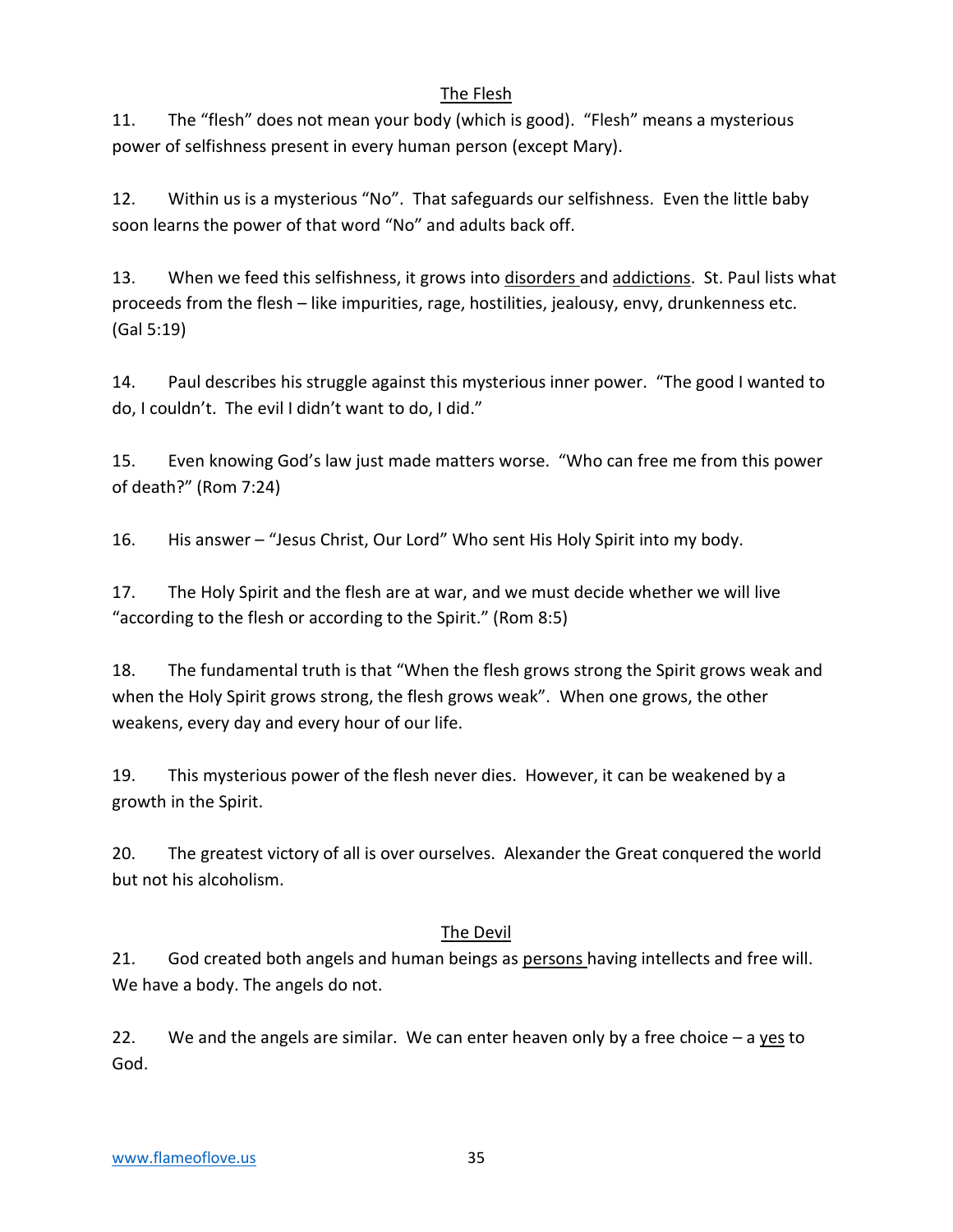23. Since the angels have perfect intellects (not like ours), their first choice is their only choice. Their "yes" will always be "yes" and "No" will always be "no" (not like us who are always changing our minds).

24. All the angels made a decision. They were shown Jesus in his humanity and were invited to accept Him as their Lord. (St. Thomas Aquinas).

25. The "yes" angels entered heaven immediately.

26. The "no" angels were cast out and formed their own "Kingdom of Darkness", totally opposed to Jesus' Kingdom and complete enemies of the baptized.

27. Having said "no" to God, they want us to say "no".

28. Whenever we say "no" to God, they gain some entrance into our lives.

29. Think of a cut in the skin which collects some dirt and eventually becomes infected.

30. This represents the 3 stages of any sin. All sin has these same three stages. For example, a person experiences some feelings of jealousy. As they feed that jealousy, it grows. Finally, they are consumed with jealousy. They have come under Satan's power.

31. Satan is present in all addictions. The person is no longer "himself" and is "out of control".

32. Satan especially enters when people seek to enjoy his powers by delving into the occult.

33. Before we commit sin, Satan tells us how pleasant it is. Afterwards, he convinces us that we are unworthy of forgiveness.

34. The best protection is Our Lady who will lead us to Eucharist and confession.

35. Obedience to God's commandments, the Church's teachings and the guidance of a confessor will root out Satan's hold upon us.

36. Much more must be said about deliverance from obsessions and from possession, but they are deeper talks.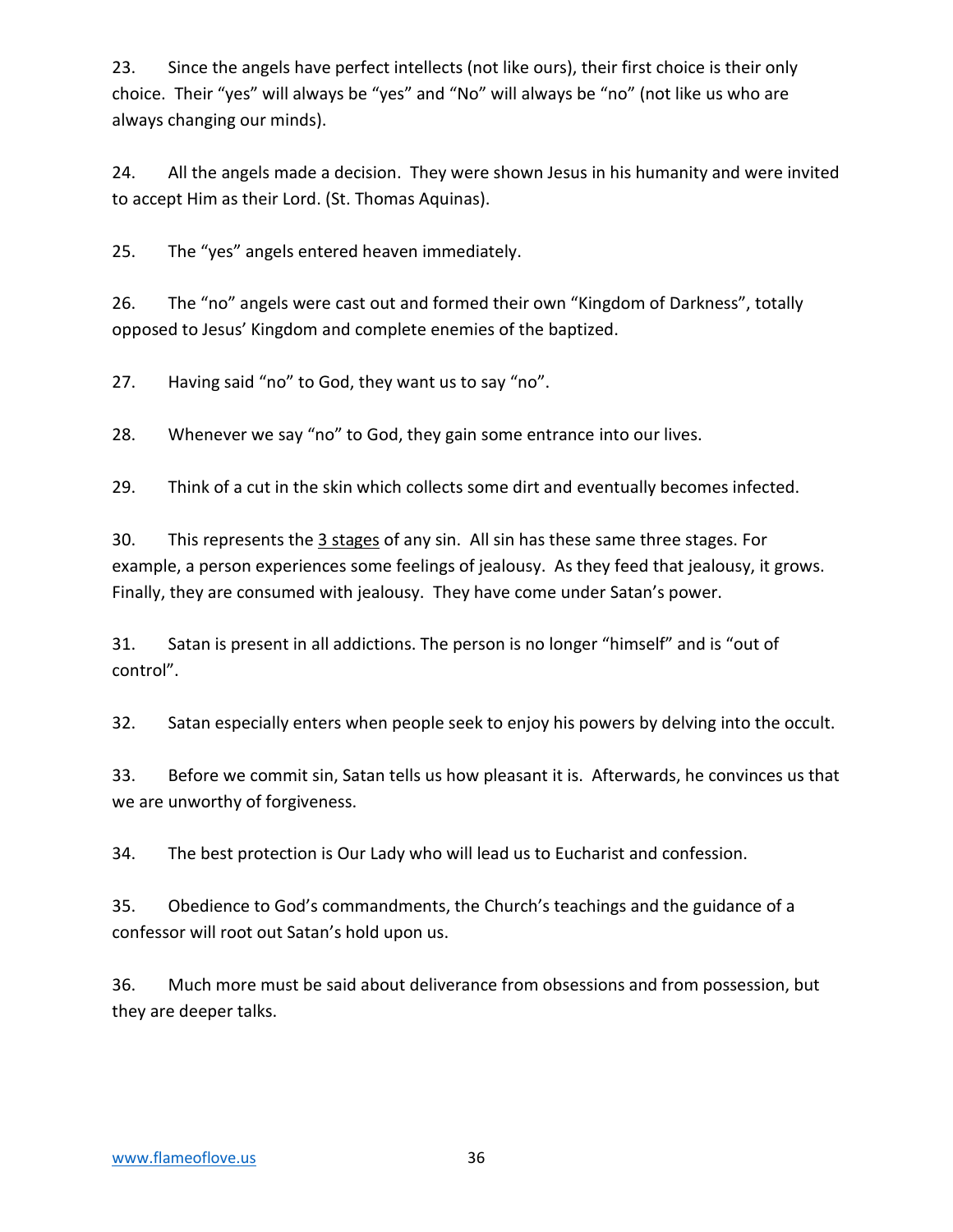### Satan and Devout Souls

37. Satan uses different strategies against devout souls. He fills them with anxieties (about serving God enough) and fears (about possible future sufferings). He gets them to do things beyond their strength (so they get discouraged). He twists divine truths so they move into darkness.

38. Remember. The devout soul should always have peace. If you lost your peace, drop everything, go back and find it.

### *Discussion Questions:*

- *1. How do you combat the powerful attractions of the electronic world and the pressures from other people?*
- *2. Do you now understand the powerful selfishness in all of us?*
- *3. Are your eyes open to Satan's power and presence?*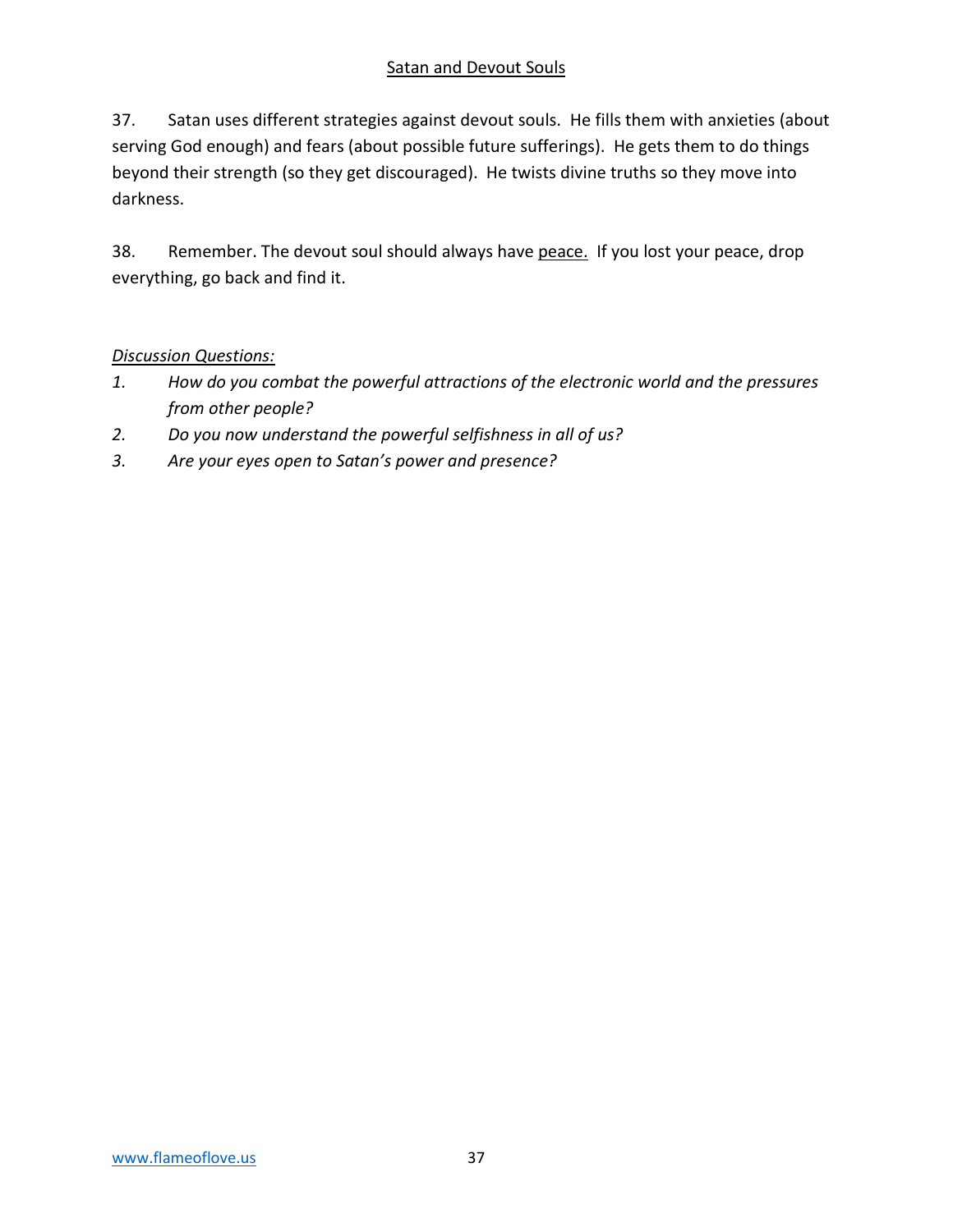### *MARCHING WITH THE SAINTS*

### **11. RECEIVE THE FIRE THROUGH MARY**

1. John the Baptist identified Jesus as one who "would baptize with the Holy Spirit and fire." (Mt 3:11)

2. Jesus also said, "I have come to cast fire on the earth." (Lk 12:49). When about to ascend into heaven, Jesus commanded His disciples "Remain here in the city until you are clothed with power from on high." (Lk 24:49)

3. Although the disciples had seen the Risen Jesus, they were not ready to proclaim the gospel. They needed Jesus' fire.

4. After Jesus' fire came down at Pentecost, Peter promised everyone who would repent and be baptized, "Then you will receive the gift of the Holy Spirit." He added, "To you, your children and all those far off whom the Lord calls." (Acts 2:38-39), meaning all of us.

5. Our Lady also speaks of the fire of her Flame of Love (Jesus), which "leaps out". This fire causes her so much suffering that she looks for people to whom she can give the flame.

6. She says that this flame is Jesus Christ Himself.

### Mary and the Holy Spirit

7. The New Testament records two special moments of the Holy Spirit coming. At the Annunciation, the fire came upon Mary and formed the physical body of Jesus. At Pentecost, the fire came upon Mary gathered with the disciples, forming Christ's Mystical Body. (The Church).

8. At Pentecost, Peter promised the people, "You will receive the Holy Spirit" (Acts 2:38). St. Paul asked the twelve disciples of John the Baptist, "Did you receive the Holy Spirit when you became believers?" They said, "We have not even heard that there was a Holy Spirit." So, he laid hands on them. The Holy Spirit came down and they spoke in tongues and prophesied. (Acts 19:5-7) They were anxious that new believers receive the Spirit.

### Consecrating Yourself to Mary

1. In 1715, an unknown priest, St. Louis de Montfort, wrote a manuscript called "True Devotion to the Blessed Virgin Mary." In his great spiritual wisdom, St. Louis knew he had written a masterpiece and that Satan hated his book.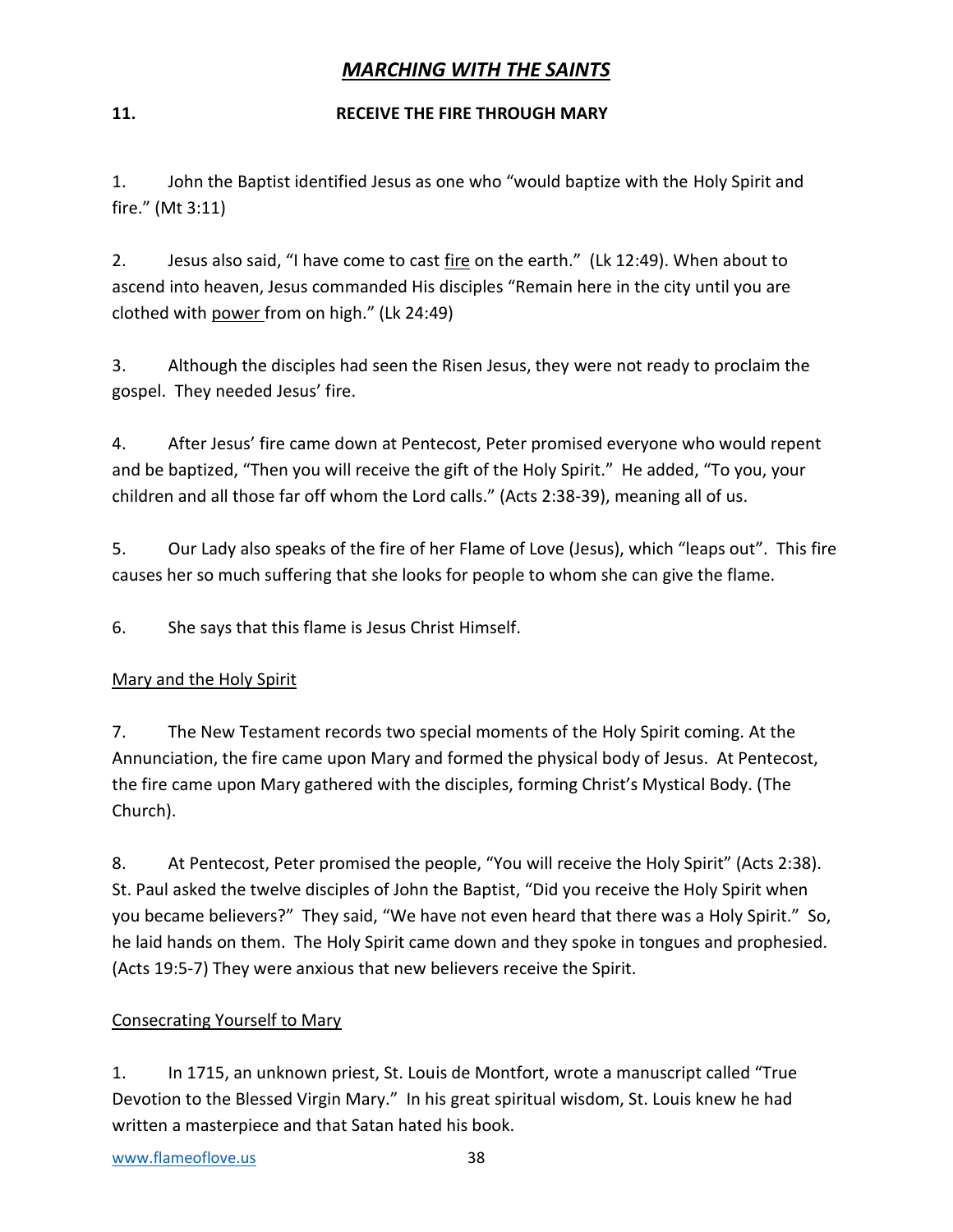2. The saint prophesied that the manuscript would be lost and then found, just in time to usher in the Age of Mary.

3. All was fulfilled. In 1842, a de Montfort priest, going through an old cedar chest, unearthed the writing. The Age of Mary was about to begin.

4. Our Lady had already appeared (1830) to St. Catherine Laboure and revealed her miraculous medal.

5. Due to this medal, fervor about Mary's Immaculate Heart increased and led Pope St. Pius IX to declare the dogma of Mary's Immaculate Conception (1854).

6. Four years later, (1858) Our Lady confirmed the pope's decision, telling St. Bernadette at Lourdes, "I am the Immaculate Conception."

7. Many Marian apparitions followed, leading up to the great moments of Fatima and the sun dancing. (October 13, 1917).

8. Since then, Mary has appeared at many recognized shrines on every continent, stressing her Immaculate Heart. We are truly in the Age of Mary.

### Consecrations to Mary

9. Marian graces now flood our Catholic Church. Especially important are consecrations to Mary, which release these graces. Consecrating your life will make you a strong chalice able to receive the new wine.

10. A special consecration to Mary concerns the Flame of Love, a revelation given to Elizabeth Kindelmann, a devotion fully approved by Cardinal Erdo in Budapest, Hungary (2009).

11. Elizabeth was born June 6, 1913, preceded by 12 siblings (all twins), none of whom lived to adulthood. Elizabeth's father died when she was 5 and she was raised by her grandparents.

12. She began working at 12, and then tried to enter two different religious orders. Fortunately, at 16, she joined her parish choir where she met and married Karoly Kindelmann.

13. In 1946, her husband died and left her (age 33) to raise their 6 children by herself.

14. In 1961 (age 48) after many spiritual trials, Our Lord and our Lady began to speak to her about this new fire, the Flame of Love.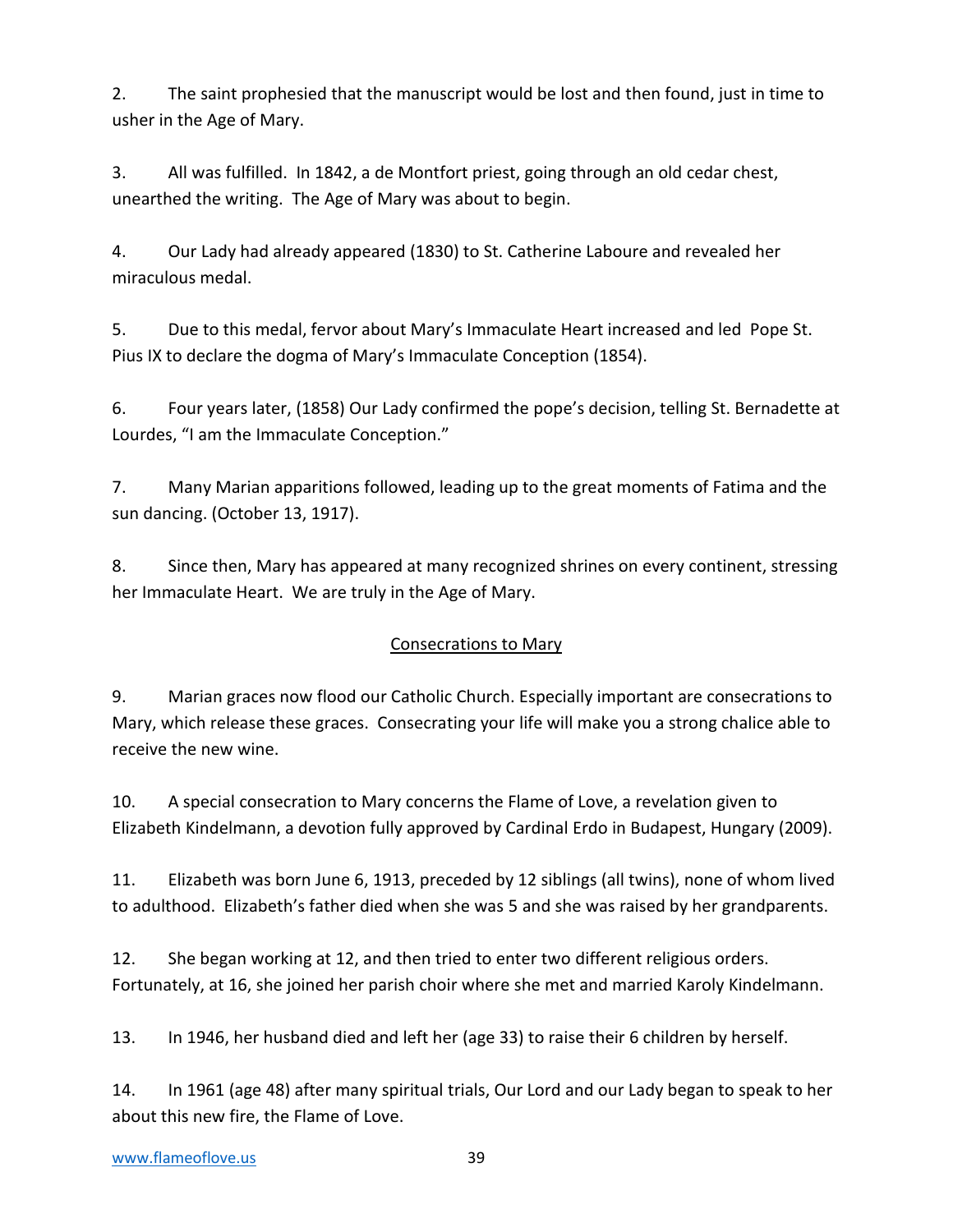15. Elizabeth devoted the rest of her life to recording the messages and recruiting priests and bishops (and even the Holy Father) to respond to Our Lady's Cause.

- 16. Our Lady's promises about Flame of Love are truly extraordinary.
	- a. "A torrent of graces will be poured out which have never been given since the Word became flesh."
	- b. "I am going to give my greatest miracle."
	- c. Since the Word became flesh, I have never given such a great moment as the Flame of Love that comes now.
	- d. My Flame of Love is burning. It is so great I cannot keep it any longer within me. It leaps out to you with explosive power. (Mary).
	- e. Nothing like this has existed before. This is my greatest miracle that I will do for all. (Mary)

17. Elizabeth is the match which lights the fire. "You will be the first to whom I entrust this Flame of Love of my heart." (Mary) "I have made you a match. You will light up the whole world." "I will send the Flame of Love into millions of souls."

### 18. Receiving the Flame

You can receive the flame by consecrating yourself to Mary and asking for this fire. This prayer is most effective when done with others.

### *Discussion Questions:*

- *1. Discuss how devotion to Mary allows the Holy Spirit to come in greater fullness.*
- *2. Are you familiar with St. Louis de Montfort and True devotion?*
- *3. What do you like most about the Flame of Love?*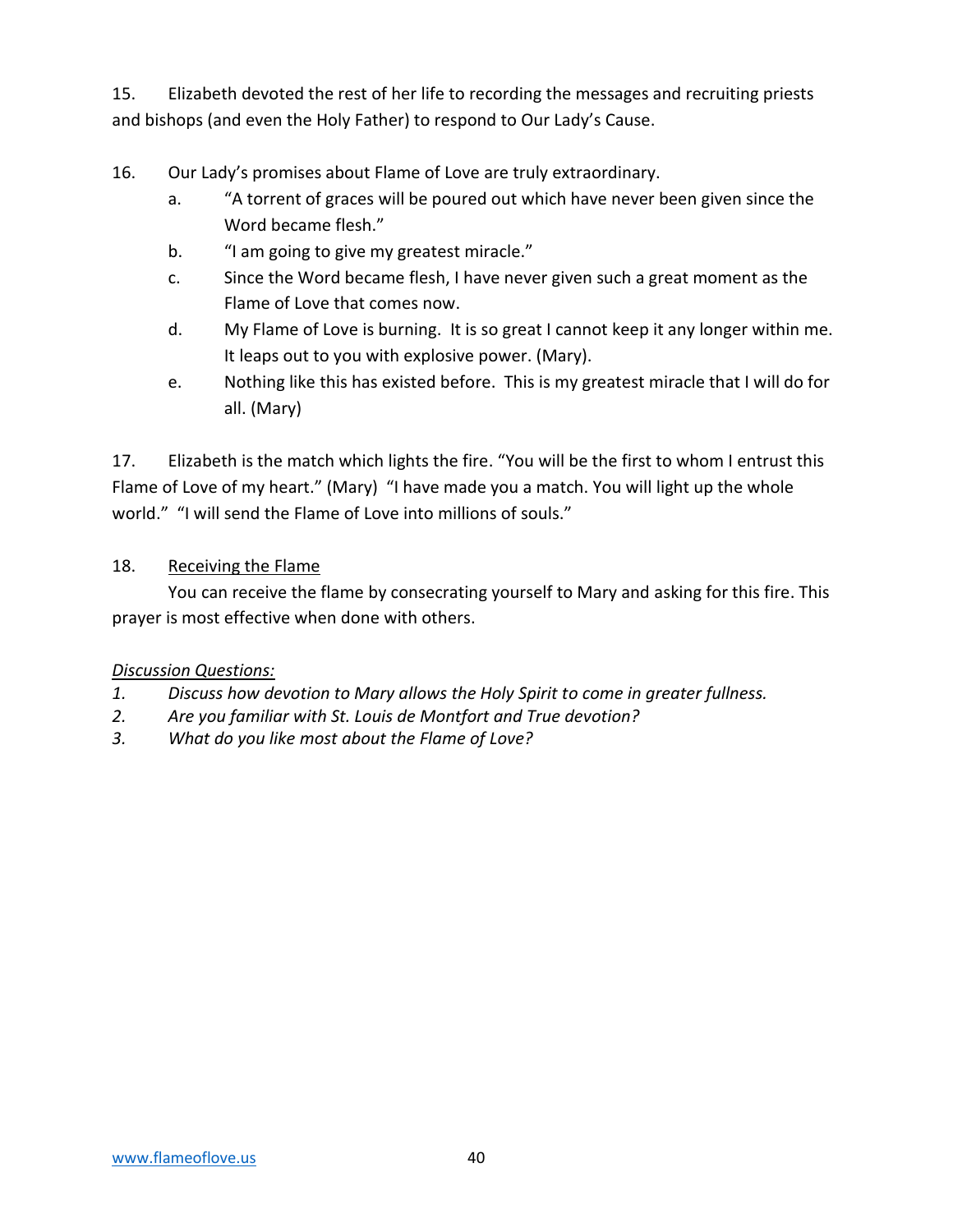### *MARCHING WITH THE SAINTS*

#### **12. JOIN A GROUP AND SERVE OTHERS**

#### To Be Holy

1. In your Baptism, God gave you a spiritual identity, where you belong in His Kingdom. You must seek out your place with others.

2. Those baptized at Pentecost didn't just go home.

3. They joined with others. "They dedicated themselves to the apostles' instructions, the communal life, to the breaking of bread, (Eucharist) and to the prayer." (Acts 2:42).

4. So, after receiving Mary's Flame of Love, you cannot just "go home". You must join with others.

#### Becoming Holy by Mental Prayer

5. When Jesus was passing by, the blind Bartimeus took his only opportunity and Jesus healed him. But, Bartimaeus didn't stop there. He didn't go home. Instead, he saw that he could be with Jesus. So, "he followed Jesus to Jerusalem" (Mk 10:52). He joined Jesus and the apostles on the road of perfection.

6. Don't worry. Don't ask "What is ahead? What will I gain?" Join with others, knowing that Jesus wants you on this road.

#### Part One – Join With Others

#### Need For Others

7. Fervor is like a fire. To build a fire you join the logs. To put out the fire, you separate logs.

8. If you practice individualism, feeling no need for others, your fire will certainly go out. (If you join others, you will keep alive your fire).

9. The Little Flower loved the saying, "A brother helping a brother is like a strong city."

10. You live and work within your family, your job and your neighborhood.

11. But, you also need to have a group where you can seek God and serve others.

12. For many Catholics, this need for a community is a new idea. Many go to mass but feel no need to join with others in living out their Baptism. So, let's study God's plan.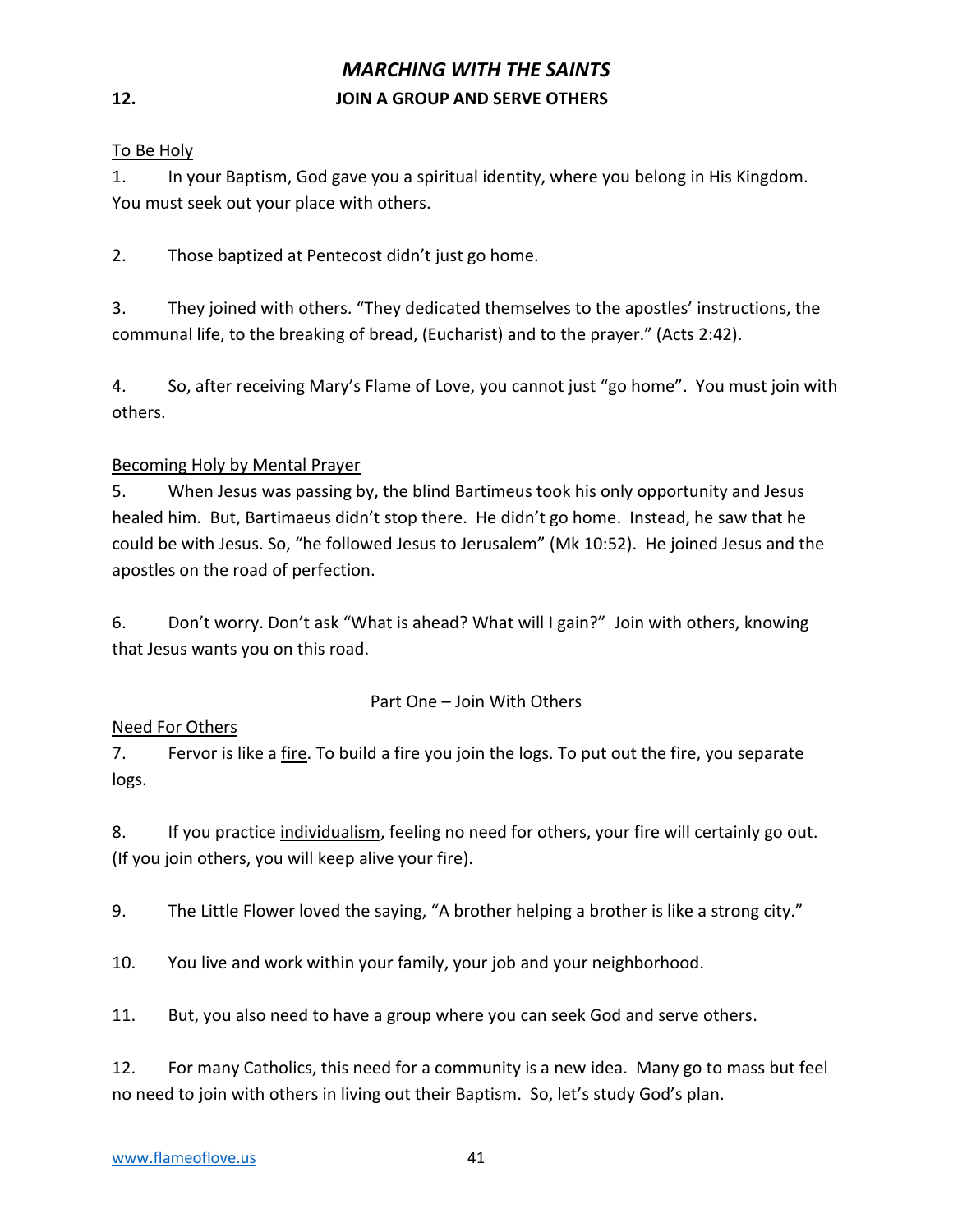### God's Plan

13. In the Old Testament, God saved the Jews by forming the community of Israel. Only Israel was prepared to receive God's Son.

14. In the New Testament, Jesus formed His disciples into a community. He spent much more time with them.

15. After rising from the dead, Jesus came to the disciples, not to the crowds. Peter says, "We ate and drank with Him after He rose." (Acts 10:40-41).

16. The disciples, not the crowds, received the Holy Spirit and preached to the world.

17. The Early Church learned from Jesus. The Apostles deliberately formed communities of disciples.

18. Years later, to reawaken the Church to fervor, the great saints (Anthony, Basil, and Benedict) formed communities of religious. God's plan for your holiness always involves your joining with others in a Catholic community.

19. Even in worldly matters, who can serve alone? Every great work demands an enterprise, a group of people dedicated to a single cause. We must learn that lesson.

### Overcoming the World

20. Jesus said, "Do not fear, little flock" for "I have overcome the world." Can you conquer the world by yourself? Can you keep alive your fire of fervor when the world's winds are so strong?

21. You absolutely need a group, others who help you and you help them. Only if you gather, can you invite others. Unless you gather, no community exists.

22. Without a small group, everything dies. With a group, a harvest can flourish.

### Part Two – You Must Serve

23. Israel has two famous bodies of water – the Sea of Galilee and the Dead Sea. The Sea of Galilee is alive with fish life and supports a gigantic population (most of Israel lives near the Sea of Galilee). The Dead Sea supports no life (it's dead).

24. What is the secret? Water flows into the Sea of Galilee (at the north) and flows out (to the South). This same water flows into the Dead Sea but goes nowhere.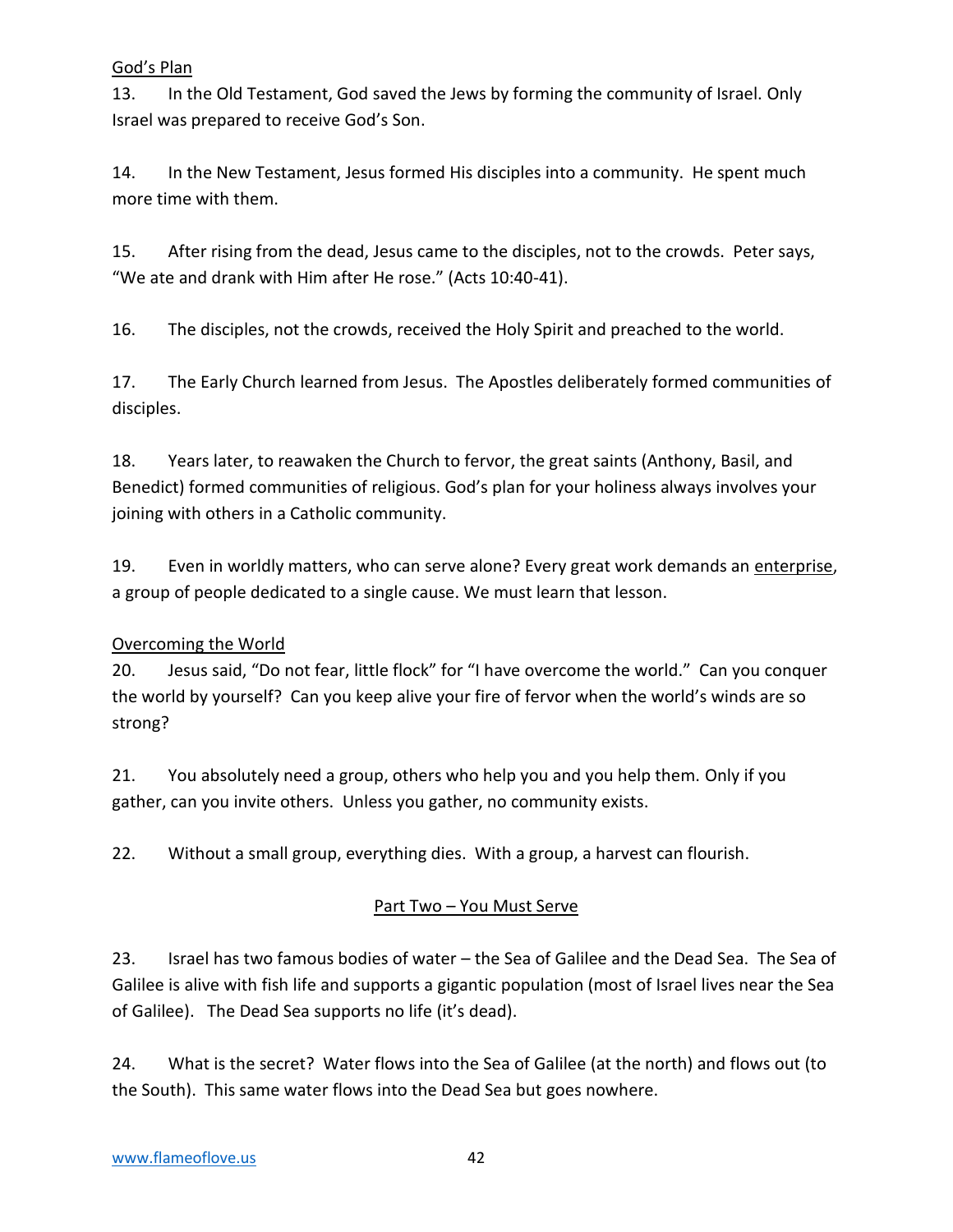25. The Sea of Galilee is a symbol of a Catholic who receives the fire of fervor and realizes that he/she must serve others. The Dead Sea is a Catholic who only receives, not realizing the importance of serving.

26. Most say, "I don't have time", but if you find something important, you suddenly find time.

### The Secrets

Here, we can give just a few hints.

27. For now, serve right where you are – in your family and daily work.

28. Learn what you are good at, (your natural talents). God gives natural abilities so we use them to serve Him.

29. Listen to your hopes and desires. What do you want to do for Jesus?

30. Try to gain new skills, but faith and strong desires to serve, are the foundation.

31. Always stay connected with your parish. God wants you to help people whom you see regularly.

32. The Flame of Love Movement needs you to serve and welcomes whatever help you can give.

33. The easiest way to start is getting trained within a structured Movement.

34. Everybody should also serve in a free-lance fashion. Keep your eyes open for fallenaway Catholics whom you can encourage or good Catholics whom you can invite to share your fervor.

### *Discussion Questions:*

- *1. Do you belong to any "faith group"? Do you feel any need to find one you can join?*
- *2. Do you see God's plan? He always forms His disciples into some group.*
- *3. Do you see how necessary it is to gather with others so you can serve many?*

*Don't forget – Our Lady loves you dearly and she will bless even your tiniest efforts.*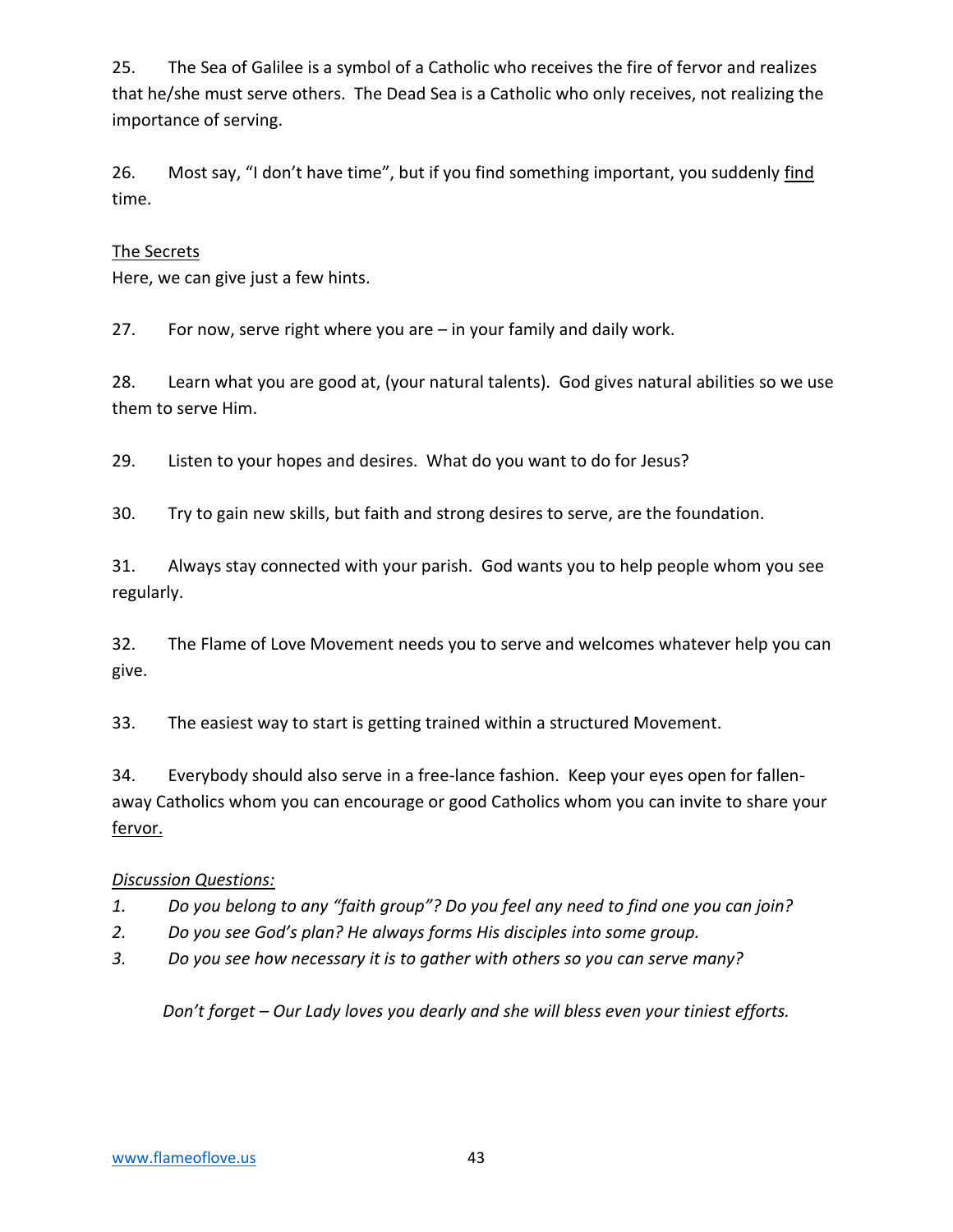### **SPIRITUAL READING**

The modern person faces a daily battle. Advertisers spend millions of dollars to gain entrance to your thoughts. Your mind is extremely important and you must choose wisely what thoughts you entertain.

By a devout life, you enter a whole new world filled with the richest of treasures. An important means of enjoying these divine favors is good spiritual reading. This is so important, that this final page is needed so you know what to read for the rest of your life. Let's begin with some basic advice.

1. Always be reading some spiritual book, possibly even two or three – some instructive and others popular, like lives of the saints.

2. Please do not devour spiritual books. It is far better to read a few minutes every day. Some books, like the lives of saints, will be read longer. Be led by the Spirit. See what books attract you and what books are helpful to you at each stage of your spiritual life.

3. Books that help you now might have no attraction in a few years. Books that seem useless to you now might help later on. As you read one book, you will inevitably discover others. Again, be led by your attractions. Never forget, the purpose of spiritual reading is to foster your devout life and to lead you into the spiritual world.

4. Put away controversial books or any book that ruins your peace. It might be a good book, but when you lose your peace, something is going wrong.

5. If you gain a taste for spiritual reading you will inevitably come closer to God and will be much safer on the road to salvation.

6. Possibly, the next piece of advice should have come first. It is extremely important. If spiritual reading leads you to pray and to praise God, then put away the book for a few minutes. You have found living waters. Drink deeply of this prayerfulness. Then, go back to your reading.

### The Bible

Read some part of the bible every day. Begin with what attracts you and holds your attention. Mark's gospel and the Acts of the Apostles are good places to begin.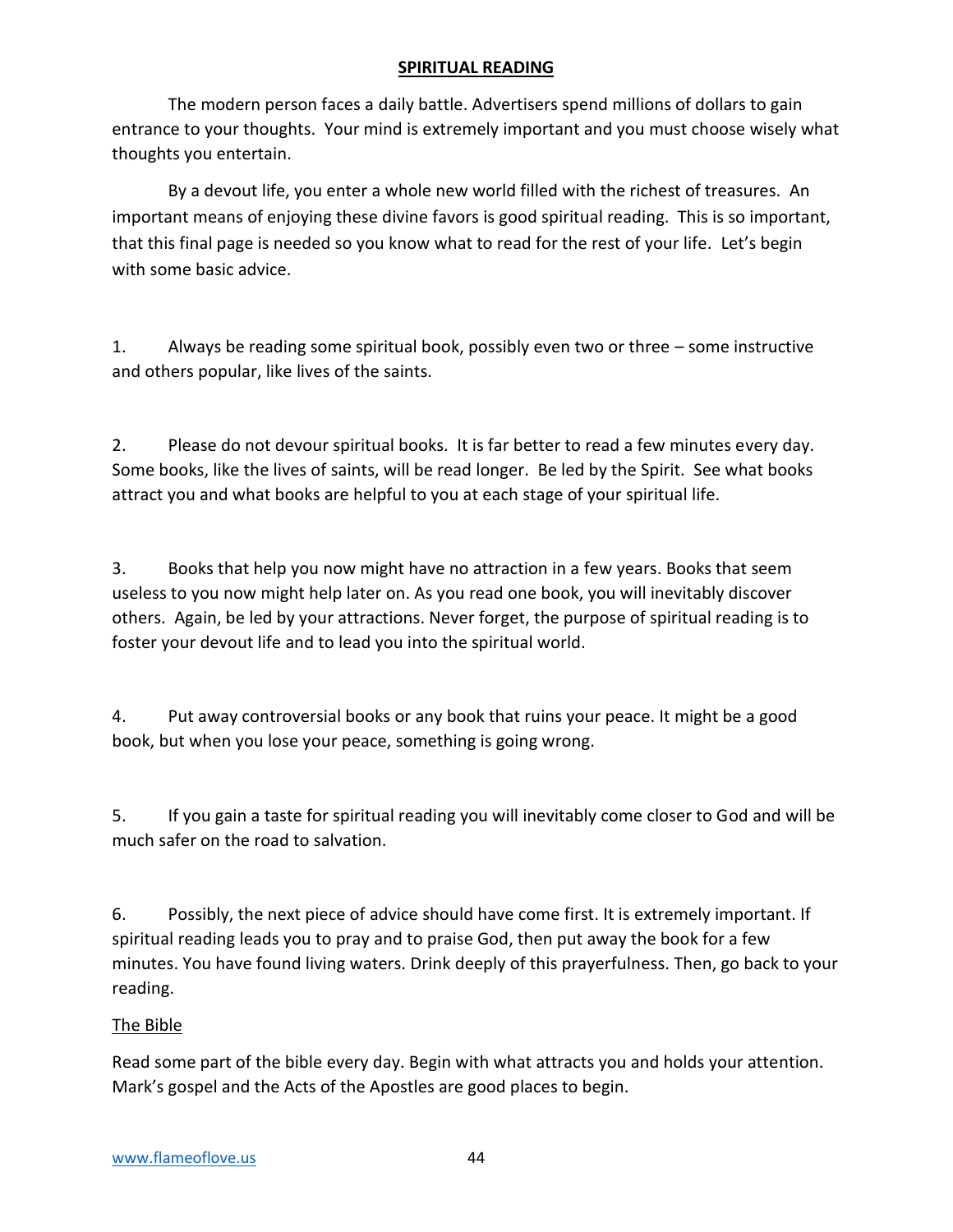### **Jesus' Words of Divine Mercy Spoken to Saint Faustina**

- 1. If souls would only listen to My voice when I am speaking in the depth of their hearts, they would reach the peak of holiness in a short time.
- 2. In the Host is your power. It will defend you.
- 3. Say unceasingly the chaplet that I have taught you. Whoever will recite it will receive great mercy at the hour of death.
- 4. Let no soul fear to draw near to Me, even though its sins be as scarlet.
- 5. I perform works of mercy in every soul. The greater the sinner, the greater the right he has to My mercy.
- 6. I give great graces to souls who meditate devoutly on My Passion.
- 7. The souls that say this chaplet will be embraced by My mercy during their lifetime and especially at the hour of their death.
- 8. When this chaplet is said by the bedside of a dying person, God's anger is placated and unfathomable mercy envelopes the soul.
- 9. My mercy is a sign for the end times. After it will come the day of justice. While there is still time, let all have recourse to the fount of My mercy.
- 10. Souls perish in spite of My bitter Passion. I am giving them the last hope of salvation; that is, the feast of My Mercy. If they do not adore My mercy, they will perish forever.
- 11. Many souls will be saved and sanctified by this work.
- 12. Pray for souls that they be not afraid to approach the tribunal of My mercy.
- 13. I am giving mankind the last hope of salvation.
- 14. I thirst for the salvation of souls.
- 15. Let the sinful soul have no fear to approach Me, even if they have more sins than all the grains of sand in the world.

[www.flameoflove.us](http://www.flameoflove.us/) 45 16. I will not be a Judge for those who, at the hour of death, spread the honor of My mercy.